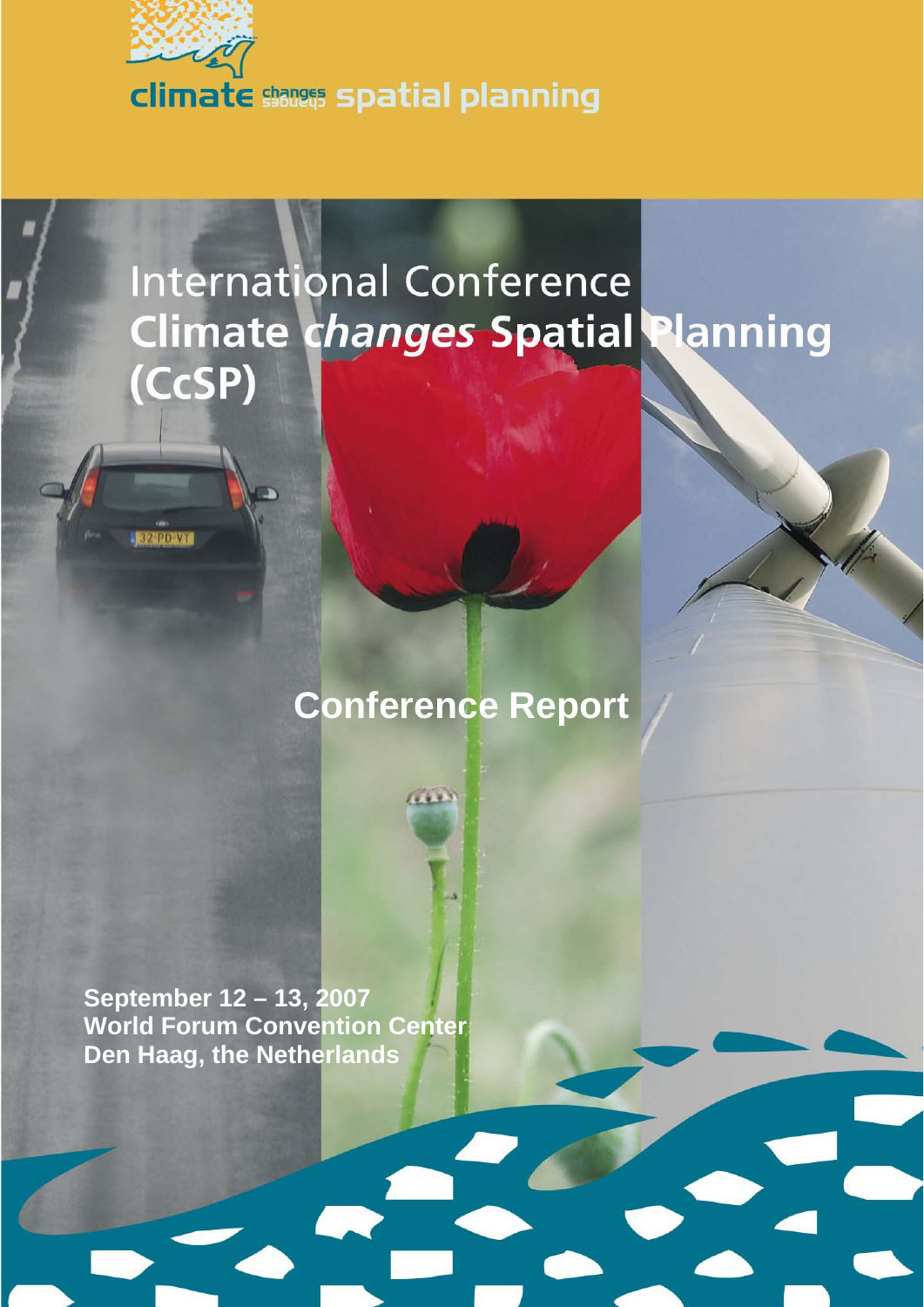$\mathcal{L}$ 

# **International Conference**

Climate *changes* Spatial Planning (CcSP)

Conference report



September 12 – 13, 2007

Venue: World Forum Convention Center, The Hague, the Netherlands

www.climatechangesspatialplanning.nl

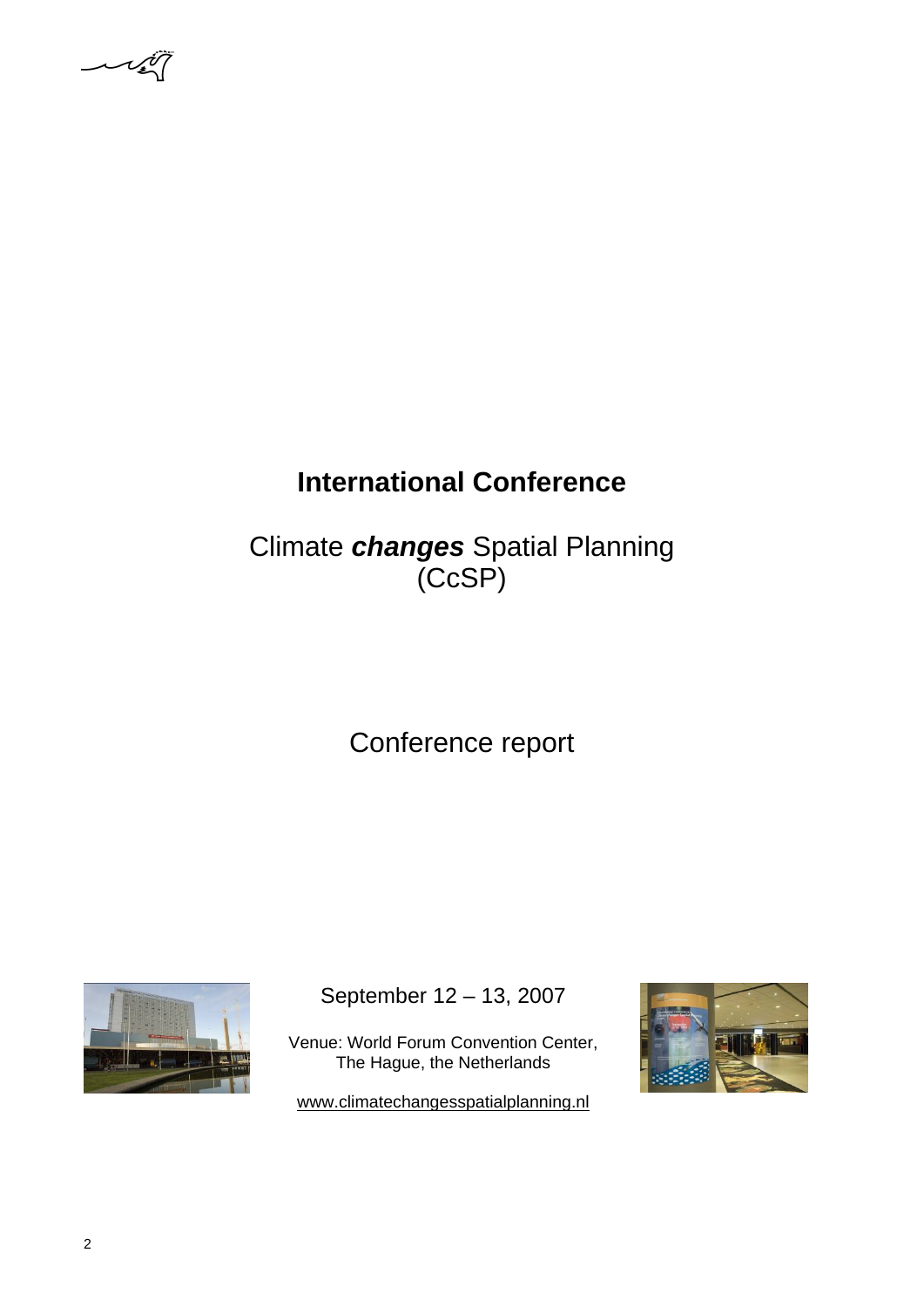

| Colophon                                          |                                                                          |                             |
|---------------------------------------------------|--------------------------------------------------------------------------|-----------------------------|
| Editors                                           | Kees Dorland, Ottelien van Steenis                                       |                             |
| Contributions                                     | Kees Dorland, Marit Heinen, Fokke de Jong, Judith Klostermann, Annemarie |                             |
|                                                   | Tjerkstra, Jeroen Veraart                                                |                             |
| Photo's                                           | Michelle Muus, Daniëlle Roeleveld, Jeroen Veraart                        |                             |
| November 2007                                     | Programme Office Climate changes Spatial Planning                        |                             |
| Programme Office Climate changes Spatial Planning |                                                                          |                             |
| www.climatechangesspatialplanning.nl              |                                                                          |                             |
| c/o Climate Centre, Vrije Universiteit, FALW      |                                                                          | c/o Alterra (Wageningen UR) |
| de Boelelaan 1085                                 |                                                                          | P.O. Box 47                 |
| 1081 HV Amsterdam                                 |                                                                          | 6700 AA Wageningen          |
| the Netherlands                                   |                                                                          | the Netherlands             |
| T+31 20 598 8648                                  |                                                                          | T +31 317 48 6540           |
| F +31 20 598 9904                                 |                                                                          | F+31 317 42 6101            |
| E office@klimaatvoorruimte.nl                     |                                                                          | E info@klimaatvoorruimte.nl |

#### **Copyright @ 2007**

National Research Programme Climate changes Spatial Planning / Nationaal Onderzoekprogramma Klimaat voor Ruimte (KvR) All rights reserved. Nothing in this publication may be copied, stored in automated databases or published without prior written consent of the National Research Programme Climate changes Spatial Planning / Nationaal Onderzoekprogramma Klimaat voor Ruimte. In agreement with Article 15a of the Dutch Law on authorship is allowed to quote sections of this publication using a clear reference to this publication.

#### **Liability**

The National Research Programme Climate changes Spatial Planning and the authors of this publication have exercised due caution in preparing this publication. However, it can not be expelled that this publication includes mistakes or is incomplete. Any use of the content of this publication is for the own responsibility of the user. The Foundation Climate changes Spatial Planning (Stichting Klimaat voor Ruimte), its organisation members, the authors of this publication and their organisations can not be held liable for any damages resulting from the use of this publication.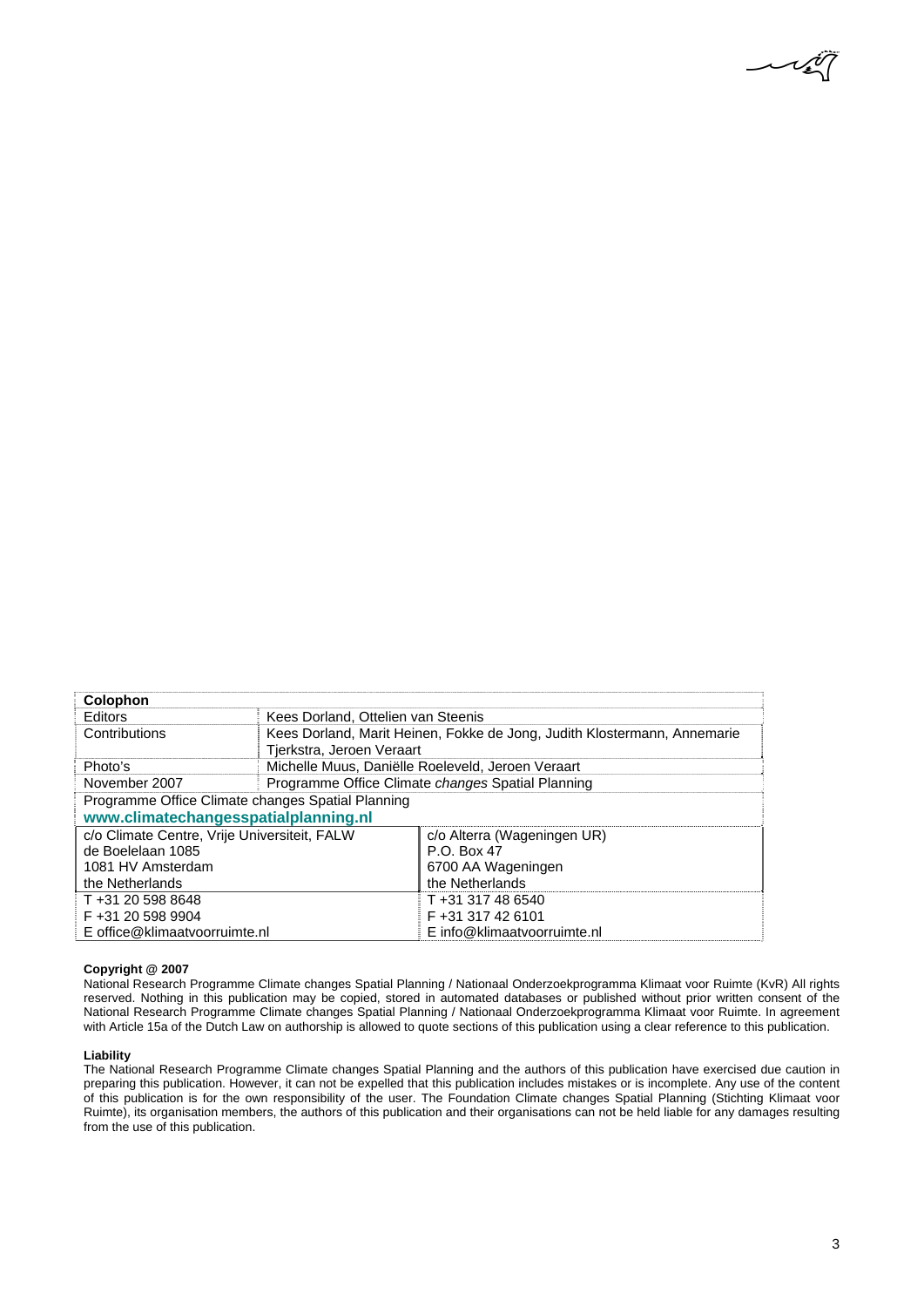

# **Foreword**

Climate change is a reality. The latest report of the Intergovernmental Panel on Climate Change has provided a mount of new and convincing evidence that human influence on climate is undeniable and should be regarded as a factor of major importance. We recognize remaining uncertainties and gaps in our understanding of the functioning of the climate system – now and in the future. But even then, the basic understanding about the influence of human activities such as fossil fuel combustion and land use changes on our climate is well established and can hardly be disputed. Climate change does not only mean a long term gradual change of global mean temperature or precipitation fields. In fact climate change seems to be occurring faster than climate researchers expected some years ago. In response to these developments, the climate science community and policy makers are currently converging at a concept of combining mitigation efforts with climate adaptation measures and strategies.

In 2004, a unique and ambitious research programme started in the Netherlands, called '**Climate changes Spatial Planning**'. A budget of 80 million Euro has been made available, jointly by government and stakeholders on a 50/50 basis. The programme is implemented by a consortium of internationally recognized Netherlands scientific institutions, together with more than 50 public and private stakeholders. It includes basic research to improve climate models and climate scenarios, as well as strategies for adaptation and land use related mitigation.

Many disciplines cooperate in multidisciplinary projects, as well as in disciplinary, integrative projects.

CcSP introduced the concept of 'climate proofing' <sup>1</sup> and it has successfully triggered a nation-wide debate on climate adaptation. This debate has led to the development of a national policy plan on climate adaptation and additional funding for a more design oriented research programme on adaptation and planning, to start in 2008.

Worldwide, the climate change debate has accelerated over the last 12 months, after the release of the latest IPCC report, and by attention drawn to climate change by the activities of Al Gore, Stern and others. In this setting we may conclude that CcSP is very timely, as we are ready to present our first empirical results at this international conference. The Research Programme has created many bridges between a range of research institutes and a wide variety of stakeholders.

The two day conference was held on September  $12 - 13$ , 2007 in The Hague, the Netherlands. This conference contributed to the current European and international science and policy debate on adaptation to climate change and draws the intermediate balance sheet of the CcSP Programme.

The conference started on September 12 with plenary presentations and discussions by leading international climate experts, policy makers, and principal scientists from the Programme and by selected representatives of the stakeholders.

On the second day of the conference, project leaders and project consortia presented their interim results. An extended poster session was organised during both days, where specific issues

of the projects were further highlighted, including the work in progress of more than 50 PhD students and a range of communication projects. Additionally there was an audio-visual presentation area and a mini-market of related national spatial planning research programmes and initiatives.

The conference was well attended with over 250 participants from the international science and policy communities and the private sector on both days.



This report gives a summary of the conference sessions and an overview of the poster presentations.

All presentations and posters can be downloaded from **www.klimaatvoorruimte.nl** or **www.climatechangesspatialplanning.nl**

1

<sup>1</sup> Kabat P, P. Vellinga, W. Van Vierssen, J. Veraart and J. Aerts, 2005. Climate proofing of the Netherlands. Nature 438: 283-284.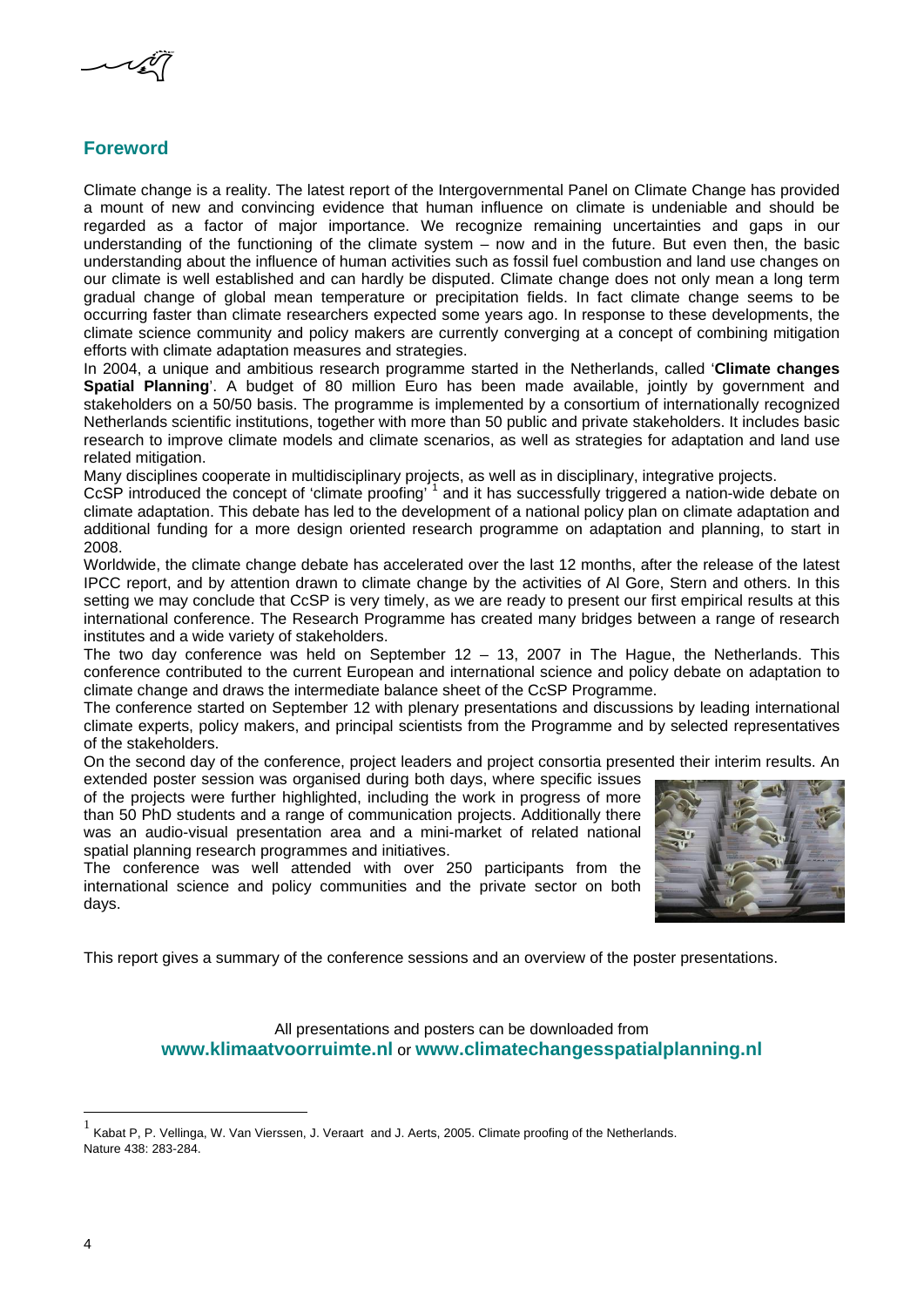

# **Contents**

| Session 3E: Communication: reaching a broader spectrum of professional and policy making stakeholders 28 |  |
|----------------------------------------------------------------------------------------------------------|--|
|                                                                                                          |  |
|                                                                                                          |  |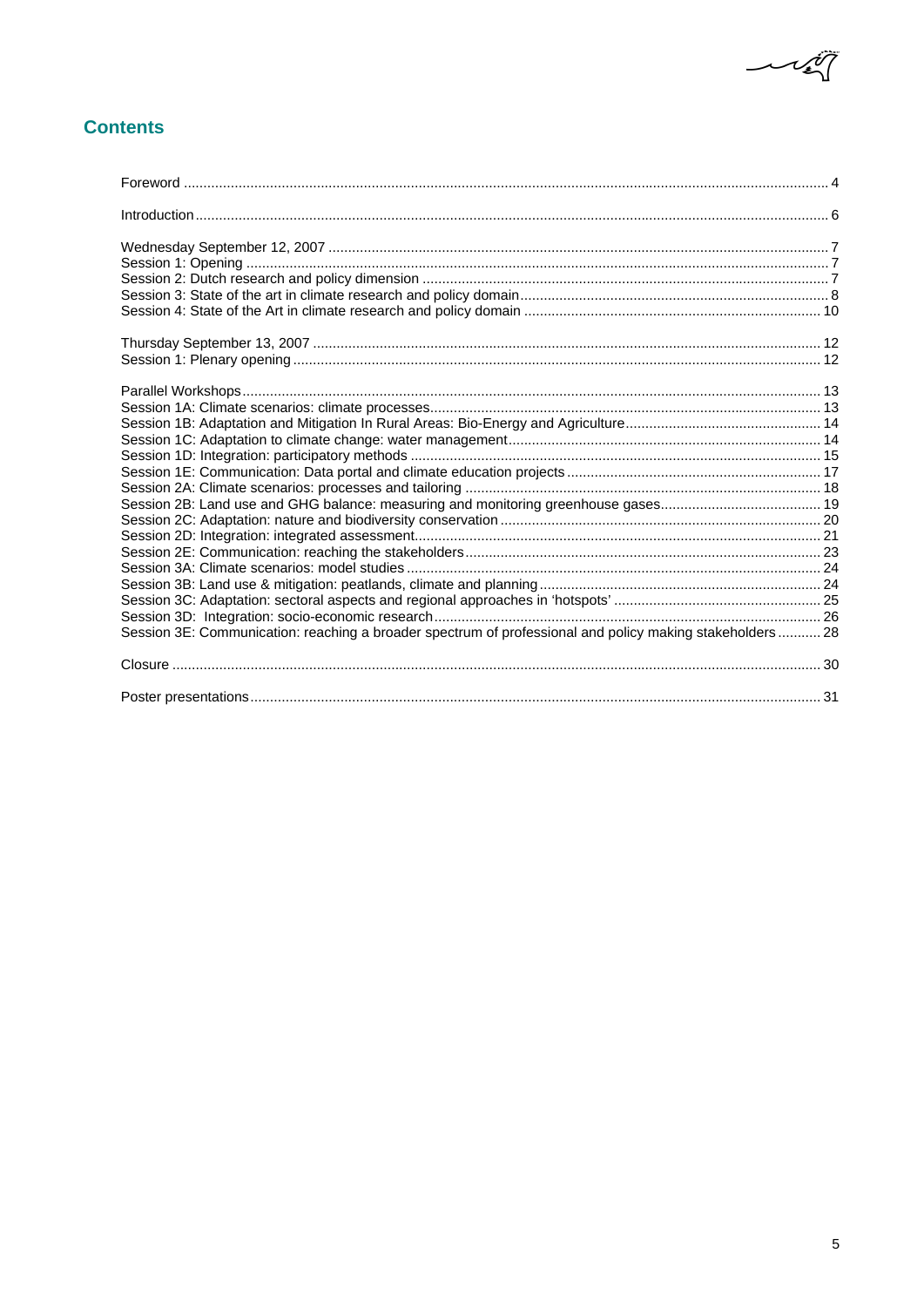

# **Introduction**

The Climate *changes* Spatial Planning Conference took place in the World Conference Centre in The Hague on 12 and 13 September and attracted more than 400 visitors from the Netherlands and around the world.

The conference was opened by Mrs Gerda Verburg, Minister of Agriculture, Nature and Food Quality, representing the Government. In her speech she concentrated on the effects of climate change on agricultural production and biodiversity. Given the expected heavy additional costs of the effects of climate change, cooperation within the EU, and with less developed countries too, will become all the more important. Martin Parry, vice-chair of the IPCC, also spoke about the effects of climate change on developing countries. Research indicates that dry regions will become drier and wetter regions even wetter, while the impacts of climate change are already becoming visible. Panel discussions were held with stakeholders at the end of each session.

The second day was opened by Jacqueline Cramer, Minister of Housing, Spatial Planning and the Environment. She talked about making the Netherlands climate-proof, in which spatial planning has an important contribution to make, and stressed that this is not just about flood control and water management. Climate change is not only a national problem, but is also high on the international agenda. The spatial aspects are being tackled on four fronts: the national adaptation strategy (ARK: Dutch national programme Adapting Spatial Planning to Climate Change) has just been adopted, a checklist is being drawn up for climate-proof spatial planning, washlands and retarding basins are being identified and made suitable for multiple uses, and flagship projects are being developed to promote awareness and pump-prime climate-proof investment. In addition, the new knowledge for climate programme ('*Kennis voor Klimaat'*) will start in 2008, with a budget of fifty million euros.

As part of the mid-term review process, the afternoon of the second day was taken up by parallel workshops on all the research themes of the Climate *changes* Spatial Planning Programme. The Scientific and Social Assessment Committees also attended these sessions and brought themselves up to date on progress with these projects and the initial results.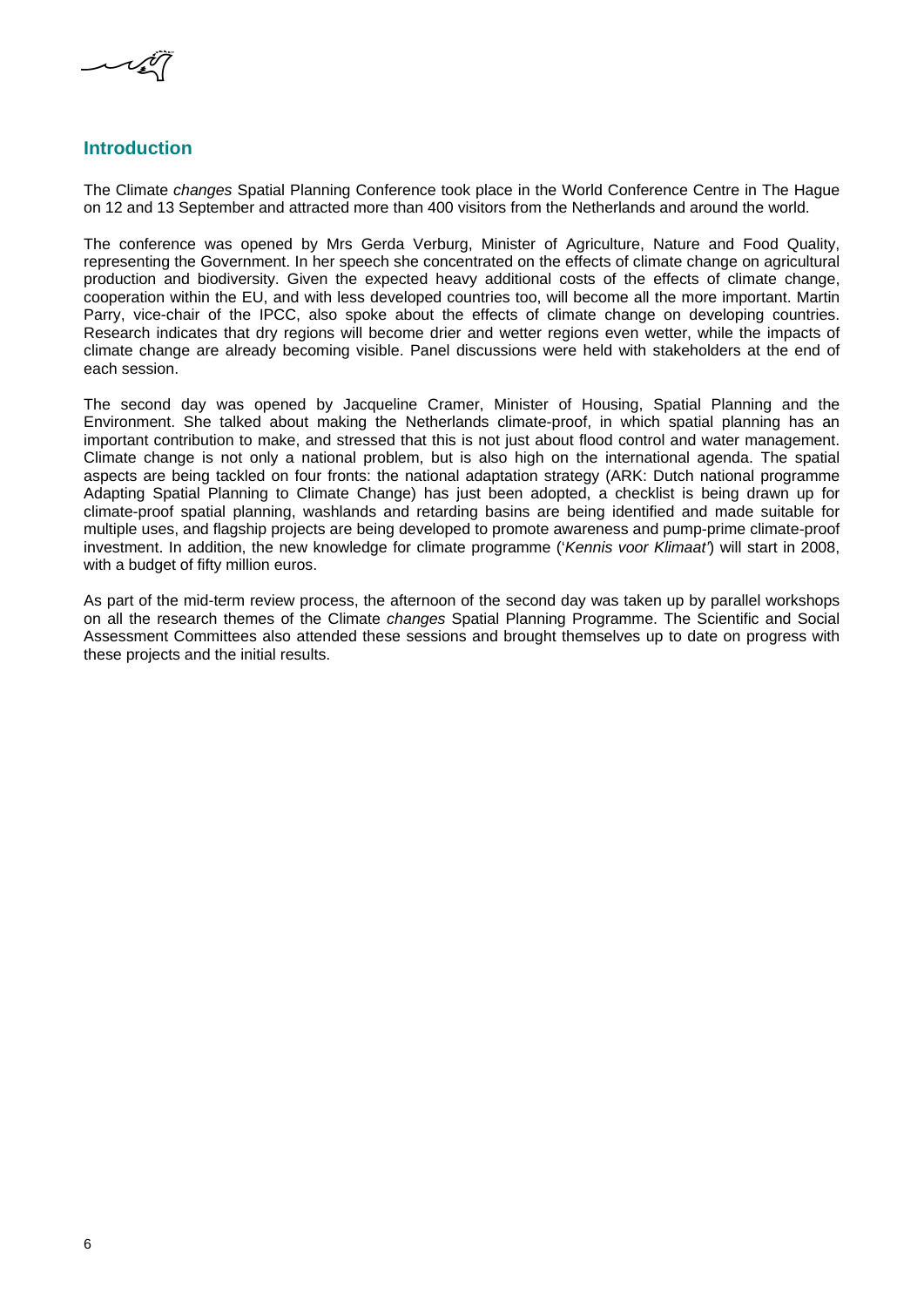# **Wednesday September 12, 2007**

# **Session 1: Opening**

Chair: prof.dr. Pier Vellinga, Chair of the Board Foundation CcSP, Wageningen University and Research Centre, Vrije Universiteit, the Netherlands

# **Presentations**

- Welcome and opening address on behalf of the Dutch Cabinet, Minister Gerda Verburg, the Netherlands, Dutch Ministry of Agriculture, Nature and Food Quality
- EU climate research agenda and its relevance for adaptation policies, Dr. Elisabeth Lipiatou, Belgium, European Commission, Directorate General Research
- Climate challenge: IPCC 4<sup>th</sup> assessment report and beyond, Prof. Martin Parry, Vice Chair Intergovernmental Panel on Climate Change, IPCC; Prof.dr. Guy Brasseur, National Centre for Atmospheric Research, NCAR, Boulder, USA, Lead Author IPCC Assessment Report 4
- Climate and sustainable development, Dr. Carlos Nobre, Brazil, Chair Scientific Committee of the International Biosphere -Geosphere Programme, IGBP, Member of the Third World Academy

Discussion moderated by Roger Harrabin, BBC environmental correspondent.

# **Session 2: Dutch research and policy dimension**

Chair: prof.dr. Wim van Vierssen, Vice Chair of the board Foundation CcSP, Director KIWA Research, the Netherlands

# **Presentations**

- Climate changes Spatial Planning: CcSP research highlights and key results, Prof.dr. Pavel Kabat, Wageningen University and Research Centre, CcSP Science Director and Chair of the Programme Council, the Netherlands
- Netherlands climate adaptation strategy: research to policy interaction, Pieter Bloemen, Dutch Ministry of Housing, Spatial Planning and Environment, the Netherlands



# **Opening by the government**

Minister Verburg opened the conference on behalf of the Dutch Government. She stated that Climate change has become an unavoidable matter and a top priority on the political agenda, supported by the latest outcomes from IPCC. The minister named both climate related risks and opportunities (beneficial measures) for agriculture, nature conservation and water management. The minister stated that climate change can also have some unpleasant surprises, she gave the example of bluetongue, which appears to be spread by small midgets, which used to be prevalent only in warmer countries. Mitigating-measures will give industry, agriculture and transport new ways to develop in a

sustainable way. The Netherlands has announced its commitment to reduce emissions by thirty percent in 2020, for this purpose the Government has set up a project called 'cleaner and more efficient'. However, even the most far-reaching measures to curb emissions will not be enough to turn the tide. The Netherlands should become resistant to the effects of a changing climate in the 21st century, as described in the national Climate Adaptation Programme for Spatial Planning (ARK). She said also that the attention for climate -change here in the Netherlands must not divert our attention from the needs of the developing world, in particular in Sub-Saharan Africa and the mega-deltas of Asia. Cooperation and dialogue between providers of knowledge and policy makers has become inevitable, and she challenged the scientific society to provide politicians with tailored information to support this decision.

# **International state-of-art science**

The latest conclusions from IPCC (Fourth Assessment Report, 2007) were presented by Guy Brasseur (Working Group I) and Martin Parry (Working Group II). Elisabeth Lipiatou from the European Commission presented the European research agenda and explained how research in the European Union could support post-Kyoto policies and the European Adaptation Agenda (Green paper) in the context of the maximum 2° temperature rise target from the EU. Parry emphasised that currently in all continents of the world effects of climate change are detected. Net global economic damages are very unclear. He stated that the nearterm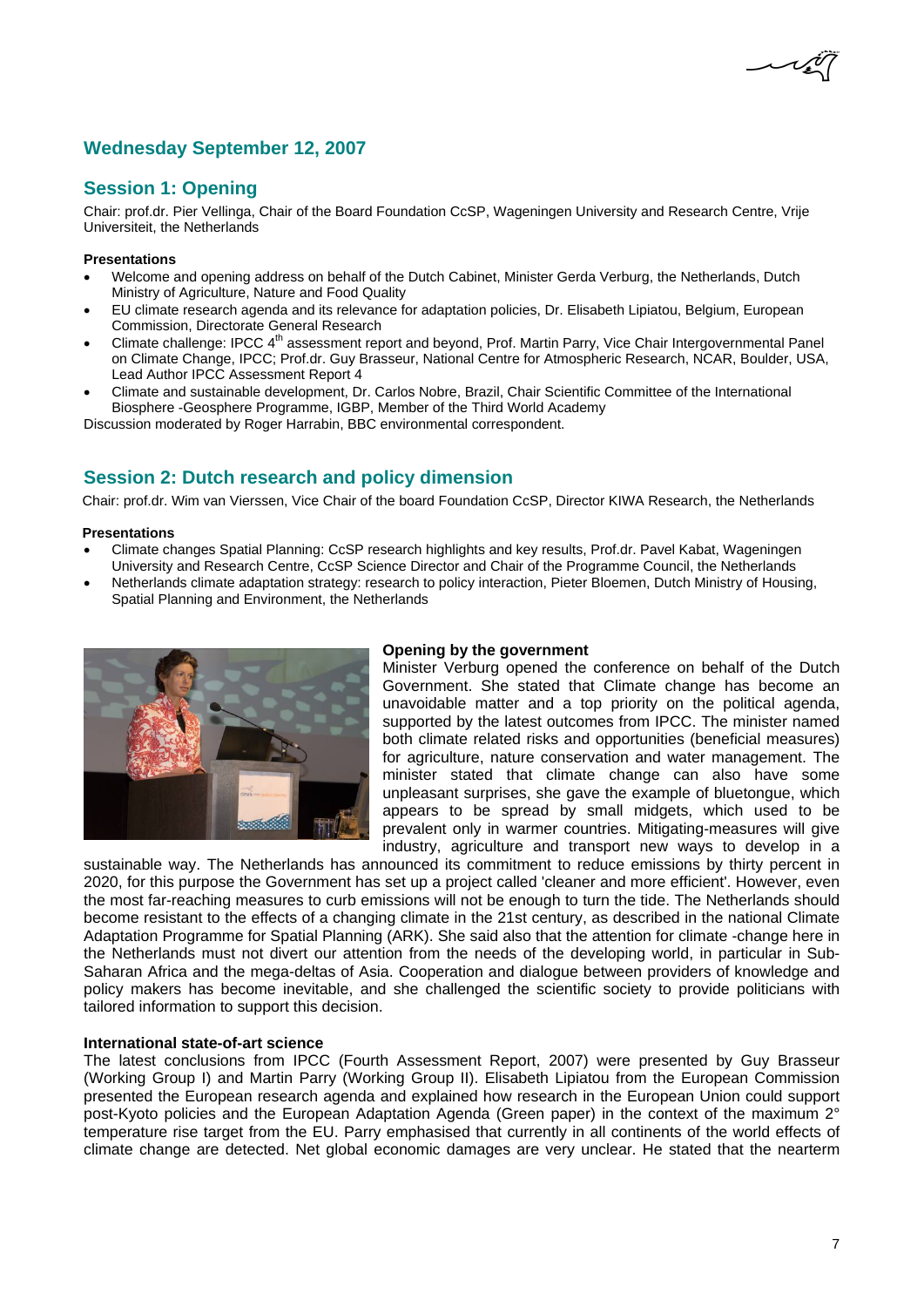

benefits reported in IPCC Third Assessment (2001) are questionable, in particular for agriculture. Projected changes in temperature are broadly as projected in 2001, but uncertainty range is greater and upper end is



higher. Carlos Nobre placed climate change impacts and policies in the context of sustainability. He showed<br>that the contribution of China, India and Brazil to the global CO<sub>2</sub><br>contextions is regular is regular to the cont that the contribution of China, India and Brazil to the global  $CO<sub>2</sub>$ emissions is rapidly rising, however, the contribution per capita is still small compared to Europe and USA. Deforestation is also a major source of  $CO<sub>2</sub>$  emissions (18%), furthermore land use change (deforestation) results in shifts in the state of the ecosystem (from forest to savanna) and the regional climate (changes in precipitation patterns). He questioned the sustainability of biomass as a resource for renewable energy. For example, reforestation sequesters more  $CO<sub>2</sub>$  from the atmosphere compared to cultivation of energy crops, such as sugar cane used for ethanol production. The challenge is to value ecosystem

services. Carbon pricing might help to select sustainable development pathways. It is also clear that the poor countries will be hit the most by climate change. Nobre stated that payment for ecosystem services should provide LDCs with 10 billion dollars needed annually to face adaptation.

# **Reflections by Roger Harrabin (BBC) on the morning session**

Roger Harrabin noticed that the minister asks for certainty from the scientists and than she left in a rush, probably the usual attitude from policy makers. He questions the sustainability of energy crop cultivation for energy supply and agrees with the observations of Carlos Nobre. He doubts, like Martin Parry, the short-term increase of agricultural production due to climate change as reported by IPCC. He suggested that this formulation was changed by the IPCC under pressure from the US.

# **Session 3: State of the art in climate research and policy domain**

Chair: dr. Anton Beljaars, European Centre for Medium Range Weather Forecast, Reading, United Kingdom

# **CLIMATE SCENARIOS**

# **Presentations**

- Global and European perspective: general progress and remaining uncertainties , Dr. Daniela Jacob, Max Planck Institute for Meteorology, Germany
- Regional perspective: regional climate scenarios and scenario tailoring, Prof.dr. Bart van den Hurk, Royal Netherlands Meteorological Institute (KNMI), the Netherlands

#### **Panel**

- Dr. Anton Beljaars, European Centre for Medium Range Weather Forecast, United Kingdom
- Dr. Toon Bullens, ACHMEA, the Netherlands
- Daan Dijk, Rabo Bank
- Gerard Doornbos, Waterboard of Rijnland, the Netherlands
- Prof.dr. Bart van den Hurk, Royal Netherlands Meteorological Institute, the Netherlands
- Dr. Daniela Jacob, Max Planck Institute for Meteorology, Germany
- Gary Rancourt, IBM, USA
- Dirk Symons, State advisor to the Dutch government on land use and planning, the Netherlands

#### **Statements**

- 1. Policy makers and investors do not like climate scenarios to be updated; they prefer the old version they have been working with before
- 2. Climate change is a manageable risk for insurance, investors and project developers
- 3. The Netherlands is safe until 2030 / 2050 given the latest climate scenarios and ongoing investments in water infrastructure, but not beyond

Dirk Symons stated that we have to deal with moving targets in the dark, policy makers should be aware of that. Bart van den Hurk sees it as an intellectual challenge to deal with 'moving climate scenarios in the dark'. Doornbos' opinion that we should stop discussing about uncertainties, but start to think about how to cope with climate change in water management. The current discussion in water management is focusing on flood risk and we seem to ignore the increasing risks of drought. Doornbos thinks that the Netherlands is able to adapt to climate change, however, other countries maybe not.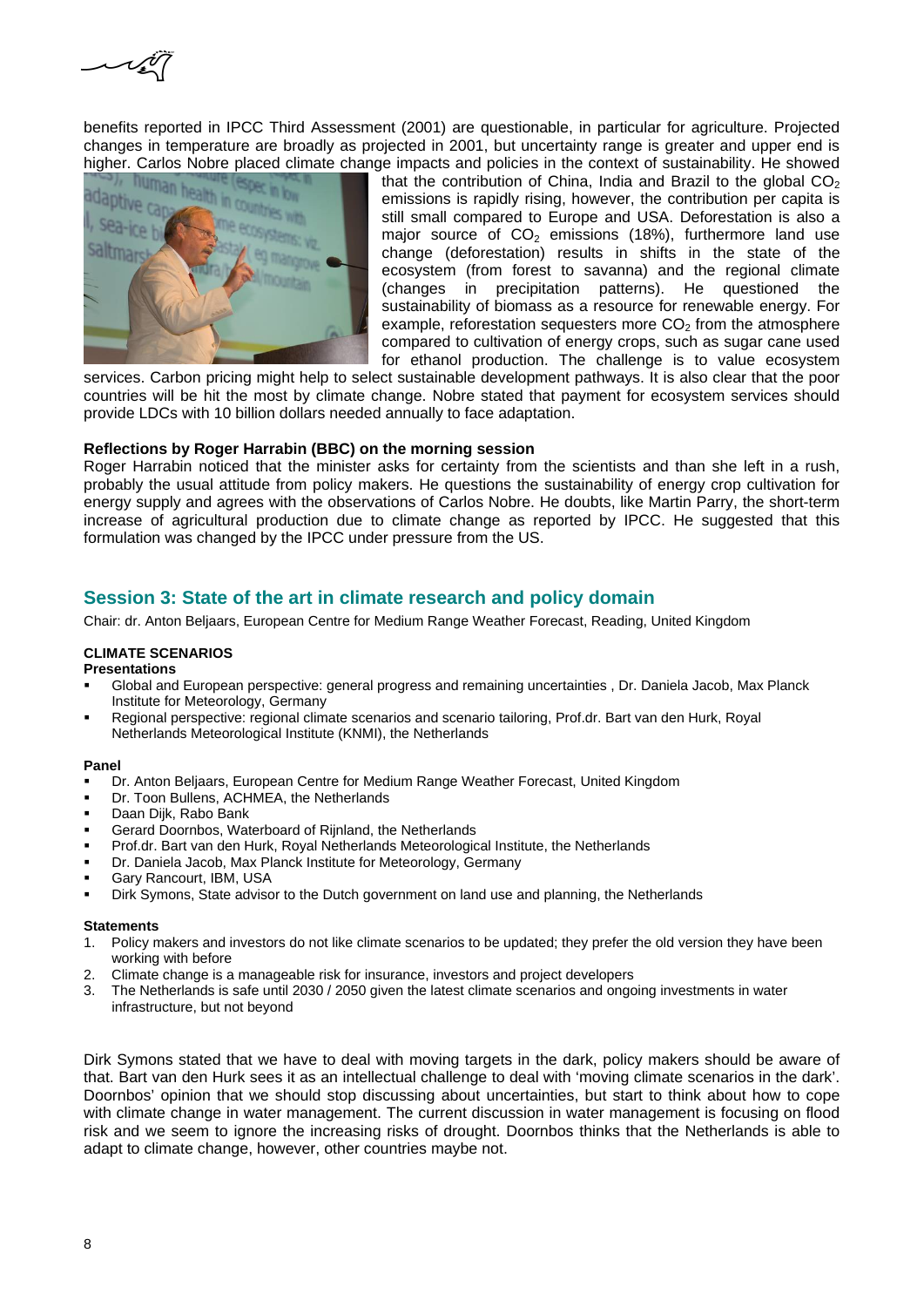



*The Netherlands is safe until 2030 / 2050 given the latest climate scenarios and ongoing investments in water infrastructure, but not beyond.* Daniela Jacob hopes that the first part of the statement is true but cannot give certainty about that, scientists do not make the decisions, and a big storm event might change this perception. Doornbos asks why we always look for preventions, we can also accept risks and weigh this against the costs of protection. Bart van den Hurk explains that the government is not the only one that is responsible for mitigating the risks, also the private sector and individual civilians have to take responsibility, he exemplifies this with buying a fast sports car.

# **ADAPTATION TO CLIMATE CHANGE**

#### **Presentations**

- Climate adaptation: cross-sectoral approaches in relation to land use and spatial planning, Dr. Jeroen Aerts, IVM, Vrije Universiteit, the Netherlands
- Climate change impacts to California's water management and strategies for adaptation, Dr. Mark Roberson, Consulting Staff CALFED Bay-Delta Program, California, USA

#### **Panel**

- Dr. Jeroen Aerts, Vrije Universiteit, the Netherlands
- Piet Dircke, Arcadis, the Netherlands and USA
- Mrs. Lenie Dwarshuis-Van de Beek, Province of Zuid-Holland
- Joop Krul, Director, Airport Development, Schiphol Group
- René Hoogendoorn, CEO AM Group, the Netherlands
- Johan Osinga, Director Strategy, Province of Overijssel, the Netherlands
- Dr. Mark Roberson, Consulting Staff CALFED Bay-Delta Program, USA

#### **Statements**

- 4. It will take at least 25 years before scientific advice on adaptation is implemented in spatial planning and water management by the government, but the private sector is expected to be much faster
- 5. We are able to make the Netherlands climate proof, other world delta regions will follow
- 6. We leave the public with a too positive picture of adaptation as a ultimate response strategy to climate change

Jeroen Aerts of the Vrije Universiteit was confronted with his earlier statement that the Netherlands can uplift the Netherlands with million of tons of sand from the North Sea basement. The presenter was joking with him what neighbouring countries might do then; another conflict might happen?

The representatives of the provinces think they cooperate rather well with scientists with respect to the research on regional climate change. However, they ask questions for delivering concrete information to embed this in policy plans, for example with regard to salinity of land. Maybe these governmental organisations ask too much, but they cannot just wait and see what will happen. Some provinces see opportunities with regard to the coastal defence and innovations in water management, but all have to be aware of the threat of climate change.

The private sector wants to see business opportunities and to speed up innovations. Some companies handle climate changes as good news, and we have to consider our knowledge as a good Dutch export product. In the Netherlands we are dealing for hundreds of years with water management, so why can't we do that in the near future?

The aviation industry, mainly established in the Schiphol area, 6 meters below sea level, think they move faster with policy on mitigation and adaptation than the government does. For example, Royal Dutch Airlines has already implemented a climate business plan. But flying itself? Yes, the aviation might be the second largest contributor of  $CO<sub>2</sub>$  emissions in 2050.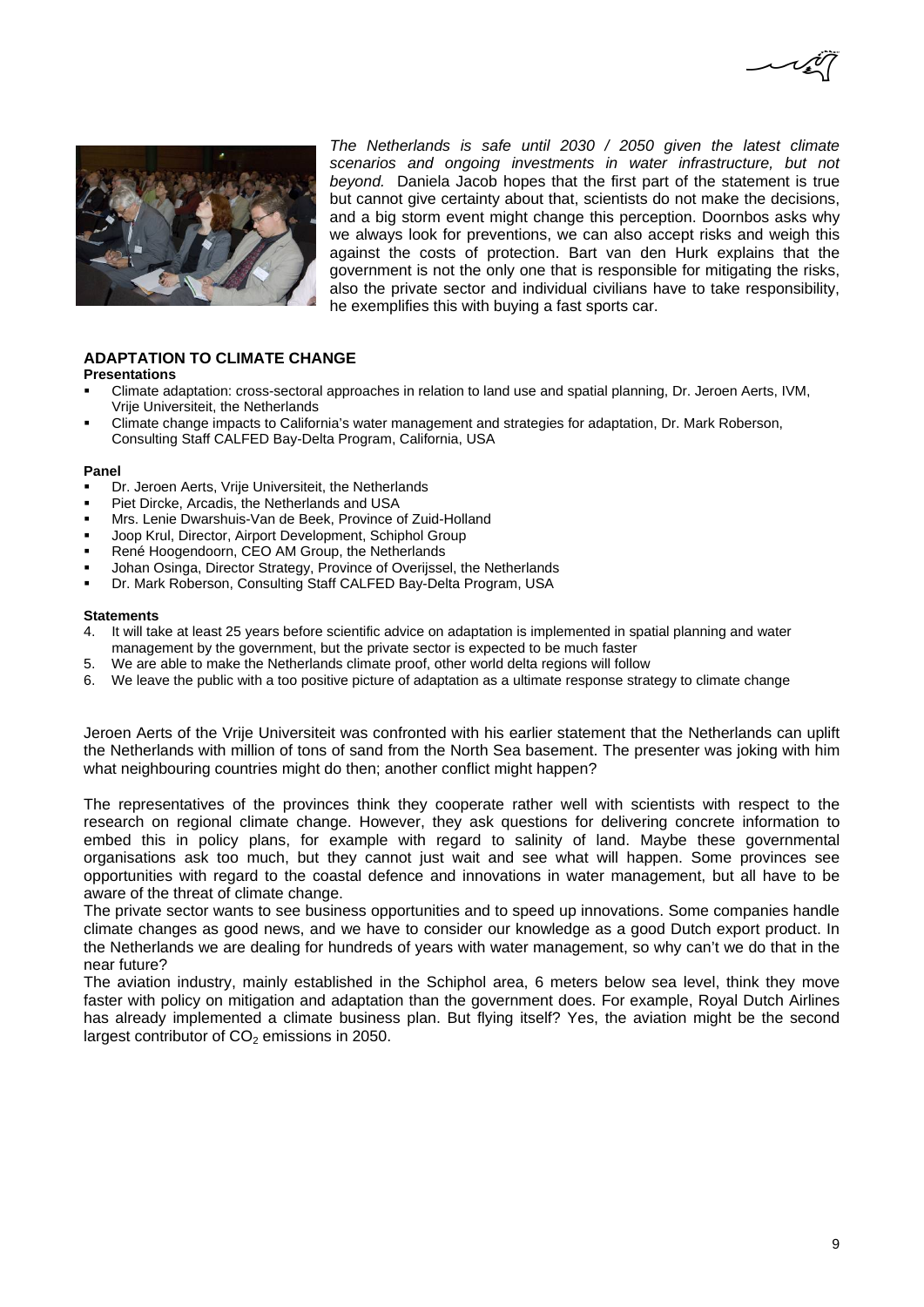فيمكسد

# **Session 4: State of the Art in climate research and policy domain**

Chair: prof. Roger A. Pielke Sr., Colorado State University, Fort Collins, USA

# **THE ROLE OF LAND USE IN MITIGATION STRATEGIES**

# **Presentations**

- European perspective, André Jol, European Environmental Agency, Copenhagen, Denmark
- Approaches towards integrated assessment and monitoring of land related GHG emissions, Dr. Ronald Hutjes,
- Wageningen University and Research Centre, the Netherlands

#### **Panel**

- André Jol, European Environmental Agency, Denmark
- Dr. Ronald Hutjes, Wageningen UR, the Netherlands
- Dr. Chris Kalden, Director, National Forest Service of the Netherlands
- Nico Landsman, Province of Zeeland, the Netherlands
- Dr. Bert Metz, Netherlands Environmental Assessment Agency, the Netherlands
- Prof. Roger A. Pielke Sr., Colorado State University, Fort Collins, USA
- Jaap Satter, Ministry of Agriculture, Nature and Food Quality, the Netherlands
- F. Luboyera, Representative of the UNFCCC Office Bonn, Germany

#### **Statements**

- 7. Land use bound emissions are still an underestimated emission source in the Netherlands and world wide while preparing post-Kytoto climate policies
- 8. Measures to reduce emissions from land use, such as raising groundwater tables, have significant additional socioeconomic and ecological benefits (biodiversity), this adds new perspectives to mitigation related multifunctional land use
- 9. The national reporting activities to UNFCCC are highly uncertain. Currently employed reporting methodology cannot cope with the current uncertainties in land use related greenhouse gas emissions
- 10. The present share of bio-energy in the total Dutch energy production (2%) is one of the lowest in Europe. This share could grow to 17% of the national energy supply with our current knowledge

The first statement to discuss was if land use emissions are still an underestimated emission source in the Netherlands. André Jol thought that this was true but Bert Metz pointed out that land use emission related to deforestation is well known in the Netherlands and that only the emissions from agriculture needs to be investigated more. There was a small discussion about the significance of the role of albedo but the panel could not agree. The second statement was that measures to reduce emissions from land use will have significant additional socio-economic and ecological benefits. The panel agreed that measures would not necessarily generate positive effects. They also mentioned that subsidies for farmers and media attention can be very helpful tools in achieving the implementation of these measures. The next statement was that the national reporting activities to the UNFCCC cannot cope with the high uncertainty in land use related emissions. The panel did not really get into this statement. Festus Luboyera said that the uncertainty made it very complicated but that they have to use something. The last issue was about bio-energy, "a very hot topic" according to moderator Roger Harrabin: the share of bio-energy in the total Dutch energy production could grow from 2 to 17 percent with the current knowledge. André Jol thought that 17 percent appeared to be very high. We should not forget that the purpose of creating bio-energy is to decrease emission. The panel agreed. Bert Metz said that supply will not be the problem but the use will; there is currently not a high demand for bioenergy and rushing it, will not help climate change.

# **ECONOMICS OF ADAPTING TO CLIMATE CHANGE**

# **Presentations**

- The economic costs avoiding climate change, dr. Terry Barker, Cambridge University and Cambridge Econometrics Ltd, United Kingdom
- Economics of climate adaptation: the Dutch experience and perspective, dr. George Gelauff, CPB Netherlands Bureau for Economic Policy Analysis
- Integrated approaches to climate policies: Optimal combinations of mitigation and adaptation measures?, prof. Klaas van Egmond, Netherlands Environmental Assessment Agency, the Netherlands

# **Panel**

- Dr. Terry Barker, Cambridge University and Cambridge Econometrics, Ltd, United Kingdom
- Dr. Frits Brouwer, Director General, Royal Netherlands Meteorological Institute, the Netherlands
- Daan Dijk, Rabo Bank, the Netherlands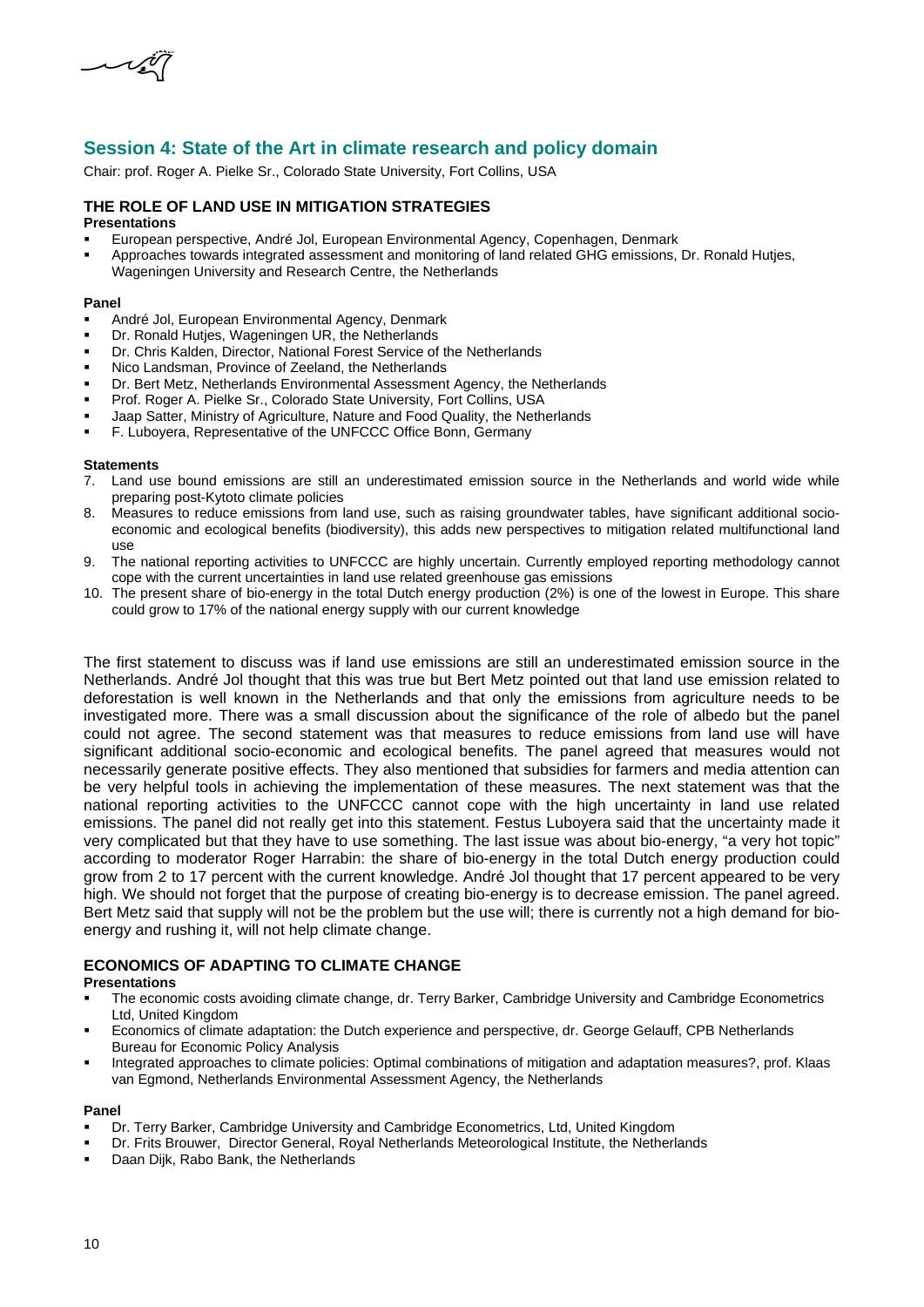- Gerard Doornbos, Waterboard of Rijnland, the Netherlands
- Prof. Klaas van Egmond, Director, Netherlands Environmental Assessment Agency, the Netherlands
- Dr. George Gelauff, Deputy Director, CPB Netherlands Bureau for Economic Policy Analysis, the Netherlands
- René Hoogendoorn, CEO AM Group, the Netherlands
- Prof. Leen Hordijk, Director International Institute for Applied Systems Analysis, Austria, Chair CcSP International Scientific Advisory Council
- Prof.dr. Pavel Kabat, Wageningen University and Research Centre, CcSP Science Director and Chair of the Programme Council, the Netherlands
- Dr. Elisabeth Lipiatou, European Commission, Directorate General Research, Belgium
- Dr. John Marks, Chief Executive European Science Foundation
- Prof. Jochem Marotzke, Director, Max Planck Institute for Meteorology, Germany
- Mrs. Annemieke Nijhof, Advisor to the Prime Minister, Ministry of General Affairs, the Netherlands
- Prof. Martin Parry, Vice Chair Intergovernmental Panel on Climate Change, IPCC
- Prof.dr. Pier Vellinga, Chair of the Board Foundation CcSP, Wageningen University and Research Centre, Vrije Universiteit, the Netherlands
- Nico de Vries, CEO Dutch Royal BAM Group, the Netherlands

#### **Statements**

- 11. The Stern report has given a too high and unrealistic picture of the costs of climate change. In industrialised countries, like the Netherlands and the UK, the costs of adaptation should remain a fraction of the annual GDP
- 12. Dealing with climate change is learning to accept uncertainty in developing long investments
- 13. It is a waste of time to discuss climate change with citizens; governments should just start with the implementation of no-regret strategies
- 14. Climate change will generate immense opportunities for large-scale innovations. The climate issue will become a money making business
- 15. The climate change issue is perhaps the best illustration where a continuous science-policy-private sector dialogue is a prerequisite for successful coping strategies. This requires a new (inter)national scientific infrastructure
- 16. The media is creating a controversy regarding climate change

According to moderator Roger Harrabin, the largest panel he had ever seen appeared on the podium! The first issue to discuss was if the Stern report had made an exaggerated estimate of the costs of climate change. The panel did not agree with this: climate change is expected to be very expensive, as we seem to be on the high emissions path. The panel saw the exact measurement of these costs as unrealistic because we are talking about thousands of years. The next issue was if uncertainties must be accepted when decisions are made on long term investments. The panel agreed with this statement: every long term decision is subject to uncertainties, also those in railroads and other investments unrelated to climate change. There was some debate how important gut feeling is for decision making; some considered it decisive for political action, others preferred a proper scientific analysis. The next issue, debating with citizens was a waste of time, was a difficult one. Of course, no one heartily agreed, and green radicalism was not seen as a way forward. However, in the building industry the solution is not expected to come from citizens, as their demand for mitigation nor adaptation in new houses is low. On the other hand, where the Dutch government seems ready to act, this is not the case in many other countries in the world, and then citizens have to take the lead. In general, leadership was seen as an important factor by the panel: a strong personality can turn an impopular issue into a possible choice. Is climate change a money maker? Yes, said the panel, if the government creates the right conditions: clear environmental standards, a feasible time table and some constancy in the governmental regime. The following question was if a new scientific infrastructure was necessary to help governments cope with climate change. The panel thought that much interaction between science and policy makers is already taking place. It is a process that takes time and is also expensive, which is often underestimated. The final statement was about the media: are they wrong in facilitating 50/50 exposure of climate sceptics and mainstream climate scientists? Everyone agreed to this, and the moderator was driven into the defence for a moment. He explained that the BBC is bombarded with claims by climate sceptics. This makes it hard for journalists to discern that 99% of the scientists in the field consider humaninduced climate change a proven fact.

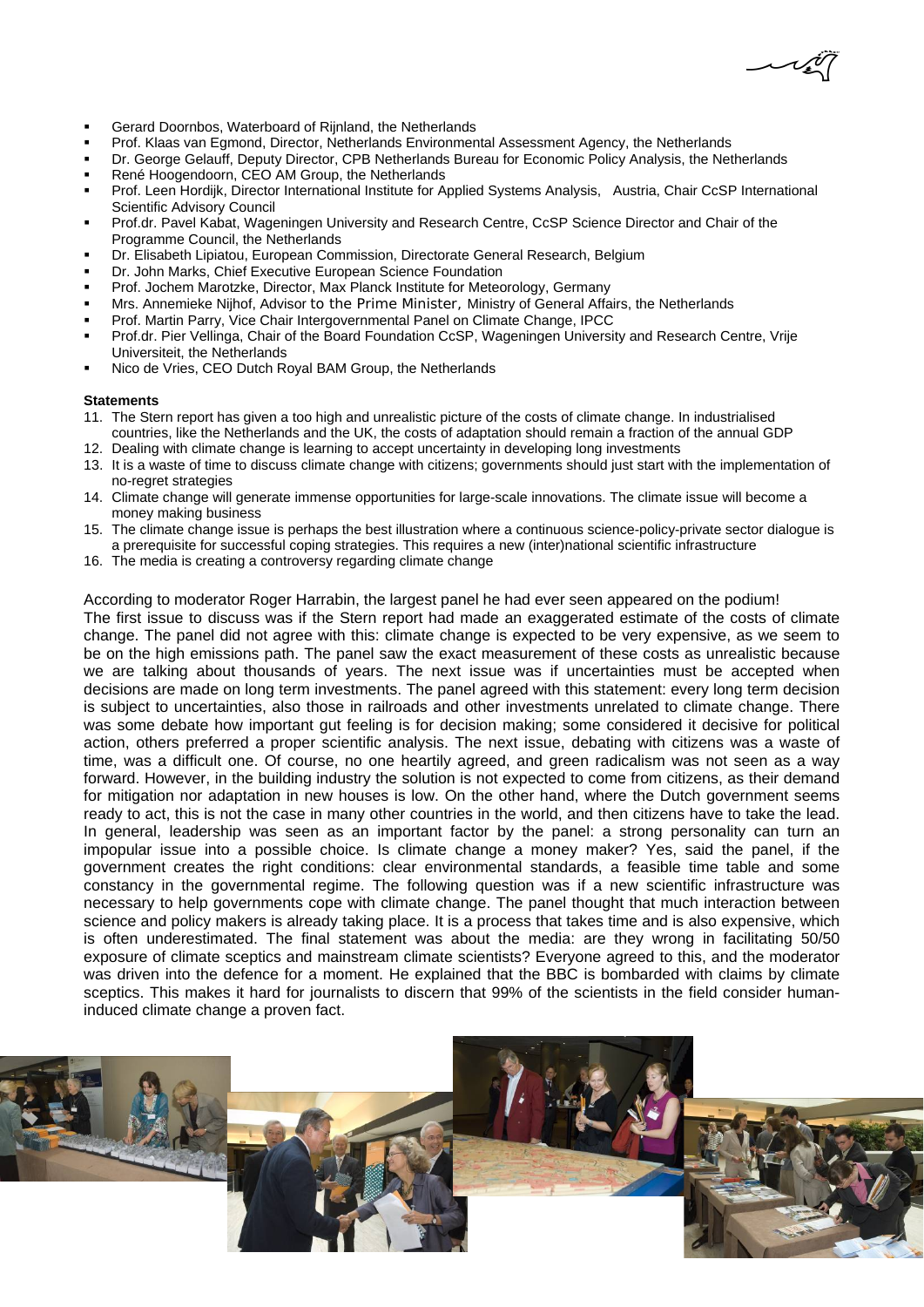

# **Thursday September 13, 2007**

# **Session 1: Plenary opening**

Chair: prof.dr. Leen Hordijk, Director IIASA, Austria; Chair CcSP International Scientific Advisory Council

#### **Presentations**

- Welcome and introductory addresses, prof.dr. Pier Vellinga, Chair Board Climate changes Spatial Planning programme
- Adaptation to climate change in spatial planning, Minister Jacqueline Cramer, the Netherlands, Dutch Ministry of



- Housing, Spatial Planning and Environment European climate adaptation strategy, dr. Fritz Holzwarth, Federal Ministry for the Environment, Nature and Nuclear Safety, Germany
- Reflections from the sector, dr. Chris Kalden, Director, National Forest Service of the Netherlands, Chair, Societal Evaluation Committee of the CcSP Programme
- Reflections on the role of land in understanding and responding to climate, prof. Roger A. Pielke Sr., Colorado State University, Fort Collins, USA
- **Introduction to the parallel thematic workshops, Prof.dr. Pavel Kabat,** Wageningen University and Research Centre, CcSP Science Director and Chair of the Programme Council, the Netherlands

The presentations can be downloaded from our website **www.climatechangesspatialplanning.nl**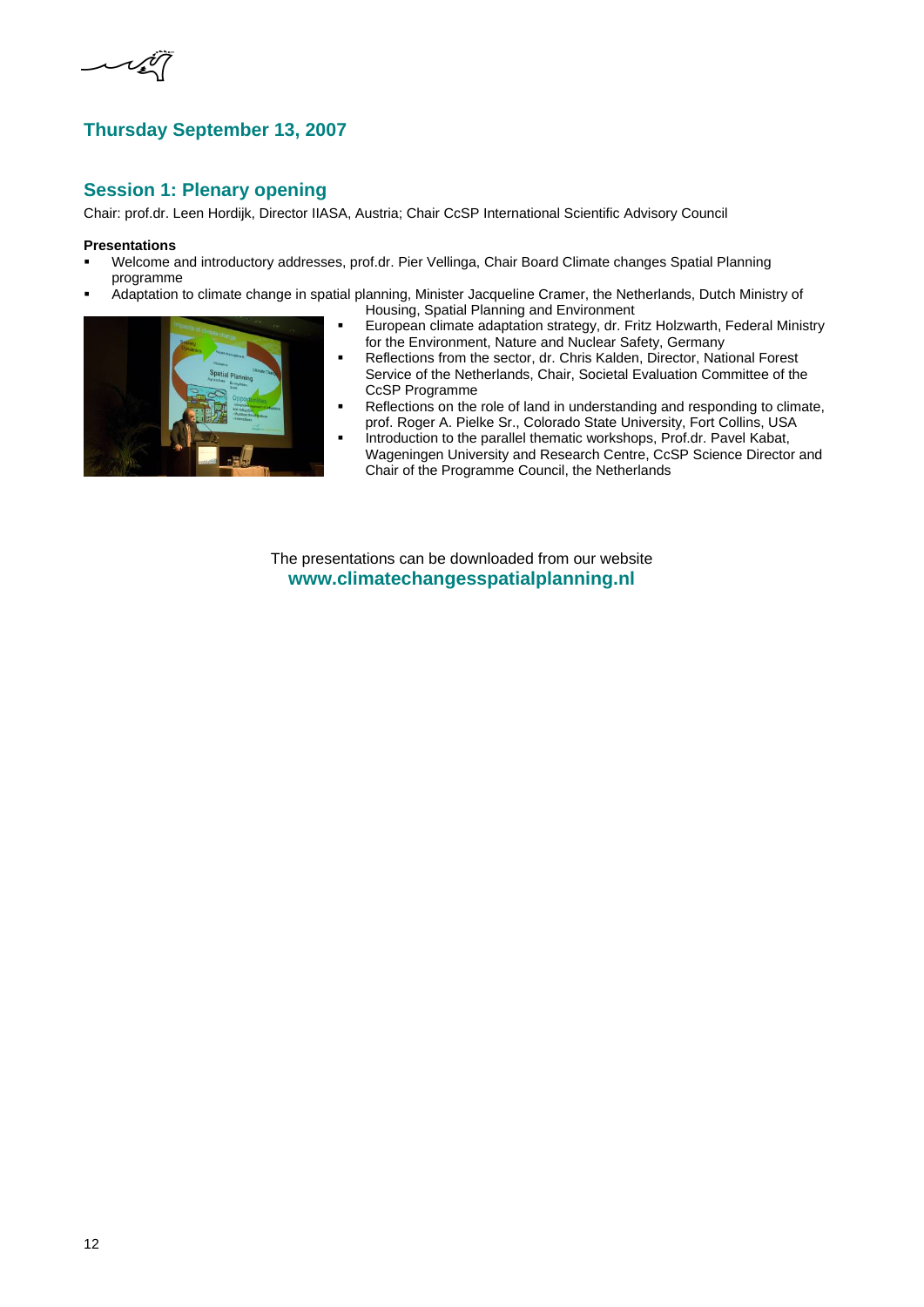# **Parallel Workshops**

# **Session 1A: Climate scenarios: climate processes**

Chair: prof.dr. Bart van den Hurk, Royal Netherlands Meteorological Institute

#### **Presentations**

Dr. Herman Russchenberg, Technical University Delft, The CESAR observatory: Climate monitoring and process studies (project CS2)

Dr. Harry ten Brink, Energy Research Centre of the Netherlands, The regional climate impacts of aerosols (project CS4) Prof.dr. Reinder Feddes, Wageningen UR, Representation of soil moisture and root water uptake in a climate model (project CS3)

 Prof.dr. Reinder Feddes, Wageningen UR, Representation of soil moisture and root water uptake in a climate model (project

The radiation balance (at the surface), the soil water balance and models were presented: the Tessel model for the flow of water and heat and the SWOP model for the flow of water, heat and solutes. He explained the tests with the SWOP model via Tessel model, applied in Hungary and mentioning the effects on evapotranspiration. In future, the optimal TESSEL-Soil-Vegetation-Atmosphere Transfer scheme for implementation in RACMO2 (resolution 25 x 25 km) will be delivered to project CS6. The questions were about the accuracy of the observations (the team is convinced of correct data), its possibility to apply the data on global scale (possible, NASA had been investigated similar research at this scale) and how to calculate the soil parameters.

 Dr. Harry ten Brink, Energy Research Centre of the Netherlands, The regional climate impacts of aerosols The effects of aerosols on climate are important, but highly uncertain. Manmade aerosols have direct Radiative Forcing effects, and indirectly: influencing cloud. Cloud Albedo effect aerosols are the nuclei on which cloud droplets form. Clouds with more droplets reflect more solar radiation. Manmade aerosols serve as extra cloud nuclei and are thus indirectly cooling. This effect has the largest uncertainty. Modelling and dedicated new instruments were pointed out. The concentration of sulphate will drastically decline in the next decade(s) (question from the audience: Is that an experience? A: Yes it is, based on own observations and others), but ammonium nitrate is another local manmade aerosol-component and needs special instrumentation. This component seems to be an important ingredient of Cloud Condensation Nuclei, but must be verified in the ECN Cloud–Chamber apparatus. He stressed in his presentation the quality assurance within the research project. Another question was if improvement of parameterization for the Regional Climate Model (RCM) had been done for the Global CM? A: This is a continue process within RACMO. The emissions due to fossil fuels were highlighted in a programme for the coming years. Maybe the model can be implemented for this programme.

 Dr. Herman Russchenberg, Technical University Delft, The CESAR observatory: Climate monitoring and process studies

The CESAR Observatory: Climate monitoring and process studies. The overall objective of this project is to develop an essential infrastructure and measurement strategies for climate monitoring; to measure aerosols, clouds, radiation, land atmosphere exchange, precipitation and soil moisture in the context of climate and weather modelling, with the 213 metre high measuring mast at Cabauw, ground measurement equipment and remote sensing apparatus. The third objective is to contribute to the reduction of the uncertainty in climate change scenarios. Some sub-projects were pointed out: the Tower-based high resolution rainfall radar and the development of a Raman lidar (laser-radar) for the diurnal observation of clouds, aerosol and water vapor profiles and boundary layer structures. In his presentation he explained the effect of aerosols on diffuse sky radiation. Important results from this project are the combined cloud radar and Lidar data have been used to build a new type of ice cloud effective particle size parameterization, and the incorporation of the parameterization into a climate model radiation modules. Also, the recently installed drizzle radar measuring very low rainfall had been shown in the presentation. Besides, an example of radio links from cellular communication networks had been showed. In the discussion the relation between some other CS projects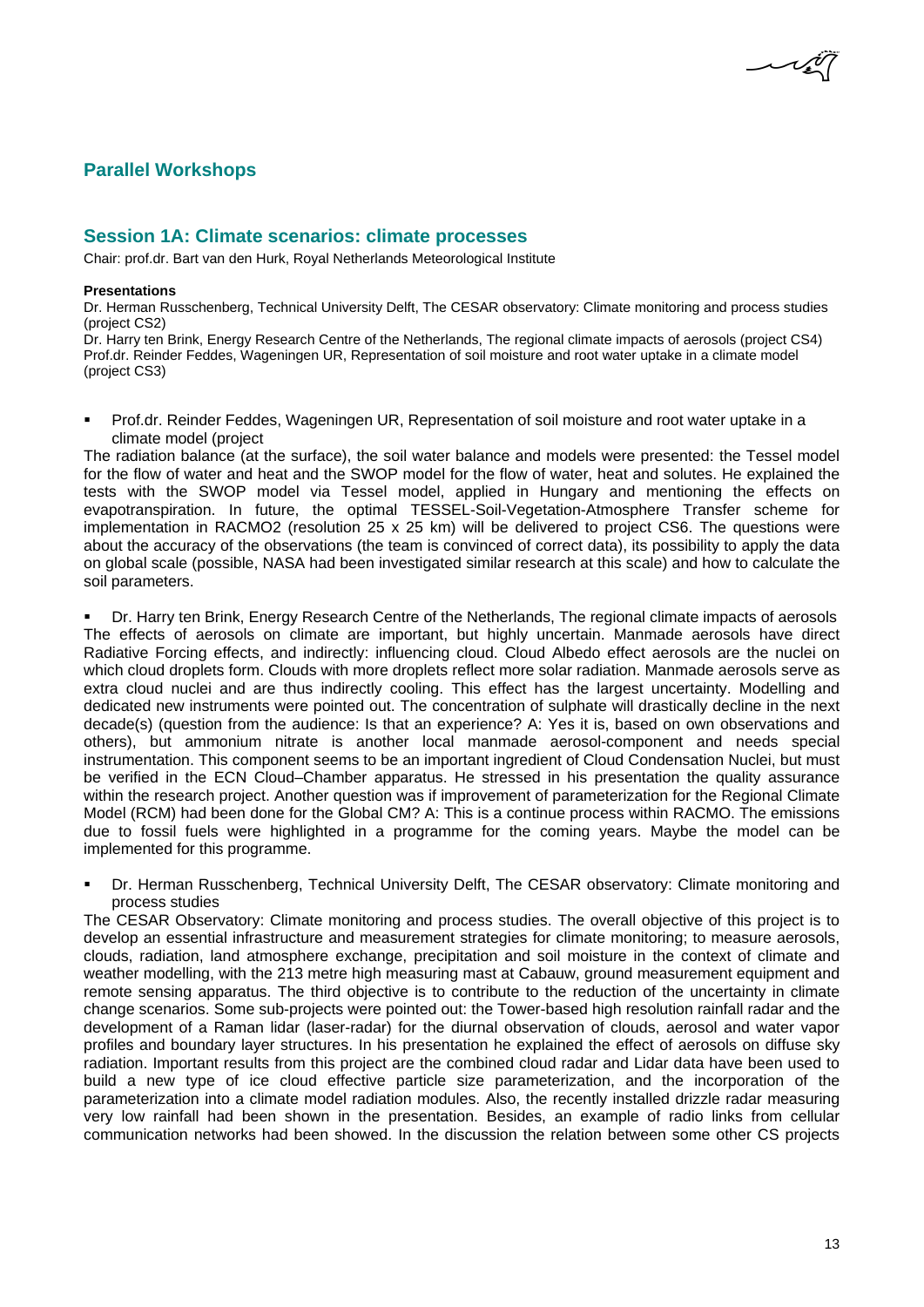

was explained: data has been exchanged till so far, but not with respect of modelling. China is a good candidate for measuring purposes, due to the high network of masts and large television towers.

# **Session 1B: Adaptation and Mitigation In Rural Areas: Bio-Energy and Agriculture**

Chair: dr. Ronald Hutjes, Wageningen UR

#### **Presentations**

Berien Elbersen, Wageningen UR, Biomass chain design and assessment tool (project ME4) Dr. Tia Hermans, Wageningen UR, Impacts of climate and market changes on agriculture in Europe (project A12)

Berien Elbersen, Wageningen UR, Biomass chain design and assessment tool

The overall objective of this project is to develop an integrated framework to asses and analyse the spatial implications and related opportunities and consequences of an increased implementation of biomass delivery chains for energy and materials at different geographical levels. In her presentation she explained the assessment tool with a demo. After the presentation there were some questions about how to use the model and who would be the end-users. It turned out that the demo showed an example for crops but the model can be used for any kind of biomass. The model can be used at any scale (small and large) but might not be suitable for other parts of Europe since it specifically focused on the Netherlands. The possible end-users are still being discussed as this also defines the output of the model. The builders will use the model together with the end-users. The province of Gelderland and the Suikerunie were both very interested in the model. The Suikerunie would however like to see more economics integrated in the model.

Dr. Tia Hermans, Wageningen UR, Impacts of climate and market changes on agriculture in Europe

The main objective of this research is to develop strategies and action plans for agriculture in the Netherlands to adapt to both climate and market change, in the context of the EU and with the North of the Netherlands as a pilot region. They used two IPCC climate scenarios, A1 and B2, and three crops: wheat, milk and potatoes. In the presentation she focused on the wheat supply in scenario A1. The main conclusion for the Netherlands was that the competitiveness of wheat-production within the EU-27 countries will be small. During the discussion the questions also focused on the use of the model and its end users. There was a question on how she incorporated agricultural subsidies and milk quota in the model. The answer was that the model includes different scenarios for subsidies and quota, depending on which IPCC scenario is used. The endusers will be policymakers and farmers who need to make decisions for future investments. The definition study A12 will be followed up with two new projects: a scientific project (start mid 2008) and a hotspot case study NL North (start 2007). In the combined discussion the main question was if the competition of crops with biofuels was incorporated in project A12. This was not the case and the suggestion was made to do this together. Hermans and Elbersen said they will.

# **Session 1C: Adaptation to climate change: water management**

Chair: dr. Jeroen Aerts, Vrije Universiteit

#### **Presentations**

Gert Becker, Vrije Universiteit, Developing adaptive capacity to extreme events in the Rhine basin (ACER) (project A7) Laurens Bouwer, Vrije Universiteit, Financial arrangements for disaster losses under climate change (project A9) Dr. Jeroen Aerts, Vrije Universiteit, Room for safety (new approaches to flood risk management under climate change) (project A13)

Dr. Mark Koetse, Vrije Universiteit, Consequences of climate change and weather conditions for the transport sector (project A8)

 Gert Becker, Vrije Universiteit, Developing adaptive capacity to extreme events in the Rhine basin (ACER) The Rhine is a transboundary river catchment. The project is set up in: adaptive management, multiple scenarios, participatory approach. Hydrologic and socio-economic indicators for adaptation measures are assessed for different scenarios in dialogue with stakeholders. Extreme discharges (graphs with return times) will occur more often due to drought and floods. The influence of the seasons are more water in winter, less in summer (seasonal graphs). For example: high discharge in Lobith in 1993 (measured) compared with model results with adaptation measures (also taken in Germany), shows the efficiency of the catchment based approach. It is efficient to invest in adaptation measures in Germany.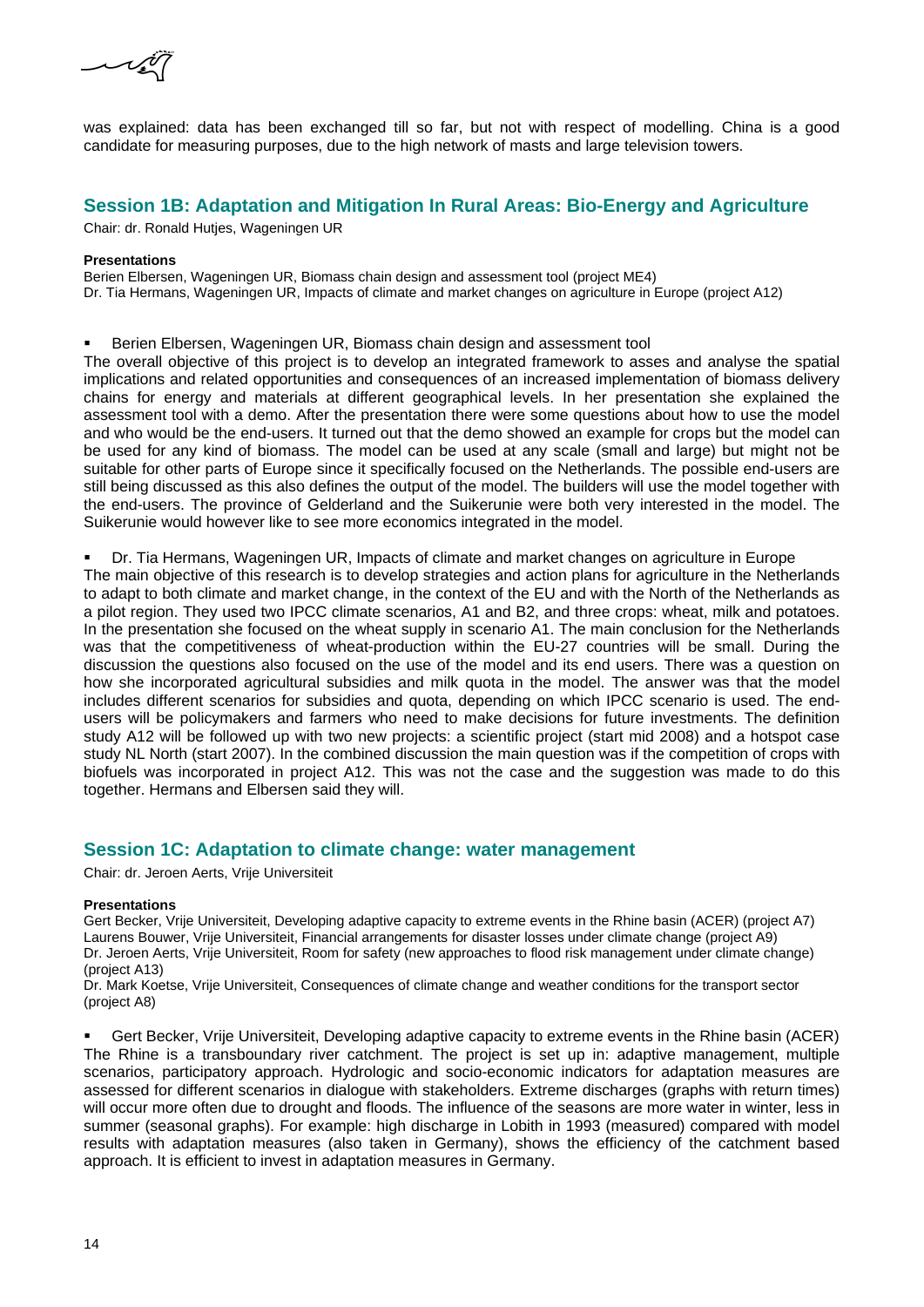Discussion: Kattenberg/KNMI: You make a matrix of climate and socio-economic scenarios with 16 options: how do you select the scenarios? Furthermore Germany (Max Planck) uses other scenarios. KNMI W+ is selected out of the four options. SG EU City development: Are similar efforts done in other areas in the world (Danube) and other (India, China: Yangtze) where comparisons are made? Gert Becker answered that dissimination is done but truly comparison is difficult because of the other settings.

Holzwarth (current chair of the Rhine Commission) states that the ACER project is a important project. The ministers of the countries in the Rhine basin will convene in October. The Netherlands will play an important role.

 Dr. Mark Koetse, Vrije Universiteit, Consequences of climate change and weather conditions for the transport sector The consequences of climate change for the transport sector (model choices) are presented (navigation, railway, road, air transport). The usefulness of the KNMI scenarios for this project is discussed. The effect of weather patterns on model choices is first analysed by statistical analysis based upon available time series (data). The effects analysed are subjects such as congestion and delay time due to weather conditions. The results show that low water levels have significant negative economic impact (historical analysis), price per tonne transported goods increases. A scenario analysis is done, the baseline is a year with no extreme low level situations. These are compared with the KNMI scenarios. Changes in model choice and socio-economic damage within several scenarios are

Discussion: technology development (new ships, etc.) is not included in the analysis, nor is the effect of visibility (fog/mist).

Laurens Bouwer, Vrije Universiteit, Financial arrangements for disaster losses under climate change

First he shows a graph were weather disaster losses are presented in a normalised way (normalised for demographic changes etc.), so disaster loss is not presented in monetary terms. The graphs show that the vulnerability to weather related disasters is increased, rather than due to a change in climate variability. Vulnerable areas are situated near the coasts all over the world (Munich Re graph). Activities include the development of flood risk model (Monte Carlo Flood scenarios) and the quantification of economic losses due to droughts and hail damage. For flood losses the different insurance options all over Europe were presented. Flood insurance demand is assessed by Contigent valuation and Laurens Bouwer stressed the use of softer adaptation measures next to infrastructural measures.

 Dr. Jeroen Aerts, Vrije Universiteit, Room for safety (new approaches to flood risk management under climate change) (AVV project)

An important objective of AVV project is to develop a DSS (safety planning tool) for safety to floods in the Netherlands. Jeroen Aerts explains the participatory design/planning of the Netherlands, including adaptation by using (extreme) scenarios. A plan to elevate future housing regions in the western part of the Netherlands and connect them is included in the project. Also included in the project is a study on dike elevation with multiple functions, besides the protection to neighbouring areas).

# **Session 1D: Integration: participatory methods**

Chair: Tom Kram, Environmental Assessment Agency

# **Presentations**

Dr. Matthijs Hisschemöller, Vrije Universiteit, PRObing a method to Facilitate the Interactive Linking of Expert Knowledge to Stakeholder Assessment (project IC8)

Dr. Joop de Boer, Vrije Universiteit, Risk communication in knowledge production and utilisation for climate change prevention and adaptation (project IC7)

Dr. Judith Klostermann: Institutions for Adaptation: Are Dutch Institutions Capable of Adapting to Climate Change? (project IC12)

 Dr. Matthijs Hisschemöller: PRObing a method to Facilitate the Interactive Linking of Expert knowledge to Stakeholder assessment (PROFILES)

Project IC8 is designed to apply and improve dialogue methods in the climate debate. The planned steps in the project are to evaluate existing participatory methods, to design a new method PROFILES, to apply it in the climate domain and to evaluate the performance of the new method. The project is now in the phase of application: cases are found in the BSIK programme (bio-energy) and in the NWO programme (H2 dialogue). Today's presentation is mainly on the evaluation of existing participatory methods. The main idea in these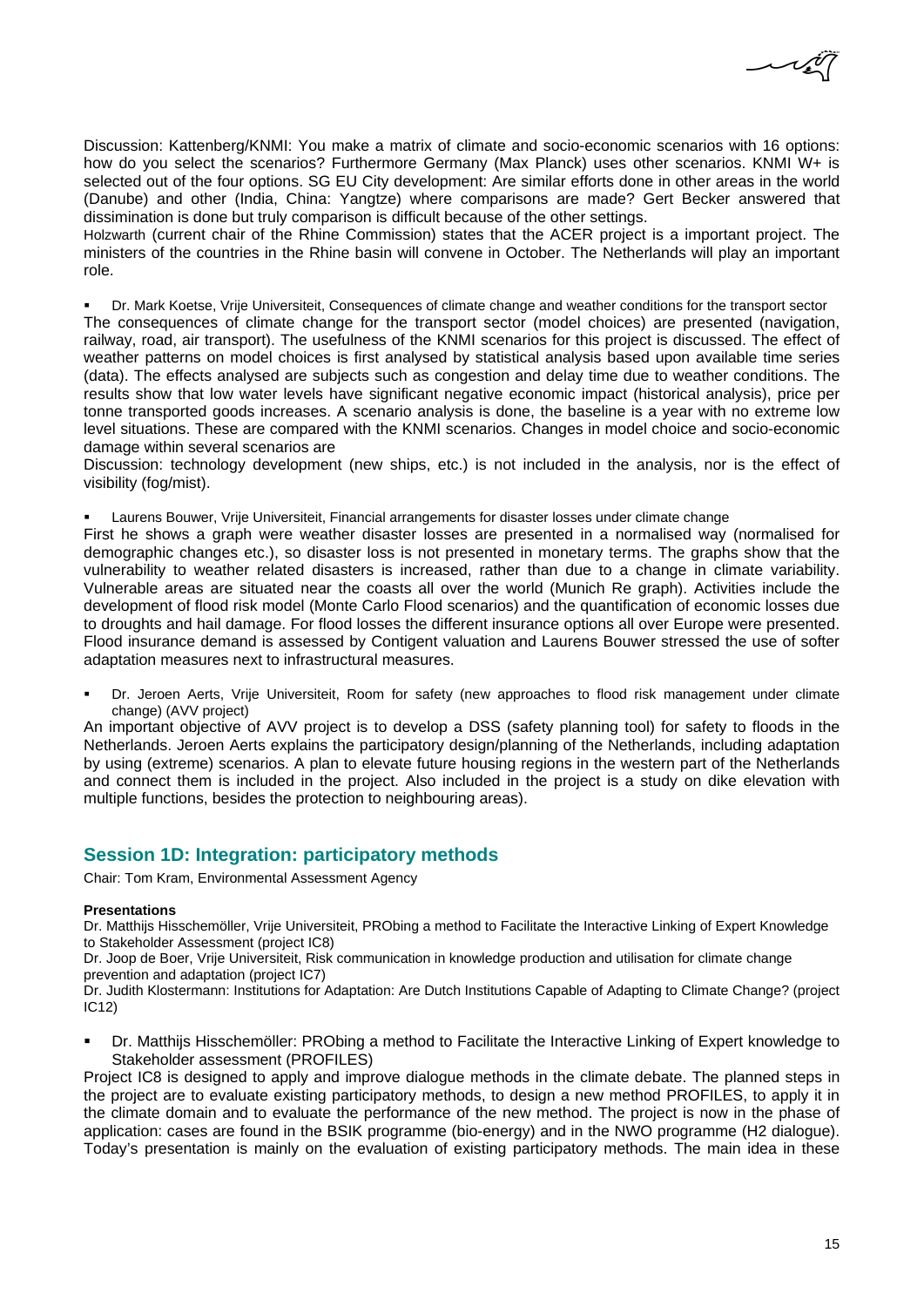

methods is that participation contributes to learning. It is important to have an open dialogue, and this means that conflicting lines of argument have to be articulated. If consensus is reached too soon, before differences are clear, the consensus will be superficial and may not contribute to anyone's goals.

Participatory methods have to facilitate an open dialogue. The design has to overcome automatic biases that occur in every dialogue: bias of source (who is talking? Positive source? Excluding people from dialogue?), bias of phrasing (e.g. objective words chosen by scientists and more emotional terms by lay people) and bias of attitude (people prefer views that confirm their own). Bias of source, for example, can be avoided with anonymous interviews. Bias of phrasing can be overcome by involving knowledge brokers. Bias of attitude can be overcome by role playing and gaming. General recommendations are to strive for heterogeneous stakeholder groups, to use methods that create some distance between subjects (people) and objects (the debate), and to make the different views accessible e.g. with the Toulmin method. Once the different views are brought to the table, a difficult social and political process starts, in which it is not always easy to come to conclusions.

*Discussion*: The goal of the method is to develop options and give equal merit to each option. Then when you bring people together, they usually see ways to cooperate. This project is part of the Integration theme, although it looks more like communication. The reason is that the theme started off as Integration and Communication, and Communication split off later as a separate theme, with a mostly non-scientific character. The combination of qualitative and quantitative methods is new, and the idea of enhancing conflict instead of striving for consensus only is new. Furthermore, we build on existing knowledge and bring this to the arena of natural scientists where this is relatively unknown.

How does this project connect to the rest of the programme? The first idea was to link it to coastal defense, fen meadows and communication projects. However, these projects were cancelled or delayed and we found applications later in the NWO programme and in ME4 on bio-energy.

Do you also provide quidance for decision-making? The point is to base decisions on competing alternatives. The government should monitor if there is enough competition in the market, and if there are no competing, sustainable alternatives because of institutional barriers, the government should do something about these barriers. Then the market will work out the best solutions by itself.

Do you use the internet for the dialogue? Not yet, we worked with face to face meetings until now. But it would be another option to create more distance.

 Dr. Judith Klostermann: Institutions for Adaptation: Are Dutch Institutions Capable of Adapting to Climate Change?

Project IC12 has only just started, so there are no results to present yet. The short presentation only outlines the research plan. Dutch society will have to adapt to climate change. Ecosystems and wildlife may need another type of National Ecological Network; more space is needed for water, and building plans may have to be realised in different areas. It is one thing to develop technical solutions, but will the Dutch authorities, companies and other societal organisations be able to carry them through? Many public authorities are trying to shape their policies in greater consultation with a range of civil society organisations ('from government to governance'). Does this interactive policy style lend itself to a problem such as climate change? The project uses the concept of 'institutions', which we understand to mean the rules and principles for conducting public life. Institutions can be organisations, but also laws and informal codes of conduct. The study will first develop a framework for assessing the adaptive capacity of a system of national institutions. This framework will then be applied to the Dutch administrative system. The project will look at four sectors: nature, water, agriculture and spatial planning.

*Discussion:* The title in the booklet 'Commissioned projects' (Institutional structure) is more clear than the title in the poster (Institutions). Because the research is about how different layers of Dutch government have to act. The title in the booklet was abbreviated for the poster. With institutions we do not mean organisations but systems of rules; this means laws, informal rules, and organisations can also be seen as systems of rules.

What are your links with other projects in the programme? Will you be pro-active in that? Firstly we are open for all demands for advice from other KvR projects, for example if they have problems with involving stakeholders in their project. Secondly we plan to build on the networks and information from all adaptation projects in the programme. We will probably use several Hotspot projects as case studies (Biesbosch and Noord-Nederland). The danger then is that we only have positive, innovative cases, maybe we also need cases outside the programme.

What methods will you use? Part of the project is that we will develop a tool for analysis, so I cannot say a lot about that yet. We will do case studies, at different policy levels ranging from national to local. In each case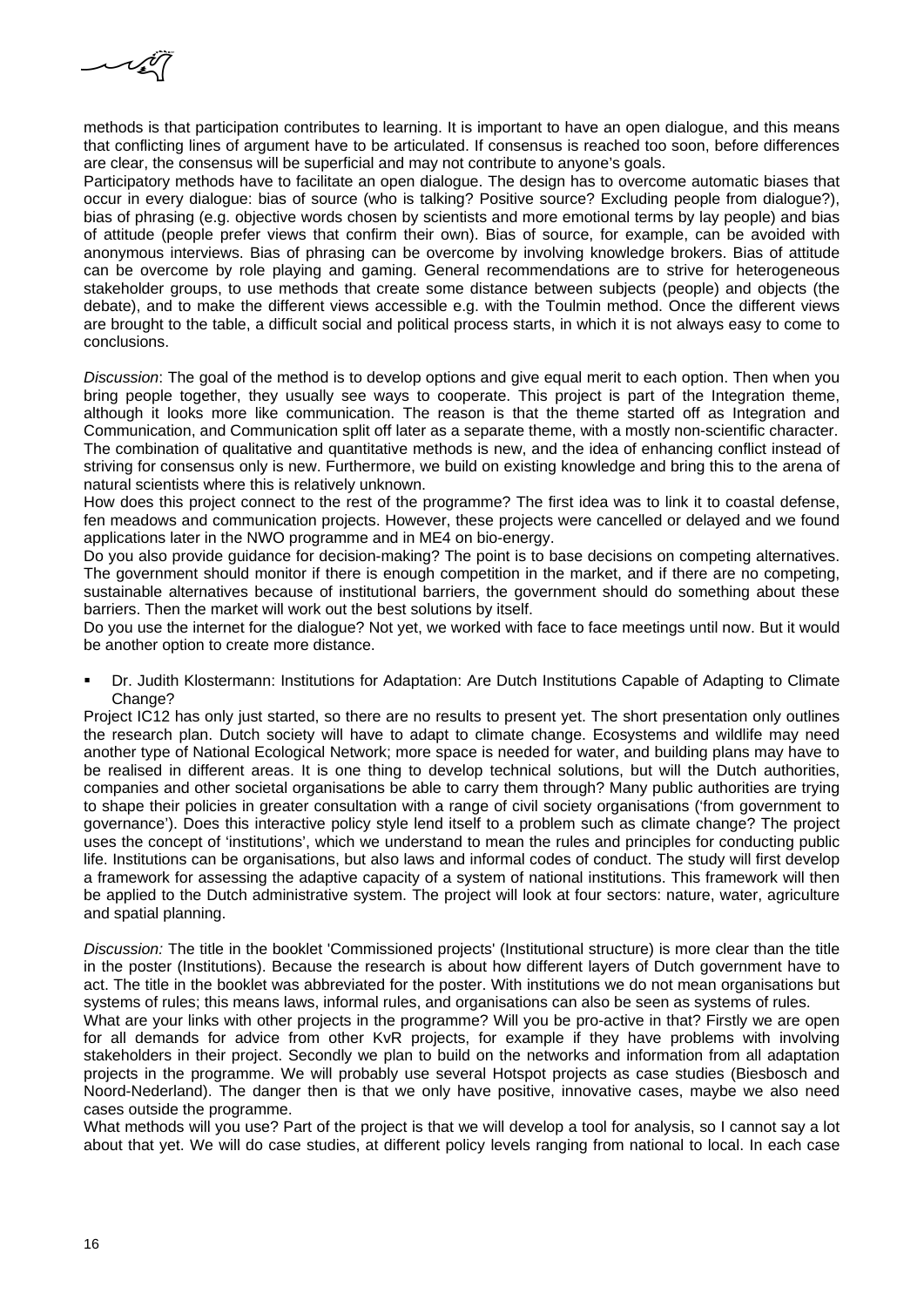study at least two or three of the policy domains should be involved: nature, water, spatial planning and/or agriculture.

Does the team have enough social scientific background? Or are you all natural scientists? Part of the team has a background in law and another part has a hybrid background: both natural and social science. This is necessary to bridge the gap between the other projects in the programme and the social scientific community.

Is it all adaptation that the project does, or also mitigation? Unfortunately we had to make choices because of the budget. Therefore we chose to do only adaptation, and only in four sectors, nature, water, spatial planning and agriculture. We certainly see mitigation as important, a similar project should be formulated, this would concern higher levels of EU and global; and we are ready to formulate it.

Will the project only do a diagnosis, or will you also come up with solutions? Diagnosis is an important part, but there is a parallel project on transitions, and we'll also look for innovative cases. Some first solutions will come out of that.

Joop de Boer: Framing climate change and climate proofing: From awareness to action

Project IC10 has just started and today's presentation only gives an outline of the project. Frames are perceptual coordinate systems that align data from memory and data from the environment near to the person. Frames for abstract information processing are storylines and mental models. Based on mental models, for example, children can understand that dogs are different from tables. Dogs and other living kinds are seen as having an essence – a common cause of different dog-like phenomena. In contrast, tables and other artefacts have to be assembled; their different constituting elements produce the table-like function as their common effect. Climate change may be relatively easy to grasp if it is conceived as a common cause of various changes in nature. That is important in order to raise awareness of the issue. However, it should be emphasised that climate proofing will involve a different mental model. Moreover, it will require hard thinking to consider all the measures necessary to produce the common effect of a climate-proof country. Our objective is to make the role of frames in climate-related interactions more transparent for all the actors involved (e.g. scientists, practitioners, policymakers) by providing guidelines and practical tools. This should improve cooperation between climate scientists and stakeholders in the field, and will eventually lead to better decisions.

*Discussion*: Will you also use the concept of frame reflection? Yes, this is all about frame reflection. Making more than one frame explicit will make people see things in a different way.

Can you give an example of reframing in policy? If you look at the way people talk and write about climate change over the last ten years, there is a change from seeing it only as a threat to seeing it also as an opportunity.

Will it also give an impulse towards a new strategy? Our project is not about strategy, it is about making explicit how people see things differently. It is up to others to use this, for example for changing a strategy.

How is the link between this project and the one about dialogues (IC8)? The researchers of IC8 are part of the same group (VU-IVM). We try to cooperate on methods.

How is civil society involved in the project? Are you going to explain the theory to them, or will you only work with governmental institutions such as water boards? NGOs can become a part of the project. We have not involved them yet, because we have to decide on case studies first. I hope we can support them.

What is new in this project, compared to international research? The idea of framing is 30 years old. In the 1990's there already were studies on mental models and climate change. A new aspect is how you can use framing for innovation, and to build decision support tools based on the concept of framing.

How is this going to contribute to integration in the programme? What are the mechanisms for cooperation? It is not enough to be open to questions. Tom Kram, the Theme Coordinator answers: This is a valid point, and has been a main issue in the programme from the beginning. There are problems in practice because of early and late starts of the projects. We will have an IC workshop later this year and invite projects from other themes.

# **Session 1E: Communication: Data portal and climate education projects**

Chair: Florrie de Pater, Vrije Universiteit

#### **Presentations**

Hans de Wolf, Dutch Space B.V., A virtual data centre for CcSP projects (project COM1)

Dr. Carolien Kroeze, Wageningen UR, Climate education: Summer schools on global environmental change (project COM12)

Fokje Bosma, COS Nederland, Check it out! Tools for a sustainable world (project COM13)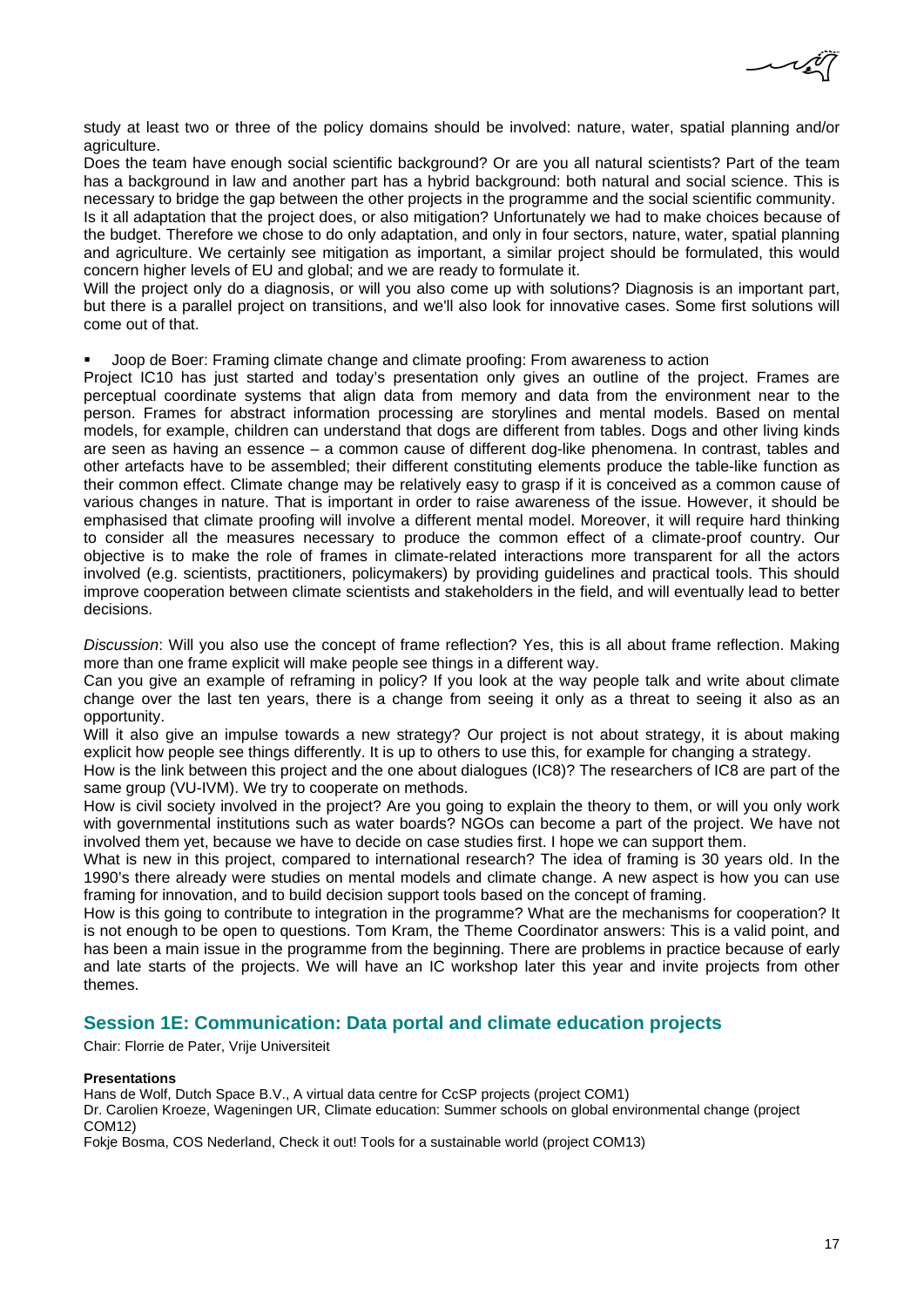كعميم

Hans de Wolf, Dutch Space BV: A virtual data centre for CcSP projects

Aim of the project is dissemination of data for researchers in the form of one stop shopping. Geographically distributed data repositories are made accessible through grid and web service. So far the concept has been proven, the framework allows for additional function, but the work is not yet finished. The access rules are present, but the developers aim for improvements, for example performance of the system, a logging and reporting function and other ergonomic and cosmetic issues. Discussion: The problem is that projects refuse to deliver their data before they are published in Nature. Hordijk concludes that this is a subject for CcSP to work on. How do you communicate your own project to the users? The CcSP web portal could host a link.

 Dr. Carolien Kroeze, Wageningen UR: Climate education: Summer schools on global environmental change

Research school SENSE has organised two summer schools. The first on 'Understanding Global Climate Change' for PhD students in the natural sciences and the 2nd on: 'Earth System Governance for PhD students from the social sciences. The next summer school will be on Integrated Assessment of Global Climate Change and aims at students from both the natural and the social sciences. Hordijk wants to know if the summer school addressed any spatial planning issues. Pavel Kabat a.o. has mentioned these.

Fokje Bosma, COS Nederland: Check it out! Tools for a sustainable world

Check it out! is not just an educational project for children of 10 years and older, it aims at a structural implementation in schools. Therefore the project works with a three year contract. The project starts with an energy scan. Through this scan a school gets tools for energy saving and thus cost reduction. The lessons are in this way supported by good energy practices in the school. A complication in this approach is that the school management and the teaching staff have to coordinate and cooperate, which is not an easy assignment for every school. In the discussion the following suggestions were made: a combination with the adaptation scan is possible (see COM15). Maybe the energy companies can adopt the project. At the moment research is conducted in the field of eco-schools, involve the Ministry of Education? Answer: Unfortunately the Ministry of Education is not very interested in the project. The chair concludes the session by thanking all participants for their clear, sharp questions and good suggestions for possible additional connections between projects.

# **Session 2A: Climate scenarios: processes and tailoring**

Chair: dr. Bart van den Hurk, Royal Netherlands Meteorological Institute

#### **Presentations**

Dr. Herman Ridderinkhof, Royal Netherlands Institute for Sea Research, North Atlantic Ocean modelling and monitoring (project CS1)

Dr. Sjoerd Bohncke, Vrije Universiteit, Modelling and reconstructing precipitation and flood frequency in the Meuse catchment during the late Holocene (project CS9)

Dr. Janette Bessembinder, Royal Netherlands Meteorological Institute, Tailoring climate information for impact assessment (project CS7)

 Dr. Herman Ridderinkhof, Royal Netherlands Institute for Sea Research, North Atlantic Ocean modelling and monitoring

The North Atlantic Ocean is of crucial importance for the climate in (Western) Europe. To make predictions about changes in the European climate, measurements have been and have to be done (temperature, salinity) from various locations in the North Atlantic Ocean and also a better understanding of the processes that control heat transport in the ocean is needed. The general framework is reducing uncertainty in climate predictions. Model simulations suggest large influence of the so called overturning circulation on the European climate. But the ocean part of the Global Climate Models is still in its infancy, despite the importance for especially regional climate predictions. Hence, basic research in international framework is needed to improve ocean part of climate models.

Some conclusions from analyses of GCM's are the change in ocean heat transport compensated by atmosphere (and vice versa), but with a delay, so the ocean is important on longer timescales for regional climate. However, a comparison between (local) observations in Irminger Sea and GCM simulations is still very poor.

In the questionnaires, the relation between the CS1 outcomes and the IPCC reports were discussed. At the moment, there is not enough knowledge to predict the effect of the overturning circulation. Numerical errors,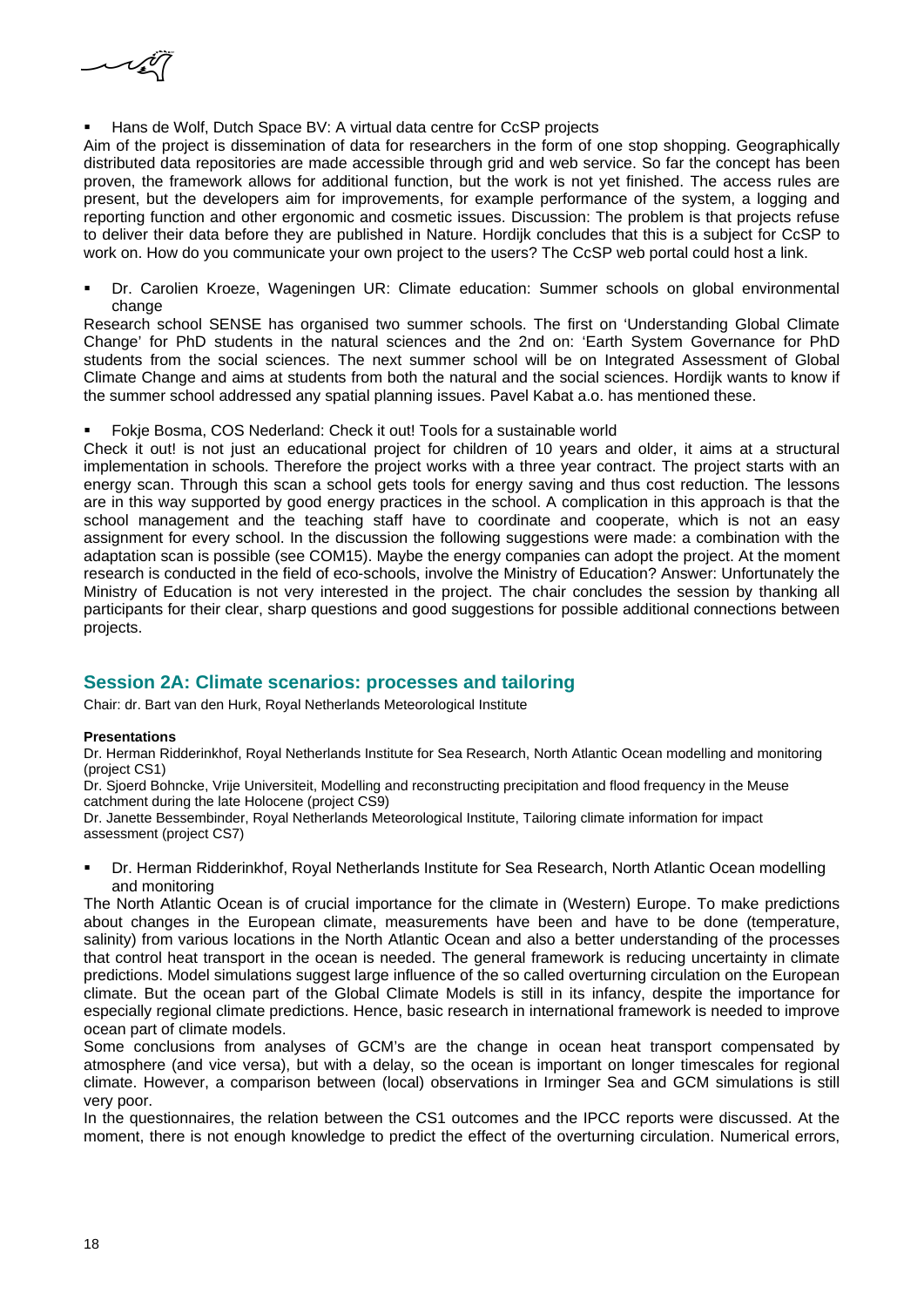

which are large in some studies, ruins the simulations. But is that true? Maybe the outcomes in the IPCC reports have also to deal with numerical errors.

Another question was about the quality of the analysed data. The analysis do not have much variability. Some analyses can't be trusted, probably due to bad resolutions. How to proceed now? Using the best model and follow the plan!

 Dr. Sjoerd Bohncke, Vrije Universiteit, Modelling and reconstructing precipitation and flood frequency in the Meuse catchment during the late Holocene

This project aims to quantify natural variability of precipitation that may serve as a reference for possible future precipitation values and aims to establish and model the impact of past weather regimes and precipitation variations on river behaviour (especially floods), both under natural and anthropogenic conditions. It generates precipitation series and flooding frequencies from a time when human influences on natural processes were still insignificant. These paleoseries will be modelled to allow analysis of human influences on river systems in more recent situations and compared with natural influences. The study area for this project, with four subprojects is the Meuse river basin. Some general conclusions are: Two new analysis methods reconstructing the characteristics of past precipitation and river conditions have successfully been developed, and a coupled climate-hydrological model has successfully been set up for the Meuse river. This allows to assess the long-term natural variability in Meuse discharge and the influence of land-use changes and anthropogenic climate change on the mean discharge and flood frequency.

Discussion was held about the Subproject 2 result freshwater mussels are a good proxy for past river conditions. What is a good proxy in nerotive sense? Also the Subproject 4 result Modelled probability of daily Meuse discharge above a threshold, was not clear to all.

 Dr. Janette Bessembinder, Royal Netherlands Meteorological Institute, Tailoring climate information for impact assessment

In the Netherlands there is a good experience with the process of 'tailoring' in the field of climate information for the use in calculating discharges in the Rhine and Meuse. Of key importance is estimating extreme river discharges with recurrence intervals much longer than the length of the data series, by means of statistical extrapolation and precipitation generators. The resulting climate scenarios are applicable to the present (reference) climate. KNMI publishes its new 'generic' climate scenarios, the KNMI'06 scenarios (see www.knmi.nl/klimaatscenarios). These scenarios will serve as a blueprint for tailoring climate information required for project CS7 and other CcSP projects.

Tailoring is an interactive process. You should always ask the costumer specifications what data he wants to receive to avoid disappointments. The stakeholders were confused due to the uncertainties within the models. Modellers use different scales and models, but they don't have the time to use more. How are the interactions with the stakeholders? Many organisations in the water management sectors want to have time series for different scenario's, generally year-round. The costs depend on the type of the tailoring works: free use of the internet applications, but tailoring data is not free!

One person of the audience advices to extend the scenarios for broader European use. KNMI inventories the use of European databases. There should be cooperation with at least Germany.

# **Session 2B: Land use and GHG balance: measuring and monitoring greenhouse gases**

Chair: dr. Ronald Hutjes, Wageningen UR

# **Presentations**

Eddy Moors, Wageningen UR, Integrated observation and modelling of greenhouse gas budgets at the ecosystem level in the Netherlands (project ME1)

Dr. Ronald Hutjes, Wageningen UR, Integrated observation and modelling of greenhouse gas budgets at the national level (project ME2)

Nynke Schulp, Wageningen UR, Improving insight in soil organic carbon variability at landscape level (project ME3)

 Eddy Moors, Wageningen UR, Integrated observation and modelling of greenhouse gas budgets at the ecosystem level in the Netherlands

The main objective of this project is to establish a system that allows the best possible bottom-up estimate of the GHG balance of the Netherlands. The relation between emissions needs to be considered to quantify trade-offs. There are some actions which can be taken: water level manipulation, optimising depth of slurry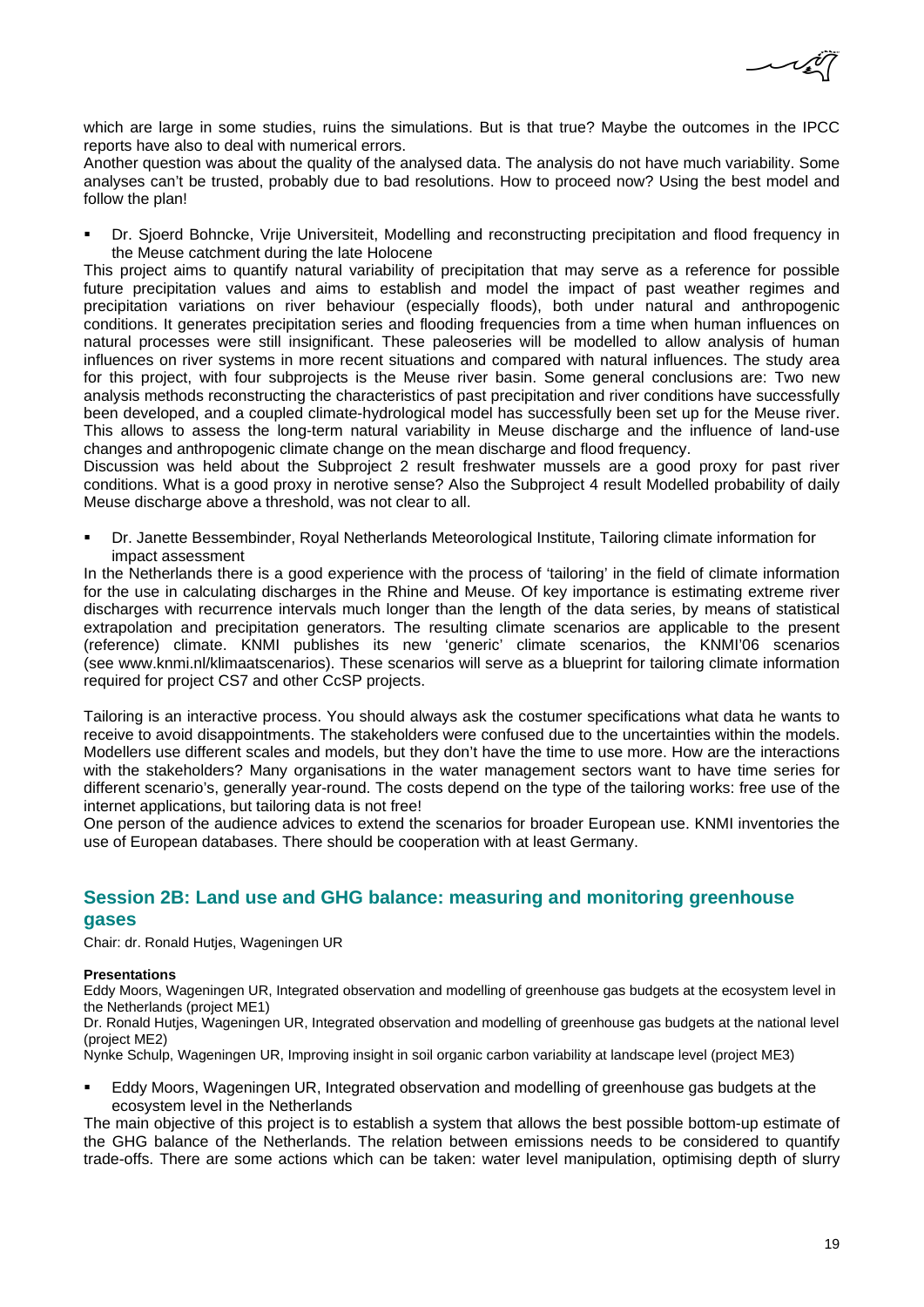

injection and co-locating slurry placement and fertiliser placement. During the discussion there was a question about how the trade-off between methane and  $CO<sub>2</sub>$  emissions was calculated. This is a complicated calculation but based on radiative properties.

 Dr. Ronald Hutjes, Wageningen UR, Integrated observation and modelling of greenhouse gas budgets at the national level

Greenhouse gas balances at regional scales are estimated by an atmospheric or top down perspective, by assessing spatiotemporal variability in biogene fluxes and by verification of reported emissions. The main conclusions at this moment are that time variations in fossil  $CO<sub>2</sub>$  emissions have a sizable impact. Efforts are needed to construct realistic time variations, which will be done in project ME3. The last conclusion was that intercomparison will lead to estimated impact on inverse modelling of biosphere fluxes. In the discussion was asked why the differences between top-down and bottom-up measurements were so high. This is probably because there are unknown emissions from for example wetlands or urban areas. The next step will be improving the methodology so that the incomplete information can be improved.

Nynke Schulp, Wageningen UR, Improving insight in soil organic carbon variability at landscape level

The main objectives of this project are to improve insight in soil organic carbon dynamics and variability. They do this by assessing how soil organic carbon dynamics are influenced by land use history and by management in forest and agriculture. Further they want to improve insight in the spatial distribution of carbon sinks by down scaling the sink estimates that are available at national level. The organic carbon stock in the soil is determined by biophysical characteristics like climate, parent material and ground water level. Other factors explaining the soil organic carbon stock are land use and management. In the near future there will be worked on an up-scaling work package and humus profile database coupling. In the discussion there was a question on the current state of knowledge on soil organic carbon change in 20 or 30 years. The team can not yet be very certain on how these systems will change since it involves a very slow process. During the overall discussion there was a debate about the lack of understanding of the basis of the system; for example precipitation might have a large influence on  $N<sub>2</sub>O$  emissions. Several people agreed that there is a lot of progress but that a lot of work is needed to narrow down the uncertainties.

# **Session 2C: Adaptation: nature and biodiversity conservation**

Chair: dr. Jeroen Aerts, Vrije Universiteit

# **Presentations**

Dr. Peter van Bodegom, Vrije Universiteit, Biodiversity in a changing environment: Predicting spatio-temporal dynamics of vegetation (project A1)

Dr. Claire Vos, Wageningen UR, Adapting the national ecological network to climate change (project A2)

Dr. Jaap van der Meer, Royal Netherlands Institute for Sea Research, Climate related shifts in the Netherlands continental shelf ecosystem and consequences for future spatial planning (project A6)

 Dr. Peter van Bodegom, Vrije Universiteit, Biodiversity in a changing environment: Predicting spatiotemporal dynamics of vegetation

Impacts of climate change (direct and indirect) on plant traits are assessed for both water and nutrients (step 1), finally translated in model projections for vegetation (step 2, probabilities). Step 1 includes the search for co-relations between leave thickness and soil fertility and harmonisation of databases. In the next two years linkages will be made to climate scenarios and ecosystem models from MNP.

*Discussion:* What is the sensitivity of the ecosystem model? The number of vegetation types will influence the sensititvity (especially because the scattered co-relations that sum up). Will this model be better to model climate change impacts on vegetation? Other ecosystems use an enveloppe approach. Why do we need these type of maps, while we know by practice what the ideal optimal conditions are for vegetation in our area (Natuurmonumenten)? It are suitability maps, used for decisions at higher scales (national). Also the model is useful on local scale when a combination of measures are considered.

# Dr. Claire Vos, Wageningen UR, Adapting the national ecological network to climate change

The approach and objectives of the project are presented. Impacts of climate change on biodiversity and evaluation of adaptation strategies by models, experiments and observations. An European map for the distribution of the 'Agile' frog is shown (enveloppe model) in 2050 under climate change. This map is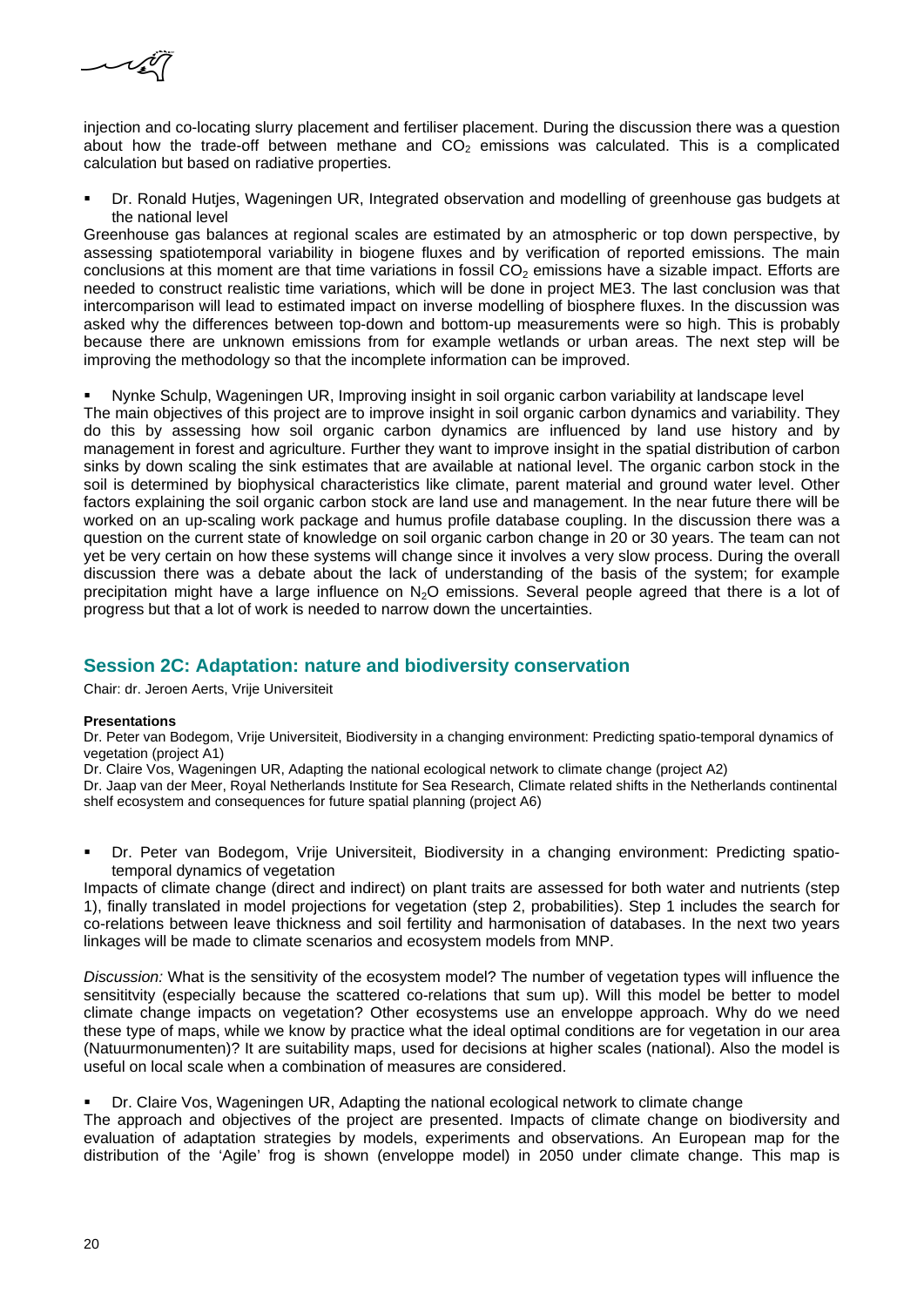

transposed to a suitability maps (habitat). In this way 'climate proof' maps were made that identify areas suitable for survival of the frog. Sometimes an area is suitable for a species but cannot be reached by the species (bottleneck). Another adaptation strategy could be to increase the colonising capacity? How to come from static to dynamic models: introduction to the 'shaking window concept' is explained (METAPHOR model).

Preliminary results: population movement rate is smaller than the potential dispersal distance. Weather extremes and habitat fragmentation slow down population movement rate. With the climate enveloppes it is possible to identify the main adaptation zones for many species.

*Discussion*: Is this model applicable for rare species? Rare species are rare because their dispersal capacity low. We do not aim to model all the species. The aim is to identify suitable areas for adaptation based upon a selection of species.

How are the results of project A2 used by (national) policy makers? Synergies with other policies are important (wet ecosystems and water management, rural area policies in the dryer areas.

Implicit is the assumption that fragmentation is not always bad, sometimes positive for biodiversity. The balance in connectiveness and complete isolation lays somewhere in the middle, we are aware of that.

 Rob Witbaard, Royal Netherlands Institute for Sea Research, Climate related shifts in the Netherlands continental shelf ecosystem and consequences for future spatial planning (project A6)

Issued research: primary production in the North Sea (algae; satellite derived estimates, a validation of the ERSEM model), benthos (organisms living on the sea floor), fish, in particular the changes in spatial distribution and the research on the  $CO<sub>2</sub>$  balance of the North Sea.

The ERSEM model makes (spatial) projections for primary production in relation to climate/weather. Simulations of the year 1997 were presented. The Pelagia ship does the measuring of  $CO<sub>2</sub>$  balance and the acidification of the North Sea, two surveys were done during the project period. What is the impact of increased CO<sub>2</sub> levels in the atmosphere? Fishstock and benthos data from different institutes were brought together in order to do trend analysis. It is not yet clear if observed changes can be attributed to climate change. First a better ecological model, than this model is used to assess possible impacts on climate change.

*Discussion:* Fish stock statistics are influenced by (over)fishing. How are you dealing with that? We look at non-commercial fish. But you have by-catch. The researchers acknowledge this difficulty, though assume that the analysis is still very valuable.

# **Session 2D: Integration: integrated assessment**

Chair: Tom Kram, Netherlands Environmental Assessment Agency

#### **Presentations**

Tom Kram, Netherlands Environmental Assessment Agency, Integral analysis of mitigation options within sectors and regions (project IC2)

Eric Koomen, Vrije Universiteit, Localising the land use impact of global change: integration of sector-specific adaptation measures with the land use scanner (project IC3)

 Tom Kram, Netherlands Environmental Assessment Agency, Integral analysis of mitigation options within sectors and regions

Reasons for the integration of all GHG emissions into one model:

- all major emitters have to contribute to emission reduction to achieve 450ppm;
- land use is the second greatest emitter;
- land use can also be a sink and therefore has an important role in finding solutions.

IC2 goals are to construct an overall framework for assessment of mitigation options and to combine a number of models, such as IMAGE, CLUE and INTEGRATOR into one super-model. The models not only describe different subsystems, such as process emissions, energy, crops, land allocation, water and climate; they are also designed at different scales (global, Dutch...). The consequence of models at different scales is that they contain different levels of detail. The project is now working on alignment of all of these models and on a fast track analysis of emissions. Some first results: models mostly agree with each other. For a few indicators, this is not the case and analysis is now done why this happens. It is possible, for example, that the terms for methane and N<sub>2</sub>O emissions do not mean the same in each model. For forest area development the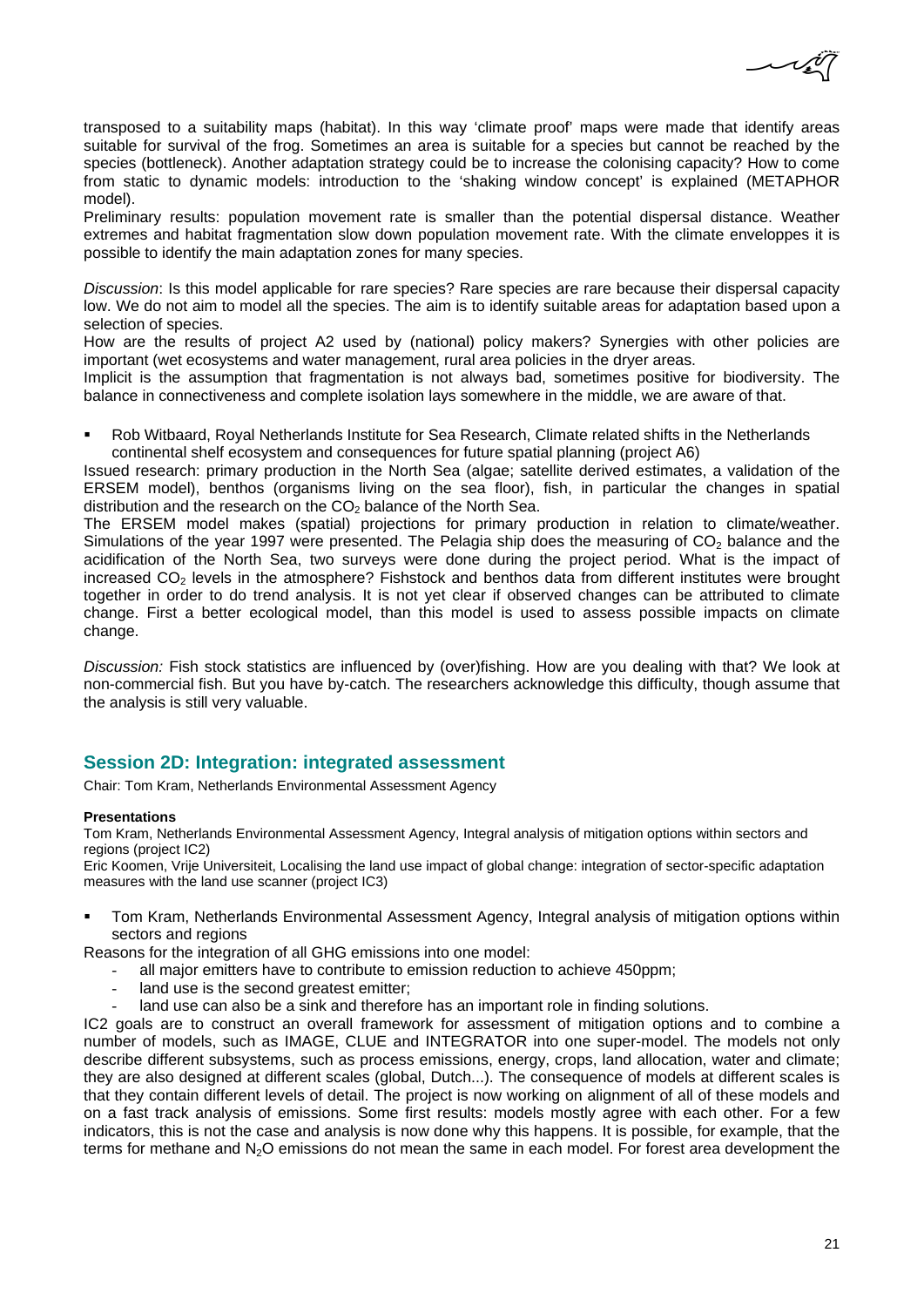

first results indicate that for the carbon sink function, harvesting in itself does not matter: it depends on the use of wood (e.g. as fuel or as furniture). A draft report has been made on the food chain and the fast track analysis is near completion. In the future, more collaboration will be sought with IC3, and there will be a lot more work in model development.

*Discussion*: Are the models nested or independent? They were developed independently, we try to nest them now.

Similar efforts are made in the UK. Will you compare models internationally? There is not much multi-scale work going on yet, but what happens in the UK is interesting.

It is estimated that 10% of land cover in the Netherlands is urban. Do you take the transfer from agricultural into urban land cover into account? Yes, the CLUE model uses urban areas and their expansion as a factor. This is at the EU level; global models assume that the urban areas stay the same.

How does urban sprawl add to climate change? That is an interesting question, but it is not researched in our project.

 Eric Koomen, Vrije Universiteit, Localising the land use impact of global change: integration of sectorspecific adaptation measures with the land use scanner

There are many influences between land use and the climate system. Land use influences the climate through emissions and reflection of radiation. The climate influences land use for nature, water storage, and so on. To align these systems into one model is not easy, also because climate models are made at the global scale and land use models at the national scale. The land use scanner has been used for 10 years in spatial planning and in MNP reports (the Dutch 'EPA'). It simulates future land use based on linear trends, scenario's and impact assessment. It is GIS based and contains geographic information. Recently, the model has also been used for the Berlin area, using the same algorithms. The algorithms of the Land use scanner are based on classic economic theory of balancing supply and demand towards optimal wealth. One input are regional land claims, the other is information on suitability of land. Suitability of land info is based on current land use, physical aspects, policy maps (e.g. EU Habitat areas), and distance relations (e.g. distance to railway, airport). Both of these inputs go into the allocation module and this produces future land use.

A first effort in IC3 has been to upgrade the land use scanner from a 500m<sup>2</sup> to a 100m<sup>2</sup> grid. This was an important improvement, because now canals show up and there are not that many mixed cells anymore (for example, a mix of urban and agricultural land use).

The ultimate goal of IC3 is to evaluate adaptation strategies. It will produce a baseline outlook for 2040 of land use for urban, water and nature functions. For this exercise, a consistent scenario framework is necessary. Both climate scenario's from KNMI and socio-economic scenario's from WLO are used (RC+ B2 and GE+A1). Other goals of the IC3 project are calibration efforts, 3D visualisation, development of methods to enhance group interaction, and conflict analysis between land claims. The calibration has started with a simulation of development of a 1993 map towards a 2000 map and comparison with an actual 2000 map. It turned out that gradual expansions are predicted quite well, but big expansions are not recognised. Stakeholder interaction efforts included introduction of a Touch Table and a stakeholder session that worked with clay. The clay model was translated back into a GIS map, and contained quite a few innovations for the Netherlands, such as moving everyone to the province of Brabant and putting the western part of the land under water.

*Discussion*: Is urbanisation not a much more important driver for land use change than climate change? And agriculture is driven by the economics of private farms. How do you cope with that? Agriculture is a private enterprise, that is true, but it is also guided by economic regulation of the EU. The basic idea is that there will be less arable land in the future. Urbanisation is controlled by planning regulations, for example buffer zoning, the 'Green Heart' and designated growth areas. We play with scenario's by giving these regulations different weights.

Would an increase in subsidy lead to an increase in agriculture? Most agricultural practices loose land in all scenario's. Only greenhouses go to different locations, depending on the scenario.

How rigorous is the underlying model of the Land Use Scanner? It is based on well established theory and has been reviewed well recently. The scenario conditions, however, are based more on imagination.

What are the relations and feedbacks with other projects in the programme? There is close interaction with the water project A7. They have sent 'space for the rivers' maps which are now integrated into the simulations. The projections of the 'terpen' option in A7, in turn, was produced by IC3. With other projects, similar cooperation is planned.

Is the model also used by policy makers? It is an open source model, but working with scripts is too difficult for outsiders. A personal interface is necessary to translate ideas into the model runs. For this, we also use the Touch Table (or Map Table).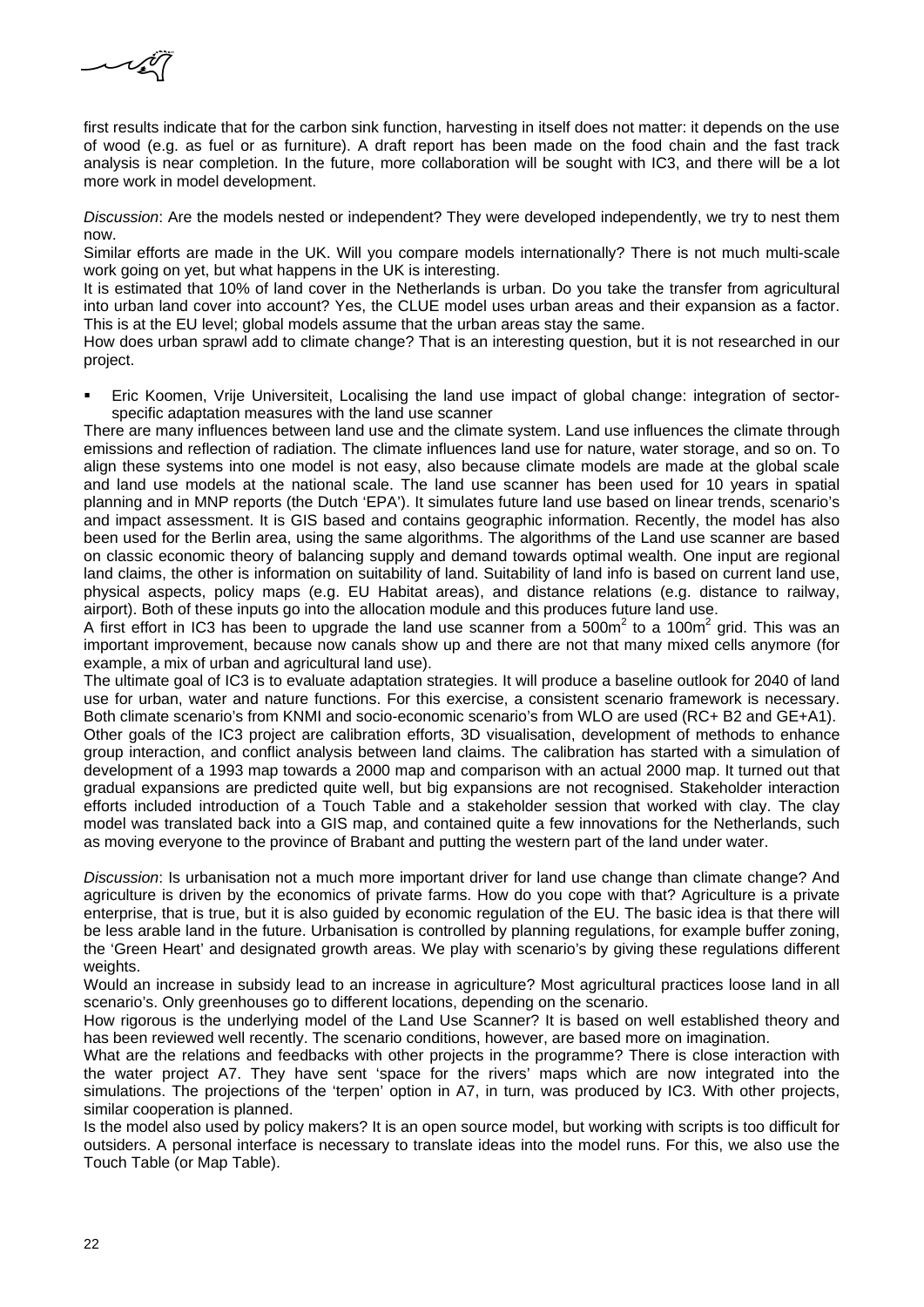Is it possible to build a simple interface? It would take a giant effort to make it user-friendly. Remark from the audience: a human interface is an advantage, it is not wise to develop a mechanical interface.

Is the scenario framework very structured? When you exchange information, do you check similarity in scenarios? We try to achieve that. We see the WLO scenario's as the standard and hope that other projects will do the same.

CPB says that a spatially explicit model for future scenarios is not necessary, what is your view on that? There is a controversy between the economic planning bureau CPB and the environmental planning bureau MNP about this. MNP needs a spatially explicit model to do their analysis. CPB thinks a spatially explicit model is too detailed for future projections; you can say at most that in the western part of the Netherlands there will be more urbanisation and more economic development than in the eastern part. My opinion is that economic projections are equally uncertain. We present options, possible futures, to inspire choices for spatial adaptation.

# **Session 2E: Communication: reaching the stakeholders**

Chair: Florrie de Pater, Vrije Universiteit

#### **Presentations**

Arnold van Vliet, Wageningen UR, Nature's Calendar: an example of successful involvement of stakeholders in monitoring, analysis and communication of climate change impacts (project COM6) Alphons van Winden, Stroming, Deltas in times of climate change (COM11) Lodewijk Stuyt, Wageningen UR, Climate proofing atlas (COM21) Paul Kersten, Wageningen UR, Climate adaptation scan (project COM15)

• Arnold van Vliet, Wageningen UR: Nature's Calendar

An example of successful involvement of stakeholders in monitoring, analysis and communication of climate change impacts (COM6) The objective of nature's calendar is to monitor, analyse and predict time of life cycle events. The project now has 7.000 observers and several 100 school children. In the strategy of the project dissemination is very important. The outreach of the programme (based on number of radio/TV and newspaper readers) is 1.400.000 people. Hordijk raises the question of statistical reliability of observations. Answer: We use the median dates. Stability of observations over time? One year we have more observations than other years, but median dates are less sensitive to variation in quantity. Some people seem to give fake information on the radio programme Early birds? Indeed, most of these observations are not usable. How much money is saved on hay fever medicine? Most people, including doctors, don't know when the season starts, so here is something to be gained.

• Alphons van Winden, Stroming, Deltas in times of climate change

Delta areas are very vulnerable to disasters and extreme events. Technical measures have negative side effects on the long term. Objective of the study was to explore potential for system-based measures, using natural and dynamic forces, in deltas all over the world. Deltas were screened for their potential as indicator for physical vulnerability, the number of people in danger and the potential for soft system-based measures. On this basis 20 delta area's were selected for further study. In response to a question about the basis of this ranking, the speaker indicated that a website is available from which it is possible the make your own selections based on own criteria.

• Lodewijk Stuyt, Wageningen UR, Climate proofing atlas

All provinces must develop new spatial planning and zoning schemes. The climate atlas is meant to be a tool for this purpose. The province of Zuid-Holland is pilot province for this project. On the basis of a dynamic interactive process the thus created atlas needs to be adaptable and will develop into a geo-database. Q: will the atlas be available to the general public? Maps should be cautiously handled. The issues can be extremely sensitive, for instance with respect to indicated areas for flooding risk. A lot of turmoil can be generated, if people try to find their own back yards on these kinds of map.

# • Paul Kersten, Wageningen UR, Climate adaptation scan

Like the climate atlas the scan is a rather new project, and meant for use by the local government. With decentralisation of spatial planning, a need for the translation of regional information to local scale develops. Characteristics of the approach are: Combine expert and tacit knowledge (for instance there is local knowledge on the microclimate), include the unknown (local problems might be overseen by climate specialists), interaction with stakeholders by developing a 'community of practice' by means of techniques like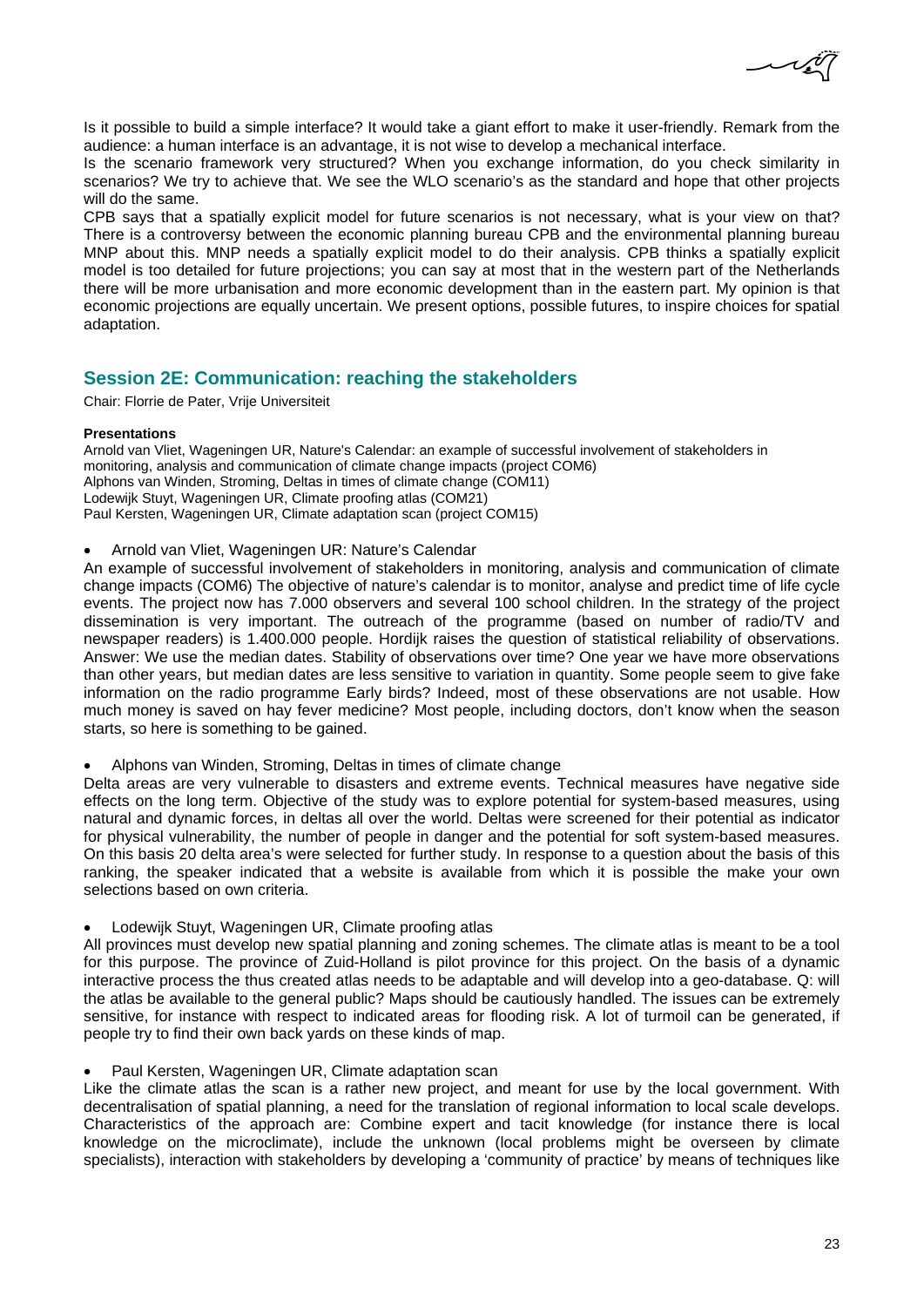

SWOT analysis and group decision room. Q: How are you going to deal with issues the local governments don't want to admit to be climate related? A: They will, for example it was discovered that there are local monuments with tiles on the roof that are only safe up to a wind speed level of 10. So it might be that some of these unexpected factors will become priority programmes.

# **Session 3A: Climate scenarios: model studies**

Chair: prof.dr. Bart van den Hurk, Royal Netherlands Meteorological Institute

#### **Presentations**

Frank Selten, Royal Netherlands Meteorological Institute, Remote Influences on European climate (project CS5) Dr. Erik van Meijgaard, Royal Netherlands Meteorological Institute, Refinement and application of a regional atmospheric model for climate scenario calculations of Western Europe (project CS6)

Dr. Theo Brandsma, Royal Netherlands Meteorological Institute, Time series analyses (project CS8)

Frank Selten, Royal Netherlands Meteorological Institute, Remote Influences on European climate

This research examines the influence of large-scale climate variability and weather patterns on extreme weather events in Western Europe. The natural and anthropogenic causes of climate variability have been analysed. Frank stressed some research questions during his presentation. The local processes in soil, clouds and radiation and remote influences, such as the blowing wind, determines the regional climate. Local weather conditions are usually connected to typical large-scale circulation anomalies. Circulation changes are uncertain, can we trust the outcome of the model? Why do the models predict more easterly wind flows in the summer?

The research agenda focuses on the need of research the models. Little is understood about the response of the circulation to increasing greenhouse gas concentration.

After this presentation there were no questions or remarks given.

 Dr. Erik van Meijgaard, Royal Netherlands Meteorological Institute, Refinement and application of a regional atmospheric model for climate scenario calculations of Western Europe

This project generates basic climate scenarios for the use in other CS projects. The output to other projects is being done by the Tailoring project, in which information from CS6 will be refined and further adapted for specific uses. In his presentation he explained the relation between the different CS projects and he discussed some achievements till to date. An important relation is with soil moisture, and a super storm will bring more information for modelling.

One question was the relation between this project and ocean modelling projects. In generally there is one, but take that data into account even CS6 is just a model for local scale use.

Dr. Theo Brandsma, Royal Netherlands Meteorological Institute, Time series analyses

In this project historical time series of important climate variables has been digitized (4.7 million observations to date; another 50% of the data has to be collected for digitizing), analysed and made available to various users. This information is used for validating climate scenarios, defining a reference climate and for environmental impact studies. Key deliverables from this project are a series of daily precipitation figures for the period 1850–2000, a series of 5–10 minute precipitation data in the 20th century and series of historic weather data from the period 1700–1850.

The work on datasets proceeds well, although some extra personnel should be hired to keep the original work schedule. The digitisation of dataset 2 (High resolution precipitation time series) may be of interest for many more meteorological groups in the world.

# **Session 3B: Land use & mitigation: peatlands, climate and planning**

Chair: Dr. Ronald Hutjes, Wageningen UR

# **Presentations**

Dr. Jan Vermaat, Vrije Universiteit, Optimization of the spatial arrangements of Dutch fen meadows for multifunctional use and climate services (project ME5)

Dr. Ron Janssen, Vrije Universiteit, Spatial decision support for management of Dutch fen meadows (project ME6)

 Dr. Jan Vermaat, Vrije Universiteit, Optimisation of the spatial arrangements of Dutch fen meadows for multifunctional use and climate services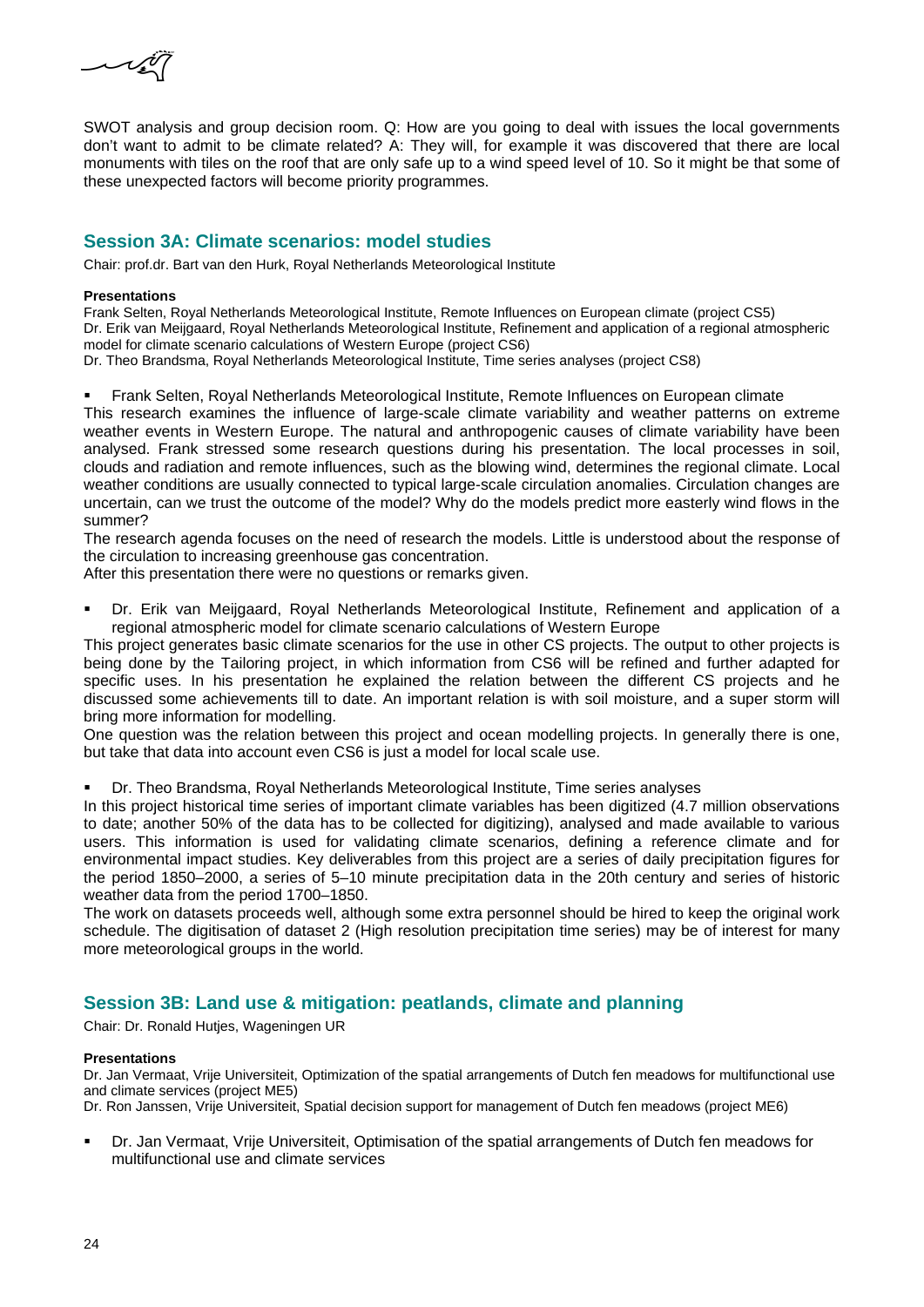

The aim of the project is to analyse the effects of climate-related changes in hydrology (water input and water levels) in fen meadows on water quality change and carbon storage in networks of wetlands of variable connectivity and spatial extent. Their research is divided in two components: 'water quality' and 'carbon sequestration and greenhouse gas emission'. There are some possible problems that have to be negotiated for each polder such as spatial and temporal mismatch (data are obtained from very different sources), data gaps and heterogeneity within polders and seasonality. In the coming period the team will continue with their measurements and modelling. In the discussion it was asked how the spatial arrangements of the Dutch fen meadows would be optimised. The answer was that when the different effects of climate-related changes in hydrology are known, it will be possible to calculate the optimal orientation, amount and type of fen meadows. The results of this project can probably be used in project ME1 and ME2.

Dr. Ron Janssen, Vrije Universiteit, Spatial decision support for management of Dutch fen meadows

The project objectives are to make knowledge available to planners and stakeholders and to develop a Decision Support System to support land use planning in fen meadow areas. The first objective is being realised by an interactive website and the second objective is being realised by developing a touch table. The thought behind developing collaboration with the public is that people want to change, but don't want to be changed… therefore they want to be involved. To fulfil the needs of different end-users, different kinds of maps are being developed. The next steps in this research are to continue developing the touch table application and to continue organising different workshops. In the discussion was asked what the connection is with the other ME projects. Ron Janssen answered that this tool will help in the political decision making process. A comment was made that the project is about water management and not necessarily about climate change. This project however is part of a larger system and will therefore contribute to solutions in climate related problems.

# **Session 3C: Adaptation: sectoral aspects and regional approaches in 'hotspots'**

Chair: dr. Jeroen Aerts, Vrije Universiteit

#### **Presentations**

Linda Frinking, Hans de Moel, Province Zuid-Holland, HotSpot ZuidPlaspolder (regional adaptation strategy) (project A14) Hans Schneider, BuildDesk Nederland BV, HotSpot Tilburg: a multi-stakeholders approach for an integrated local climate policy (project A16)

Rob Roggema, Province Groningen, Developing a method to adapt to climate change in regional planning: case Groningen (project A18)

Linda Frinking, Province Zuid-Holland, HotSpot ZuidPlaspolder (regional adaptation strategy)

The project is carried out by Xplore lab (Province of South Holland). The ZPP is assigned for urban development in the Nota Ruimte. Planns are: houses (7000-30000), greenhouses (280ha). The project has a model phase (risk maps), design phase and calculation phase (CBA) done in close cooperation with planners. Precipitation scenarios are used for SOBEK modelling (water quality and quantity) applicated for the Zuidplaspolder. One identified adaptation strategy can be risk zoning, also old creek ridges can be used for housing. Development of waterbuffers in case of droughts (adaptation strategy 3), design escape routes. CBA takes into account risk and damage reduction. Multi-criteria analysis is used. The question is if the spatial plans need to be modified, and if so how.

*Discussion*: How is stakeholder participation being done? Interviews are done with local people, also done within CBA (valuation of nature).

How do you involve the farmers in particular? This is done in the spatial planning process, which is a parallel process next to this project.

Do you take into account social aspects, for example, a house near an escape route might not be appreciated. This is type of aspects is not yet taken into account, we invite researchers.

Solutions on local level might be inappropriate on national level, problem shifting between areas might also occur.

 Hans Schneider, BuildDesk Nederland BV, HotSpot Tilburg: a multi-stakeholders approach for an integrated local climate policy

The project got a benchmark from the municipality of Tilburg (T-mark) because of its innovative character. The establishment of Public-Private Partnership is an important objective, the project looks both at adaptation and mitigation. Tilburg is at front regarding energy policies. The project started with a stakeholder survey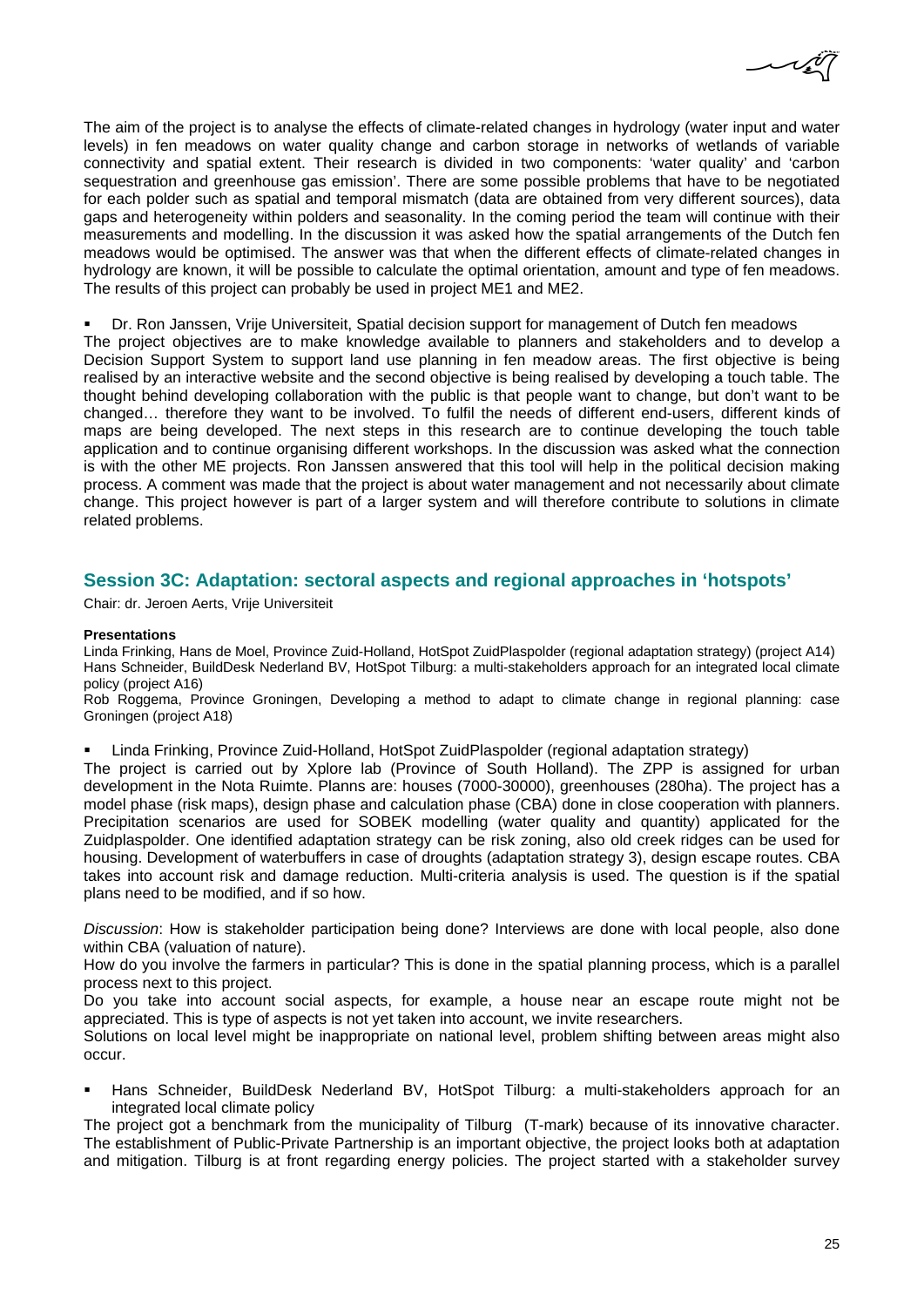

(before Al Gore), followed by funding acquiring and building public-private coalitions.The project team assessed, based upon local climate scenarios, which impacts are important for Tilburg. Also local energy supply/demand scenarios were developed. At the end of the project a sustainable platform should be established that is a public-private partnership on climate policies.

*Discussion*: Do you have concrete ideas for adaptation? There is a list with adaptation options, which includes measures such as innovations in sewage systems and installation of air conditioning in retirement homes. Are there links with other CcSP projects? Yes, we are interested in the governance project of CcSP (IC12). We would like to ask them how to keep climate change on the local policy agenda on the long-term, it is now driven by the dynamics of elections. More vegetation and water in the city is considered as a good adaptation option by both the researchers and the audience. It was observed that most of the named adaptation options are in fact a measure for climate variability, not climate change. The researchers are aware of that, they are careful, because they do not want to develop a 'new' policy line (adaptation), but want to extend existing policies with adaptation. The question was raised who is responsible for taking the measures in case of a heath wave/ It was stated that the municipality is not responsible but cannot ignore media attention and has to say something about it.

 Rob Roggema, Province Groningen, Developing a method to adapt to climate change in regional planning: case Groningen

The 'structuurvisie of the province Groningen', or better the planning process that goes along is an important subject of the project. The implementation of climate change in the new spatial law and the building of regional alliances are important additional objectives. 'Climate Claims' are assessed in dialogue with stakeholders and finally it is the aim to have a climate proof regional spatial plan.

Climate scenarios from KNMI and IPCC were combined and averaged. Next to these an extreme scenario was developed (melting land ice). Precipitation maps were developed for Groningen.

What will happen with SLR is a one meter rise before the end of the century, without adaptation: a map where the northern part of the Netherlands is flooded. The Eemshaven is dry even in a SLR scenario of 150 cm rise. They explored a measure to develop a second row of Wadden Islands.

Energy potentials of Northern parts of the Netherlands (biomass, solar, wind, water); mixed energy landscapes. Integrated spatial-climate map is presented: new water storage areas are allocated, idem building areas, agriculture and nature areas. Delftzijl and Eemshaven are mapped in detail (local scale climate-spatial planning maps).

*Discussion*: Did you take into account present EU directives (such as Natura 2000 etc…)? Not necessarily all of those and we did not try to change them.

Will be our future landscape be interesting/appreciated by the next generation? And where will the children play? The current and future climate proof landscape is assumed to be child friendly by the hotspot presenters.

# **Session 3D: Integration: socio-economic research**

Chair: Tom Kram, Netherlands Environmental Assessment Agency

# **Presentations**

Prof.dr. Piet Rietveld, Vrije Universiteit, Cost benefit analysis of adaptation and mitigation strategies (project IC5) Prof.dr. Frans Berkhout, Vrije Universiteit, Socio-economic scenarios for climate change assessments (project IC11) Karianne de Bruin, Rob Dellink, Wageningen UR, Netherlands national adaptation strategy: Options and related costs (project A11)

 Prof.dr. Piet Rietveld, Vrije Universiteit, Cost benefit analysis of adaptation and mitigation strategies In IC5 there are 3 sub-projects:

1. Estimation of VOSL in flood safety: VOSL = Value Of Statistical Life, the willingness of people at risk to pay to reduce a risk, for example the extra costs of a safer car. The concept is used in other domains, and in this project it is applied to flood safety. The risk of a flood is small, and people are not good in dealing with small risks. There are 53 major dike rings in the Netherlands, and the risks are different. It is not only about the risk to die, but also about damage and stress. In a survey, about 1000 people are interviewed to be able to measure the variations in the valuation of flood risk.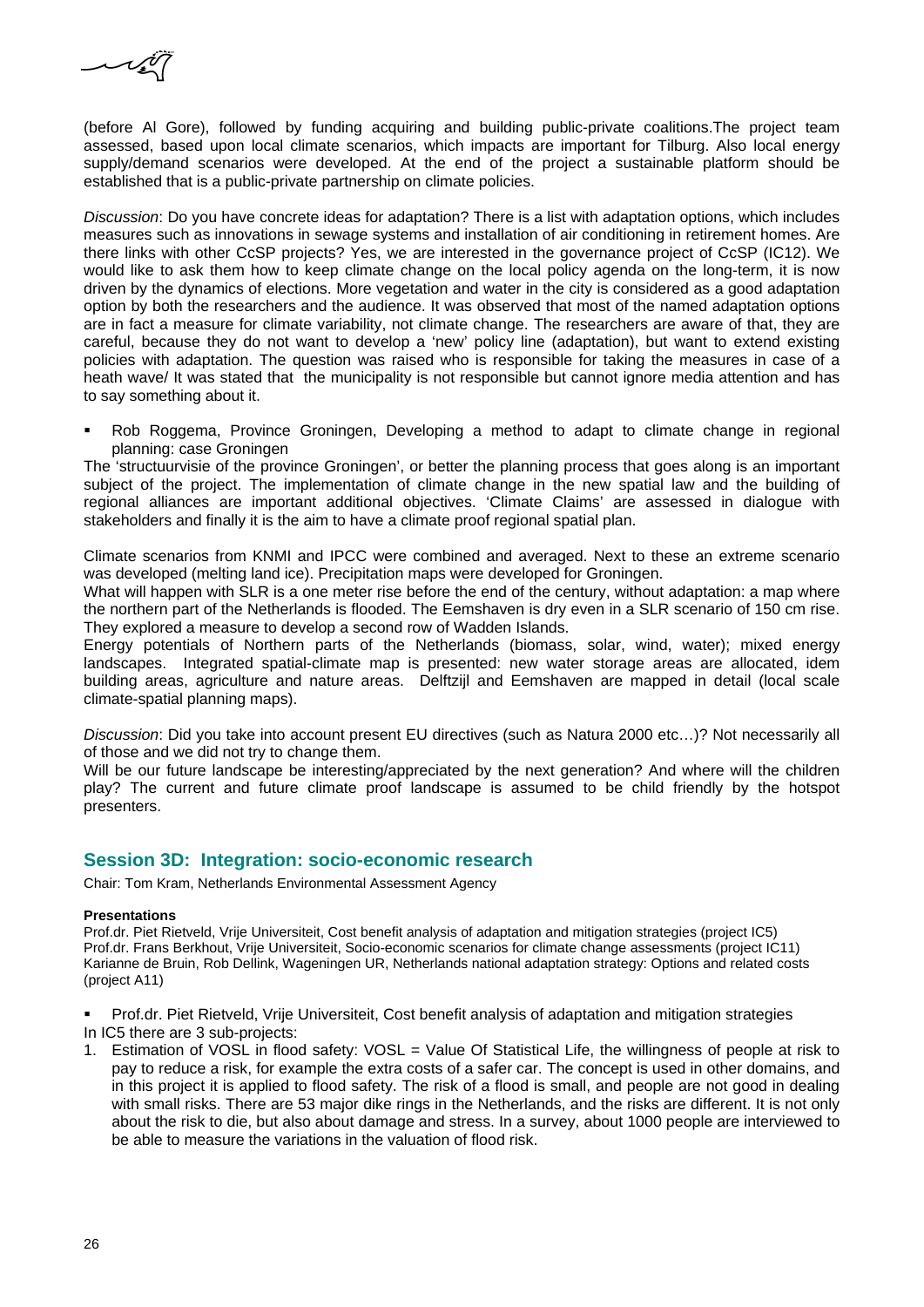

- 
- 2. Integrated modelling of cost-benefit and land use: The model has to improve decision making tools for spatial planning. It includes uncertainty and irreversibility. The first phase is a literature review about the economics of climate change. Then adaptation options will be assessed, and finally the model will be linked to the case of Zuidplaspolder, which is also a Hotspot project in the programme. The approach used is the 'option value of waiting': the costs of postponing a

decision until more information has become available.

3. Valuing (perception) of environmental risks: Small risks are difficult to recognise. How do they influence behaviour? What perceptions do people have of risks, and what is the social support for certain policies? The research intends to show the differences between risk areas.

*Discussion*: Your research is about personal decision making. Can this be translated to governmental decision making? We reconstruct the choices of individuals, which is not easy because there is no proper market from where we can see the price of flood risks. So we simulate a situation that comes close to a market. Consumer sovereignty is an important pre-assumption in this kind of research. Consumer sovereignty means that the government takes safety related valuations of citizens as its starting point in policy making. This would mean that the government takes decisions in a way that is consistent with what consumers value most. However, if the government thinks it knows better than the consumers, because consumers have distorted views, it can deviate from consumer preferences.

Is the wait and see approach of the second subproject applicable to floods? That is a good question to be put on the agenda. Is it as urgent as the Stern report claims it is? Or is it better to wait? The outcome of the method is not necessarily that it is better to postpone measures.

Prof.dr. Frans Berkhout, Vrije Universiteit, Socio-economic scenarios for climate change assessment

To say something about the future impact of climate change, we also need to know how society might change. The goal of this project is to develop a common set of scenarios for the programme, so that results can be integrated in the end. Also an inventory will be made of what parameters different projects need. There are different kinds of scenarios:

- extrapolating, showing autonomous developments;
- exploative: a number of scenarios is constructed to create as possibility space
- normative: a preferred future followed by back casting.

WLO scenarios are exploratory, but they have many extrapolating characteristics. There are four storylines and a quantitative approach is used. There are no policy assumptions in the scenarios.

The IC3 project already uses the GE and RC scenarios and combined them with two plausible climate scenarios, because they did not want to work with 16 scenario combinations. If all projects start 'scenario shopping', then end results will not be comparable.

In project IC11 there has been a participants workshop. Compared to the WLO scenarios the participants wanted more exploration (less business as usual) and a longer time horizon (2050 instead of 2040). Also, they would prefer internet data over a printed book. In the programme, 14 projects have been identified that use scenarios. Future challenges for the project: non-linear trend reversals, large impacts, an extended time horizon (2100) and making the WLO scenarios more user-friendly, for example through the internet.

*Discussion*: How do you use information from other projects? Do they develop scenarios that you can use? We have workshops and ask: what do you need to know. Then we report and make it available. We try to make people use similar, if not the same models. We cannot be too rigid, because people often have good reasons to choose certain scenarios.

It has been difficult to communicate scenario results to policymakers, especially uncertainty thinking. What is your opinion? Yes, it is a fundamental problem. The simple view, to manage and control, is dangerous because there are many futures. Every policy is in favour of a certain future. Do we use a two degree assumption? Or a four degree assumption? In the project, we deal mainly with scientists, the main clients of the project, which is easier.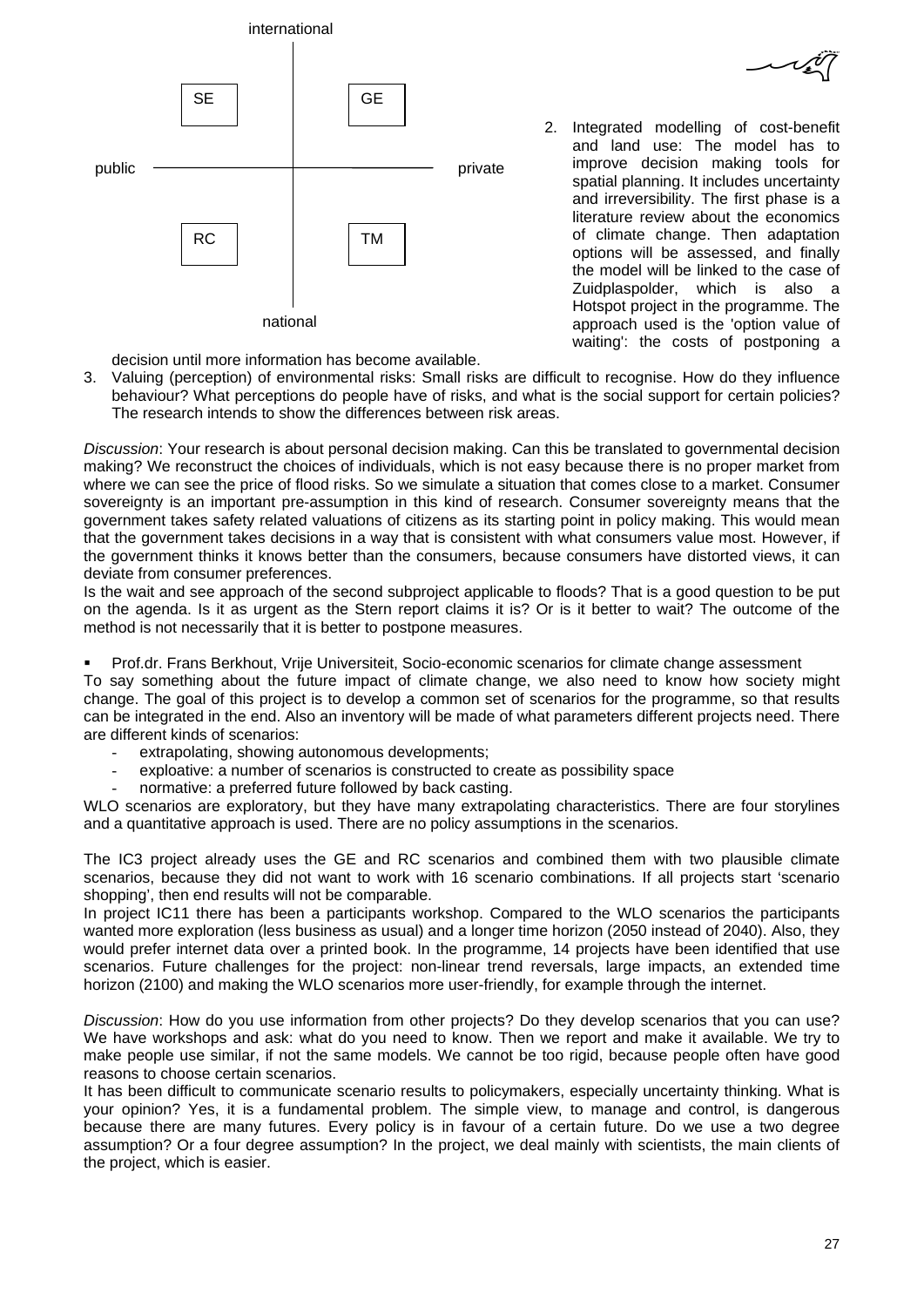

 Karianne de Bruin, Wageningen UR, Netherlands national adaptation strategy: Options and related costs The goals of the Routeplanner project were to collect existing knowledge, to define knowledge gaps and to support a national adaptation strategy. Methods were a literature review and a number of expert workshops. From this, a database of adaptation options was built, containing 96 options for many sectors. For these options, a multicriteria analysis was done. Criteria were: importance, urgency, no-regret characteristics, ancillary benefits, mitigation effect and feasibility. The last criterium consisted of the sub-criteria technical, social and institutional complexity. Next to the multi-criteria analysis a cost-benefit analysis was conducted. It was hard to find data, so the figures are only representing an order of magnitude. The exercise has led to a good overview of adaptation options. The cost-benefit analysis was not so successful because of a lack of data.

*Discussion*: You say you cannot add up the total costs because of lack of data, but a figure was mentioned to a journalist. But it is only an indication, an order of magnitude. Remark from the audience: It was a struggle in the debate to avoid numbers, but we appreciated the courage of the researchers to come up with at least an indication.

The list of benefits is also empty. You should try to put a number to it. That is part of my present research. The Routeplanner project was done within a time constraint.

Who decided on the scoring and weights given the criteria? It was done through subjective expert judgment and an expert workshop.

CPB stated that the cost of adaptation would be 0,1% of GDP. Was this number used? We did not cooperate directly with CPB. Maybe we will in a later phase, as a part of my research.

Remark from audience: CPB only calculated the cost of dikes, the Routeplanner is more complete.

# **Session 3E: Communication: reaching a broader spectrum of professional and policy making stakeholders**

Chair: Florrie de Pater, Vrije Universiteit

#### **Presentations**

Dr. Rob van Dorland, Royal Netherlands Meteorological Institute, Platform Communication on Climate Change, PCCC (project COM3)

Florrie de Pater, Vrije Universiteit, Network project for organizing dialogue (project COM4), Knowledge diffusion and uptake (COM18)

Bert Enserink, TU Delft, Climate change in the city (project A17)

• Rob van Dorland, Royal Netherlands Meteorological Institute, Platform Communication on Climate Change (PCCC)



Purpose of platform is to provide integral climate information. Activities are a Climate portal (primary Dutch information), Popular science reports, Climate update and climate days and Ad hoc and dialogue workshops. Examples of publications: State of the climate 2006, The IPCC report and its meaning for the Netherlands (2007). In development is a frequently asked questions (FAQ) section on the website, which covers questions of climate sceptics and the general points of view of the science community, argumentation and uncertainties, and a reference to scientific publications. In the discussion about approach of climate sceptics: if you invite someone

from science and a climate sceptic, for a dialogue, you risk that the media will take the climate sceptic too seriously. A: the objective of PCCC is to provide the public with objective scientific information, we choose what publication to take seriously, we don't react to every publication in the media.

#### • Florrie de Pater, Vrije Universiteit, Network project for organising dialogue

Priorities in the project are: Inner circle (reinforces the network); Parties with a role in spatial planning; General public and education. Means are awareness-raising through: Climate magazines (4 issues) and other publications in magazines, COS; Climate roadshow for provinces and municipalities; the travelling Climate Quiz and participation in climate activities of other organisations. The project has already started, but we do try to create possibilities for other societal partners to join. Dissemination of information through: Newsletter for provinces; CcSP newsletter; Press releases; Support of projectleaders in making press releases and writing articles for popular magazines. Bottlenecks and dilemma's: Climate change and adaptation have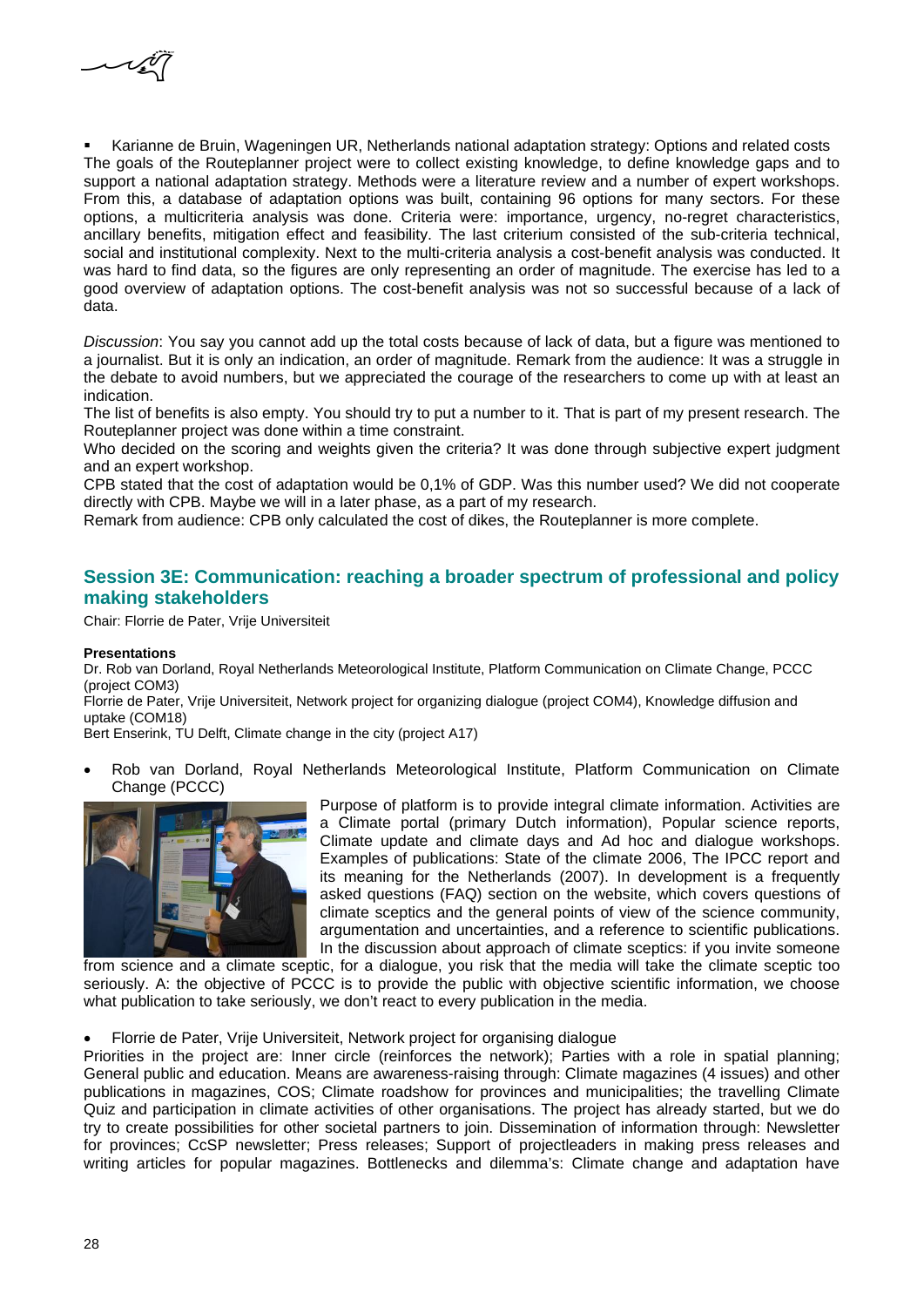

become hot topics, so demand for knowledge is pressing. We need more fast track information. If governments are not getting data from research soon enough, they will go to consulting firms. Other questions: Preparing a project that can pass scientific standards and that is of relevance to stakeholders and how to motivate the business community.

# • Florrie de Pater, Vrije Universiteit, Knowledge diffusion and uptake

A lot of stakeholders don't know what research is going on, and not all research projects are prepared in cooperation with stakeholders. Results are disseminated in scientific papers. Objective of the project are to link demand and supply, by organising debate focussed on stakeholder needs (e.g. debate on heat in the City) and add a dialogue platform to the CcSP website and make the search for accessible knowledge easy. In the discussion a suggestion was made to look at UKCIP experience. The programme needs more antenna's in the field, there is much more knowledge than scientific knowledge alone. From experience with Nature's calendar we see that people start to think and ask questions, this will stimulate scientists to leave their ivory towers.

# Bert Enserink, TU Delft, Climate change in the City

The bottom up approach of this project is different from most supply driven research. Central is a stakeholder dialogue project that feeds into 2 scientific projects. Also, it provides for fast track information. (see COM 4) Outcome of a preparatory workshop was a knowledge need on the heat island and health effects. Next step is the international workshop: Hot Places Cool Spaces on climate change and the urban heat effect, followed by case studies. Q: what can we learn from France? A: we don't know yet, it seems that in health effects humidity is of relevance in combination with heat, but this needs to be researched. In the discussion the need for fast track knowledge was stressed, as examples were mentioned of current spatial planning projects and activities where decision makers remain completely oblivious to possible detrimental health effects.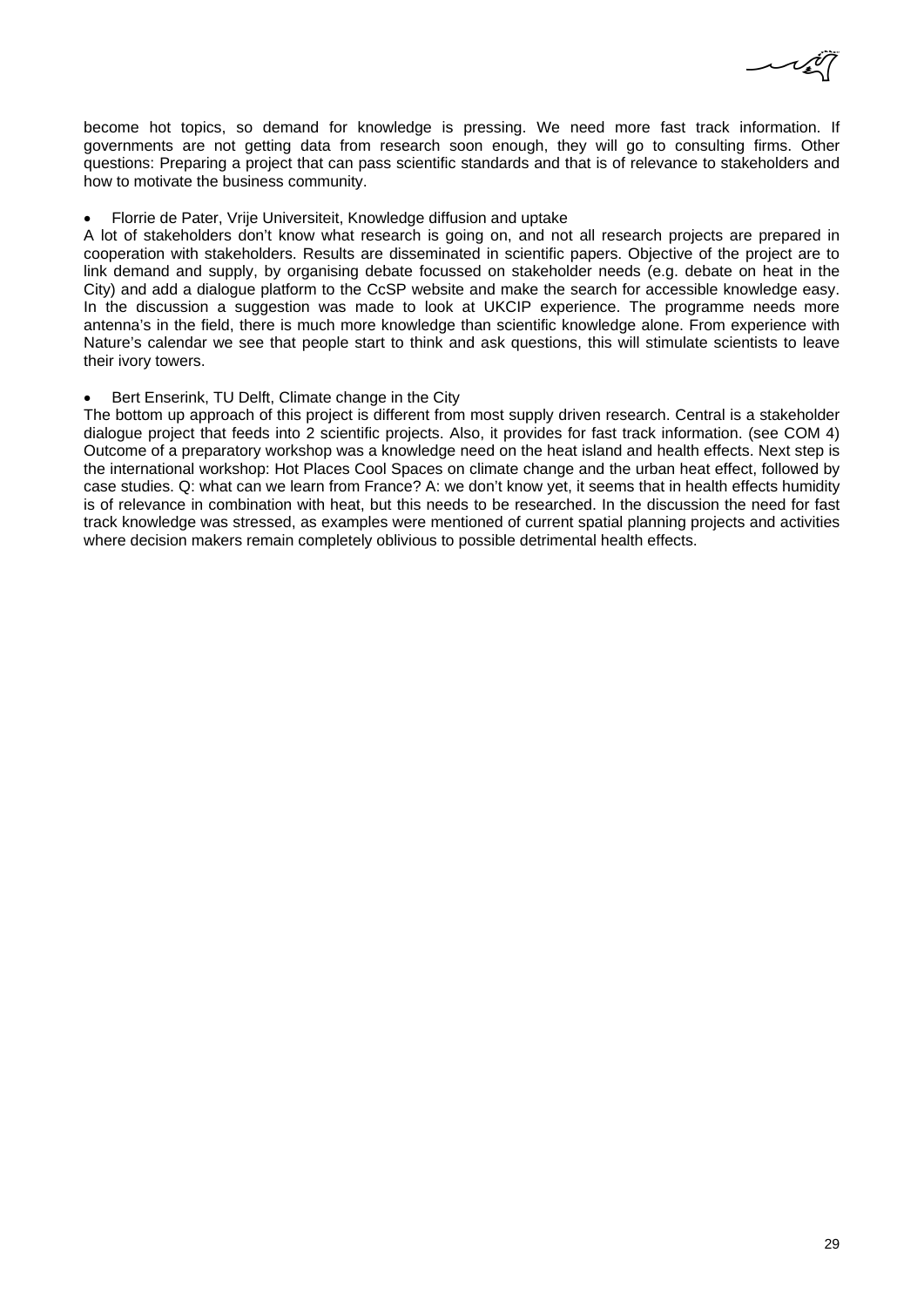

# **Closure**

Prof. Leen Hordijk, Director International Institute for Applied Systems Analysis, Austria, Chair CcSP International Scientific Advisory Council

Prof. Pier Vellinga, Chair of the Board Foundation CcSP, Wageningen University and Research Centre, Vrije Universiteit, the Netherlands

Prof.dr. Pavel Kabat, Science Director and Chair of the Programme Council, the Netherlands

Impressions by Leen Hordijk, Chair Scientific Advisory Council:

- Leen Hordijk was impressed by the number of projects (over 40), interactions can be improved but the commitment is there.
- A large part of the projects are led by KNMI, Wageningen UR, Vrije Universiteit Amsterdam (77%). Can spatial planners be found at other universities?
- A lot of climate research is going on in this country. How can the landscape be structured. A suggestion to CcSP, ARK and NOW: do something together and not separate from each other.

Leen expresses his thanks to the Programme Office Climate *changes* Spatial Planning, Pavel Kabat and Pier Vellinga for organising this conference.

Pavel Kabat states that he is proud of the scientific excitement during the conference and proud of the started interest from spatial planners. In 2011 we hope to have a lot of successful PhD students, and amongst others a special issue of Nature. We need to be more persistent in getting social scientists on board, we also need to be more proud of the communication part of the programme.

According to Pier Vellinga we have succeeded in bringing together a whole community, dialogue with policy makers. In 2011 we aim to have a much better interrelation with spatial planners, this is crucial for the next two years. We aim to have more universities on board. The new programme 'Kennis voor Klimaat' will help that.

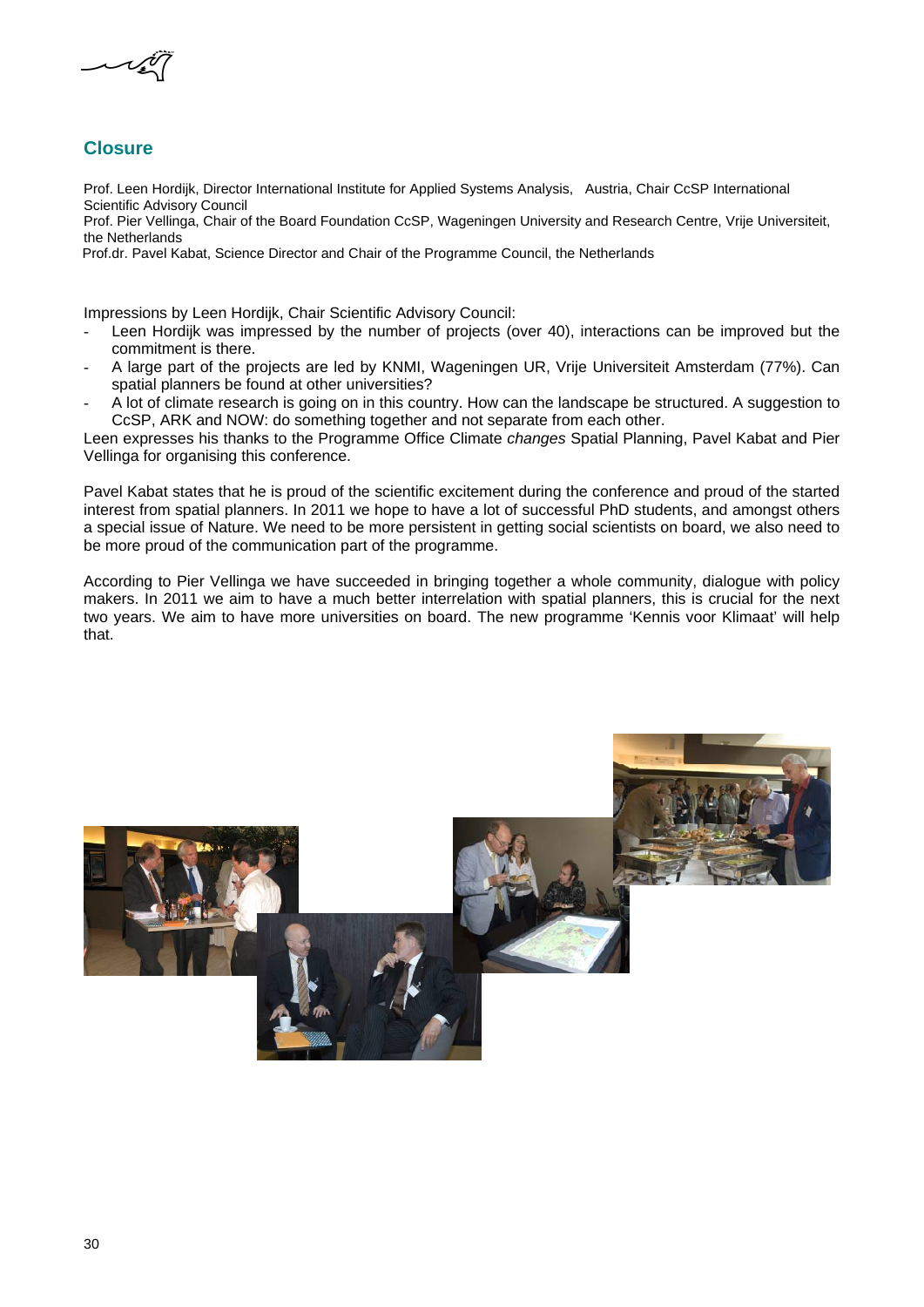

# **Poster presentations**

# The posters can be downloaded from **www.klimaatvoorruimte.nl** or **www.climatechangesspatialplanning.nl**,

pages CcSP conference or via the page publications (search in publication database, search project).



| Project          | <b>Title poster</b>                                                                                                                             | Poster presenter                                                                                                                                       |
|------------------|-------------------------------------------------------------------------------------------------------------------------------------------------|--------------------------------------------------------------------------------------------------------------------------------------------------------|
| A1               | Biodiversity in a changing environment: predicting spatio-                                                                                      | dr. Peter van Bodegom, Vrije Universiteit                                                                                                              |
|                  | temporal dynamics of vegetation                                                                                                                 |                                                                                                                                                        |
| A <sub>1</sub>   | Water - vegetation interactions                                                                                                                 | Ruud Bartholomeus, KIWA Water Research                                                                                                                 |
|                  |                                                                                                                                                 | and Vrije Universiteit                                                                                                                                 |
| A <sub>1</sub>   | Linking plant traits to soil nutrient availability                                                                                              | Jenny Ordonez, Vrije Universiteit                                                                                                                      |
| A2               | Adapting the national ecological network to climate change                                                                                      | Dr. Jana Verboom, Wageningen UR                                                                                                                        |
| A2               | How will climate change affect spatial planning in agriculture<br>and nature?                                                                   | Dr. Greet Blom-Zandstra, Maurice Paulissen,<br>Wageningen UR                                                                                           |
| A2               | Genetic factors in metapopulation survival, introduction to a<br>PhD project                                                                    | MSc. Marleen Cobben, Paul Arens, dr. Jana<br>Verboom, Wageningen UR                                                                                    |
| A2               | Climate change and habitat fragmentation: range shifts for<br>Dutch butterfly species                                                           | Arnouk Cormont, Wageningen UR                                                                                                                          |
| A2               | The influence of temperature and solar radiation on the<br>behaviour of butterflies                                                             | A. Malinowska, Anouk Cormont, Wageningen<br>UR                                                                                                         |
| A2               | The Dutch flora in a changing environment                                                                                                       | Marleen Pierik, Wageningen UR                                                                                                                          |
| A <sub>6</sub>   | Climate related shifts in the NCP ecosystem and<br>consequences for future spatial planning                                                     | Rob Witbaard, prof.dr. Hein de Baar, dr. Han<br>Lindeboom, NIOZ, dr. Hans van de Woerd, Vrije<br>Universiteit, dr. Adriaan Rijnsdorp, Wageningen<br>UR |
| A7               | The relative importance of topography and land use on<br>rainfall patterns                                                                      | Eddy Moors, Herbert ter Maat, Wageningen UR                                                                                                            |
| A8               | Climate change, adverse weather conditions, and transport:<br>A literature survey                                                               | Dr. Mark Koetse, Vrije Universiteit                                                                                                                    |
| A <sub>8</sub>   | Climate change and inland waterway transport: Welfare<br>effects of low water levels on the river Rhine                                         | MSc. Olaf Jonkeren, Vrije Universiteti                                                                                                                 |
| A <sub>8</sub>   | Modal split effects of climate change: A study to the effect of<br>low water levels on the competitive position of inland<br>waterway transport | MSc. Olaf Jonkeren, Vrije Universiteit                                                                                                                 |
| A <sub>8</sub>   | The impact of weather and climate change on modal choice<br>and road transport                                                                  | MSc. Muhammad Sabir, Vrije Universiteit                                                                                                                |
| A9               | Climate change and insurance of losses from extreme<br>weather                                                                                  | Laurens Bouwer, Vrije Universiteit                                                                                                                     |
| A <sub>9</sub>   | Global warming and insured agricultural hail losses:<br>increased exposure with temperature in the Netherlands                                  | Lauwerens Bouwer, Vrije Universiteit                                                                                                                   |
| A11              | Routeplanner                                                                                                                                    | Ralph Lasage, Vrije Universiteit                                                                                                                       |
| A12              | How can agriculture adept to changes of both climate and<br>market; NL-North as a pilot region                                                  | Dr. Jan Verhagen, Wageningen UR                                                                                                                        |
| A14              | Zuidplaspolder Hotspot                                                                                                                          | Linda Frinking, Province of Zuid-Holland                                                                                                               |
| A16              | Hotspot Tilburg: engaging stakeholders in a long term<br>mitigation & adaptation programme                                                      | Hans Schneider, BuildDesk Nederland BV                                                                                                                 |
| A18              | Developing a method to adapt to climate change in regional<br>planning: case Groningen.                                                         | Rob Roggema, Province of Groningen                                                                                                                     |
| COM1             | A Virtual Data Centre for CcSP projects (project COM1)                                                                                          | Dr. Eric Boom / Hans de Wolf, Dutch Space<br>B.V.                                                                                                      |
| COM4             | Network project for organising Dialogue (1)                                                                                                     | Florrie de Pater, Vrije Universiteit                                                                                                                   |
| COM4/            | Network project for organising Dialogue (2); Communication                                                                                      | Florrie de Pater, Vrije Universiteit                                                                                                                   |
| COM18            | advisory group and knowledge uptake                                                                                                             |                                                                                                                                                        |
| COM <sub>5</sub> | Climate changes Spatial Planning website                                                                                                        | Fokke de Jong, Wageningen UR                                                                                                                           |
| COM <sub>6</sub> | Nature's Calender                                                                                                                               | Arnold van Vliet, Wageningen UR                                                                                                                        |
| COM7             | Summer Course on Climate and the Hydrological Cycle                                                                                             | Prof.dr. Han Dolman, Vrije Universiteit                                                                                                                |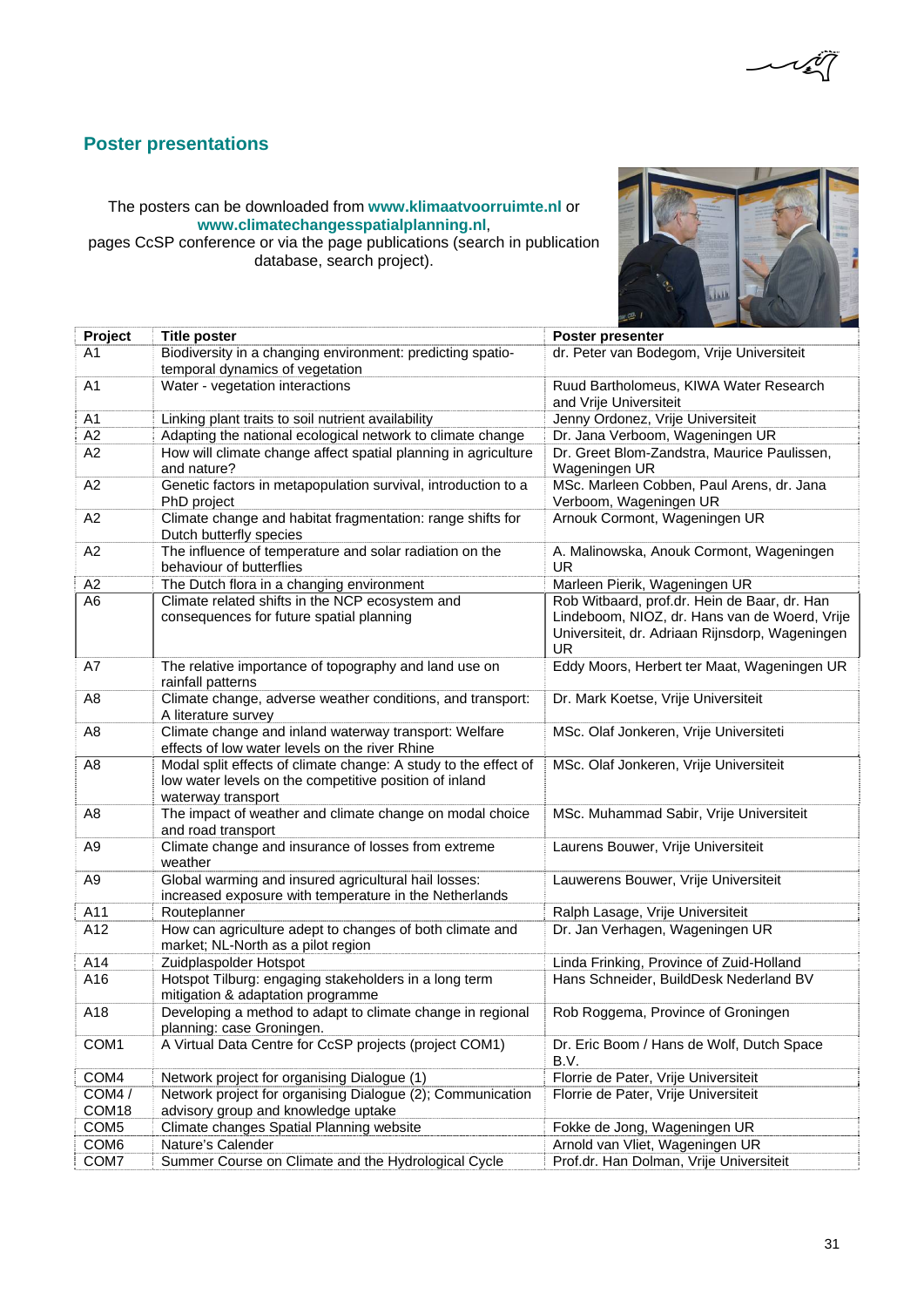

| COM11                              | Delta's in times of climate change                                                                                                                     | Dr. Ron Janssen, Vrije Universiteit                                                                       |
|------------------------------------|--------------------------------------------------------------------------------------------------------------------------------------------------------|-----------------------------------------------------------------------------------------------------------|
| COM <sub>12</sub>                  | PhD Education: Three Summer Schools on Global                                                                                                          | dr. Carolien Kroeze, Wageningen UR                                                                        |
|                                    | <b>Environmental Change</b>                                                                                                                            |                                                                                                           |
| COM <sub>13</sub>                  | Climate change and education                                                                                                                           | Fokje Bosma, COS Nederland                                                                                |
| COM <sub>15</sub>                  | Climate adaptation scan                                                                                                                                | Paul Kersten, Wageningen UR                                                                               |
| COM <sub>20</sub>                  | Animation films on climate buffers                                                                                                                     | Joost Hartog, Vogelbescherming                                                                            |
| CS <sub>1</sub>                    | North-Atlantic monitoring and modelling                                                                                                                | Dr. H. Ridderinkhof, dr. Hendrik van Aken,<br><b>NIOZ</b>                                                 |
| CS <sub>1</sub>                    | Analyses of profiling mooring and repeat survey<br>observations in the Irminger Sea                                                                    | Femke de Jong, dr. Hendrik van Aken, NIOZ                                                                 |
| CS <sub>1</sub>                    | Analyses of modelled heat transport variability in coupled<br>climate models                                                                           | Dr. Eric van der Swaluw, dr. Sybren Drijfhout,<br>dr. Wilco Hazeleger, KNMI                               |
| CS <sub>1</sub>                    | Analysis of internal wave observations, parametrisation of<br>diapycnal mixing                                                                         | Dr. Louise Gostiaux, dr. Hans van Haren, Leo<br>Maas, Theo Gerkema, NIOZ                                  |
| CS <sub>1</sub>                    | Mixing in a high resolution Atlantic general circulation model                                                                                         | Dr. Peter-Jan van Leeuwen, dr. Olwijn<br>Leeuwenburgh, IMAU                                               |
| CS <sub>2</sub>                    | Quantification of the direct aerosol effect for the Netherlands                                                                                        | Dr. Wouer Knap, dr. Alexander Los, KNMI                                                                   |
| CS <sub>2</sub>                    | Aerosol monitoring                                                                                                                                     | Prof.dr. Gerrit de Leeuw, TNO, Bas Hentzing,<br>Wageningen UR                                             |
| CS <sub>2</sub>                    | A study of boundary clouds and drizzle                                                                                                                 | Christine Brandau, TU Delft                                                                               |
| $\overline{CS27}$                  | Regional scale energy fluxes and the structure of the                                                                                                  | Dr. Fred Bosveld, dr. Reinder Ronda, KNMI, dr.                                                            |
| ME <sub>2</sub>                    | boundary layer at CESAR                                                                                                                                | Herman Russchenberg, TU Delft, Arnoud<br>Apituley, RIVM, dr. Arnold Moene, Wageningen<br><b>UR</b>        |
| CS <sub>2</sub>                    | Tower-based high resolution rainfall radar                                                                                                             | Jordi Figueras, dr. Herman Russchenberg, TU<br>Delft                                                      |
| CS <sub>2</sub>                    | The development of a Raman lidar for the diurnal<br>observation of clouds, aerosol and water vapor profiles and<br>boundary layer structures           | Arnoud Apituley, dr. Keith Wilson, RIVM                                                                   |
| CS <sub>2</sub>                    | Observation and parameterization of the hydrological<br>component of land surface - atmosphere interaction                                             | Dr. Remco Uijlenhoet, Hidde Leijnse, Remko<br>van der Beek, Han Stricker, Wageningen UR                   |
| CS <sub>2</sub>                    | Monitoring of ice clouds with radar and lidar to document<br>geometrical and microphysical properties                                                  | Dave Donovan, Gerard-Jan van Zadelhoff,<br><b>KNMI</b>                                                    |
| CS <sub>2</sub>                    | A study of mixed-phase clouds                                                                                                                          | Yann Dufournet, TU Delft                                                                                  |
| CS <sub>3</sub>                    | Representation of soil moisture and root water uptake in<br>climate models                                                                             | Dr. Jos van Dam, Wageningen UR                                                                            |
| CS4                                | The regional climate impact of aerosols                                                                                                                | Dr. Harry ten Brink, ECN, dr. Reinout Boers,<br>KNMI, dr. Renkse Timmermans, TNO                          |
| CS4                                | Sensitivity of cloud albedo to differences in CCN<br>parameterizations                                                                                 | Dr. Gabriella de Martino, dr. Reinout<br>Boers, KNMI, dr. Martin Schaap, TNO, dr.<br>Harry ten Brink, ECN |
| CS4                                | Aerosol distributions over Europe from the chemistry                                                                                                   | Dr. Renske Timmermans, dr. Bram Bregman,                                                                  |
| CS4                                | transport model LOTOS-EUROS                                                                                                                            | dr. Martijn Schaap, TNO<br>Dr. Harry ten Brink, Rene Otjes, Piet Jongejan,                                |
|                                    | The importance of ammonium-nitrate aerosols as regional<br>CCN agent                                                                                   | Gerard Kos, ECN                                                                                           |
| CS4                                | A large cloud chamber to monitor the cloud-activation of<br>ammonium-nitrate and ammonium-sulphate aerosol                                             | Dr. Harry ten Brink, Piet Jongejan, Gerard Kos,<br><b>ECN</b>                                             |
| CS <sub>5</sub><br>CS <sub>6</sub> | Remote influences on European climate<br>Refinement and application of a regional atmospheric model                                                    | Dr. Frank Selten, KNMI<br>Dr. Erik van Meijgaard, Stephan de Roode, dr.                                   |
|                                    | for climate scenario calculations of Western Europe                                                                                                    | Bert van Ulf, KNMI                                                                                        |
| CS <sub>6</sub>                    | Status of present-day and future climate integrations with<br>the regional atmospheric model RACMO                                                     | Dr. Erik van Meijgaard, KNMI                                                                              |
| CS <sub>6</sub>                    | The representation of vertical turbulent transport by<br>boundary-layer clouds; Results from a combined-massflux-<br>turbulent kinetic energy approach | Stephan de Roode, KNMI                                                                                    |
| CS7                                | Tailoring climate information                                                                                                                          | Dr. Janette Bessembinder, prof.dr. Bart van den<br>Hurk, Alexander Bakker, KNMI                           |
| CS7                                | Examples of tailoring climate information                                                                                                              | Dr. Janette Bessembinder, prof.dr. Bart van den<br>Hurk, Alexander Bakker, KNMI                           |
| CS7                                | Transformation of historical time series into future time<br>series                                                                                    | Alexander Bakker, dr. Janette Bessembinder,<br><b>KNMI</b>                                                |
| CS7                                | Can we develop 'standard' years for the future?                                                                                                        | Alexander Bakker, Timo Kroon, dr. Janette<br>Bessembinder, KNMI                                           |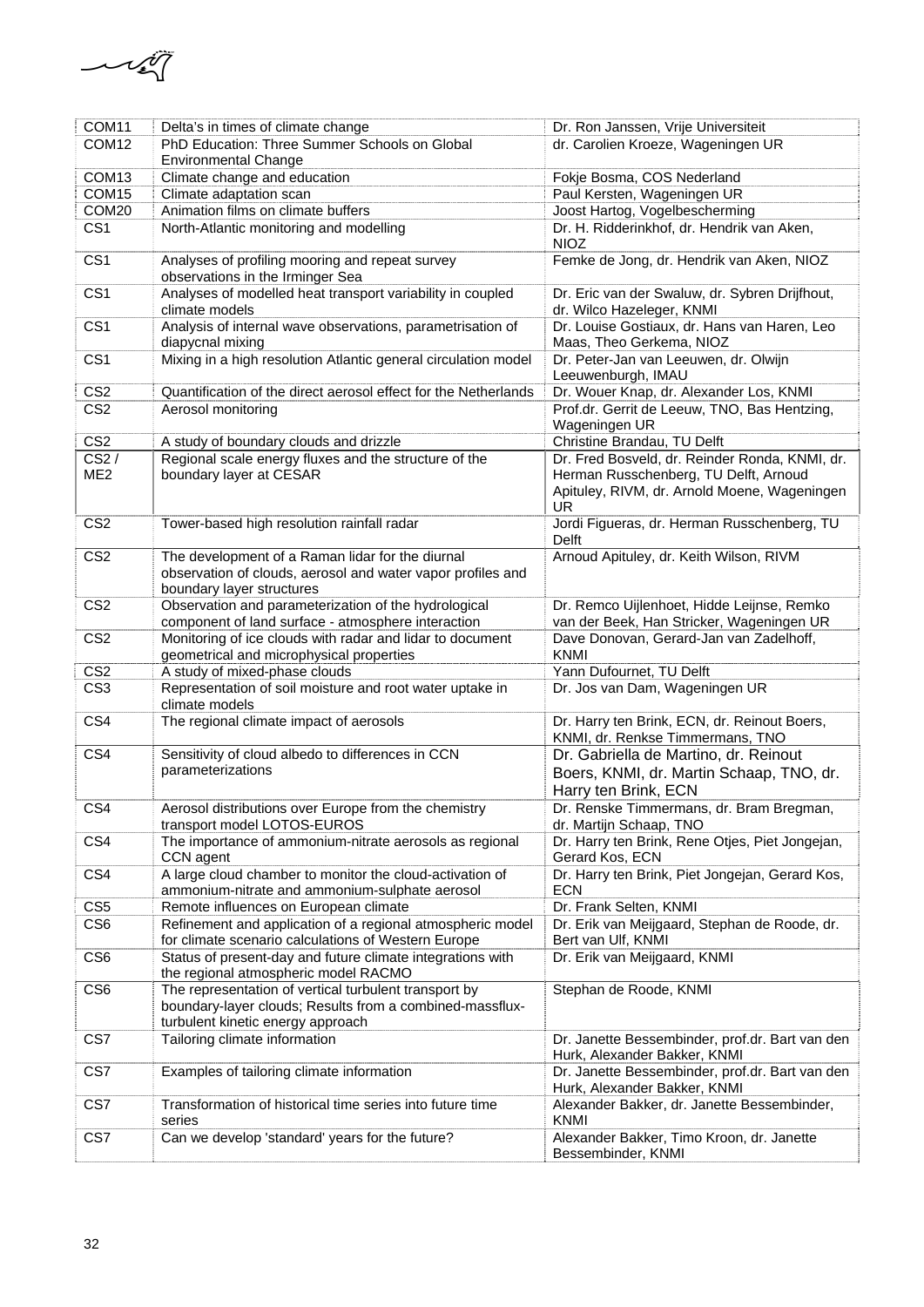$-1/2$ 

| CS7                     | Wind energy in a changing climate                                                                                                             | Alexander Bakker, Henk van den Brink, Jan                                                                                                                                                                                              |
|-------------------------|-----------------------------------------------------------------------------------------------------------------------------------------------|----------------------------------------------------------------------------------------------------------------------------------------------------------------------------------------------------------------------------------------|
| CS <sub>8</sub>         | Time series information                                                                                                                       | Coelingh, KMMI<br>Dr. Theo Brandsma, KNMI                                                                                                                                                                                              |
| CS <sub>9</sub>         | Modelling and reconstructing precipitation and flood                                                                                          | Prof.dr. Jef Vandenberghe, Vrije Universiteit                                                                                                                                                                                          |
|                         | frequency in the Meuse catchment during the late Holocene                                                                                     | C.S.                                                                                                                                                                                                                                   |
| CS9                     | The chemistry of freshwater mussels as a proxy for late<br>holocene river conditions                                                          | Emma Versteegh, Vrije Universiteit                                                                                                                                                                                                     |
| $\overline{\text{CS9}}$ | Climatic induced changes in vegetation and river dynamics                                                                                     | Dr. Frans Bunnik, TNO                                                                                                                                                                                                                  |
|                         | during the subboreal of the Meuse system (Limburg, the<br>Netherlands)                                                                        |                                                                                                                                                                                                                                        |
| CS9                     | Increased recent and late Holocene discharge and flood                                                                                        | MSc. Philip Ward, Vrije Universiteit                                                                                                                                                                                                   |
|                         | frequency of the river Meuse: effects of climate change<br>versus land use change                                                             |                                                                                                                                                                                                                                        |
| CS9                     | Precipitation and surface hydrology in the Meuse catchment                                                                                    | Aafke Brader, Vrije Universiteit                                                                                                                                                                                                       |
|                         | for the period 4000-2500 BP: Reconstructions based on<br>isotopic ratio's in peat bogs                                                        |                                                                                                                                                                                                                                        |
| IC <sub>2</sub>         | Integral analysis of mitigation options within sectors and                                                                                    | Elke Stehfast, MNP                                                                                                                                                                                                                     |
| IC <sub>3</sub>         | regions<br>Localising the land use impact of global change                                                                                    | Noor van der Hoeven, Vrije Universiteit                                                                                                                                                                                                |
| IC <sub>3</sub>         | Review of flood hazard maps in Europe                                                                                                         | Hans de Moel, Vrije Universiteit                                                                                                                                                                                                       |
| IC <sub>5</sub>         | Cost-Benefit analysis of adaptation and mitigation options                                                                                    | Prof.dr. E.C. van Ierland, Wageningen UR                                                                                                                                                                                               |
|                         | for climate change: methods and applications                                                                                                  |                                                                                                                                                                                                                                        |
| IC <sub>5</sub>         | Stated preference approaches to the valuation of flood risks:<br>VOSL and other indicators                                                    | Dr. Marija Bockarjova, Vrije Universiteit                                                                                                                                                                                              |
| IC <sub>5</sub>         | Integrate modelling for cost-benefit analysis and land use                                                                                    | Karianne de Bruin, Wageningen UR                                                                                                                                                                                                       |
| IC8                     | PRObing a method to facilitate the interactive linking<br>of expert knowledge to stakeholder assessment                                       | Dr. Matthijs Hisschemöller, Vrije Universiteit                                                                                                                                                                                         |
| IC <sub>10</sub>        | Framing climate change and climate proofing: From<br>awareness to action                                                                      | Dr. Joop de Boer, Vrije Universiteit                                                                                                                                                                                                   |
| IC <sub>11</sub>        | Socio-economic scenarios for climate change assessments                                                                                       | Prof.dr. Frans Berkhout, Vrije Universiteit                                                                                                                                                                                            |
| <b>IC12</b>             | Institutions for adaptation: Is the Dutch institutional structure<br>capable of adapting to climate change?                                   | Prof.dr. Joyeeta Gupta, Vrije Universiteit,<br>prof.dr. Katrien Termeer, dr.Judith Klostermann,<br>Wageningen UR, dr. Sander Meijerink, Margo<br>van den Brink, Radboud University dr. Pieter<br>Jong, TU Delft, Sibout Nooteboom, DHV |
| ME <sub>1</sub>         | Integrated observation and modelling of green house gas<br>budgets at the ecosystem level                                                     | Eddy Moors et al., Wageningen UR                                                                                                                                                                                                       |
| ME <sub>1</sub>         | Variability of annual CO <sub>2</sub> exchange from Dutch grasslands                                                                          | Dr. Cor Jacobs et al., Wageningen UR                                                                                                                                                                                                   |
| ME1                     | Application depth and timing of manure and crop residues<br>as a driver for N <sub>2</sub> O emission variability                             | Dr. Jan Willem van Groenigen, dr. Peter<br>Kuikman, dr. Gerard Velthof, Wageningen UR                                                                                                                                                  |
| ME1                     | Soil profile dynamics and indirect emissions of N <sub>2</sub> O on a<br>managed peat soil; equipment development and preliminary<br>results  | Dr. Jan Willem van Groenigen, Eduard<br>Hummelink, dr. Peter Kuikman, Wageningen<br><b>UR</b>                                                                                                                                          |
| ME <sub>1</sub>         | Spatial and temporal variability of greenhouse gas fluxes in<br>two managed peat areas                                                        | Ariana Schrier-Uijl, Elmar Veenendaal, prof.dr.<br>Frank Berendse, Wageningen UR                                                                                                                                                       |
| ME <sub>1</sub>         | Micrometeorological observations of CH <sub>4</sub> and N <sub>2</sub> O at a<br>managed fen meadow in the Netherlands                        | P. Kroon et al., ECN                                                                                                                                                                                                                   |
| ME1                     | Evaluation of satellite derived and DGVM surface soil<br>moisture products                                                                    | Karin Rebel, R. de Jeu, P. Ciais, prof.dr. Han<br>Dolman, N. Viovy, S. Piao, N. de Noblet-<br>Ducoudré<br>Vrije Universiteit                                                                                                           |
| ME1                     | Effects of spatial variation in land cover on $N_2O$ emission of<br>Dutch fen meadow systems                                                  | Linda Nol, Peter H. Verburg, Gerard B.M.<br>Heuvelink, Wageningen UR                                                                                                                                                                   |
| ME1                     | The full greenhouse gas balance of an abandoned peat<br>meadow                                                                                | Dimmie Hendriks, Ko van Huissteden, prof.dr.<br>Han Dolman, Michiel van der Molen,<br>Vrije Universiteit                                                                                                                               |
| ME <sub>2</sub>         | The importance of representation errors in inverse modelling<br>over the continent                                                            | Lieslotte Tolk, Vrije Universiteit                                                                                                                                                                                                     |
| ME <sub>2</sub>         | Investigating atmospheric boundary layer dynamics using a<br>national network of scintillometers, ceilometers and the<br>meso-scale model WRF | Gert-Jan Steeneveld, Arnold Moene, Oscar<br>Hartogensis, Bert Holtslag, Wageningen UR,<br>Henk Klein-Baltink, KNMI                                                                                                                     |
| ME3                     | Soil carbon dynamics and variability at the landscape<br>level: its relation to aspects of spatial distribution in                            | Nynke Schulp et al., Wageningen UR / MNP                                                                                                                                                                                               |